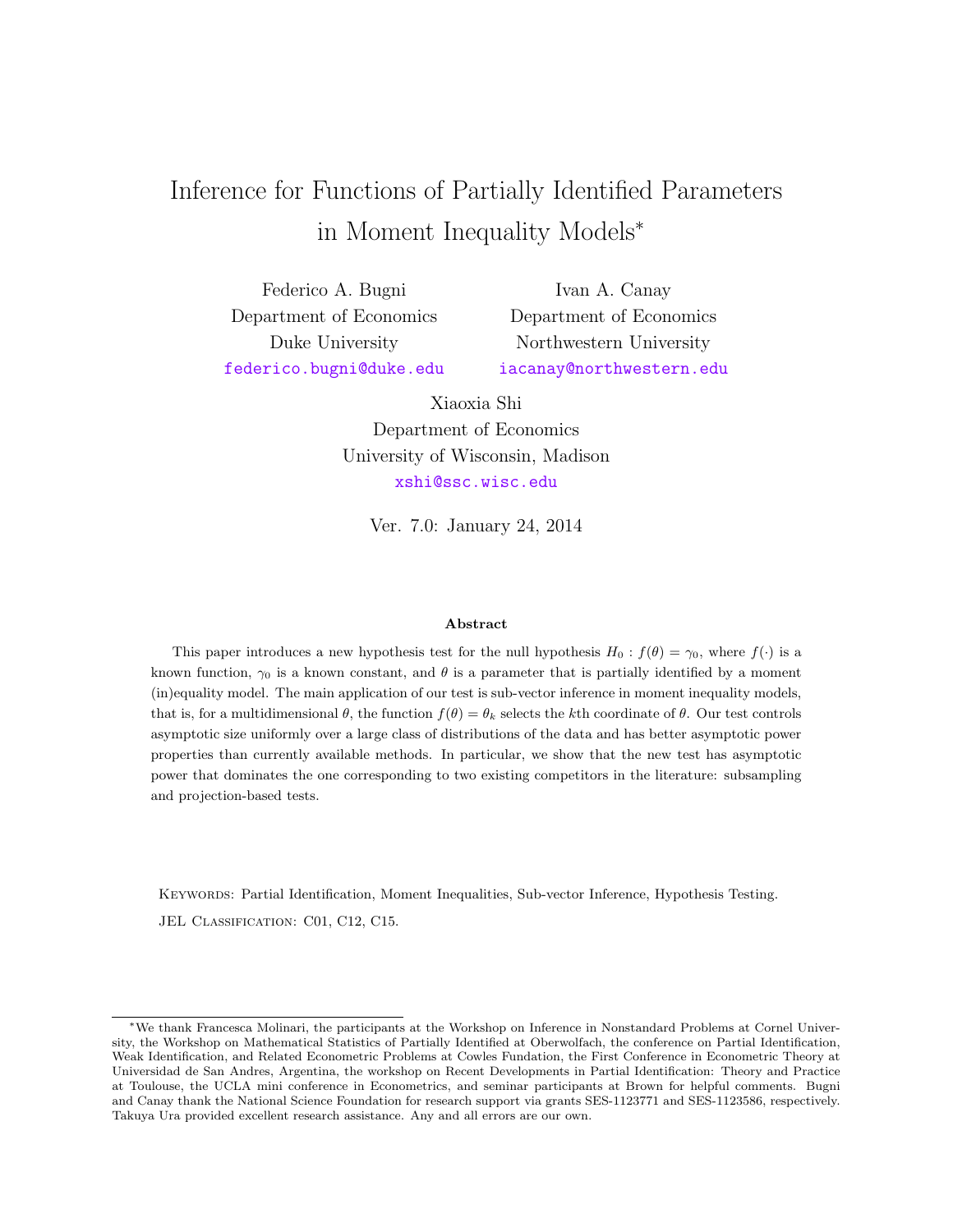# 1 Introduction

Consider the following model defined by a finite number of moment (in)equalities of the form

<span id="page-1-1"></span>
$$
E_F[m_j(W_i, \theta)] \ge 0 \text{ for } j = 1, \dots, p,
$$
  
\n
$$
E_F[m_j(W_i, \theta)] = 0 \text{ for } j = p+1, \dots, k,
$$
\n(1.1)

where  $\{W_i\}_{i=1}^n$  is an i.i.d. sequence of random variables with distribution F and  $m : \mathbb{R}^d \times \Theta \to \mathbb{R}^k$  is a known measurable function of the finite dimensional parameter  $\theta \in \Theta \subseteq \mathbb{R}^{d_{\theta}}$ . The literature on inference in partially identified models offers by now several methods to conduct inference on the identifiable parameter  $\theta$ . These inferential methods propose combinations of tests statistics and critical values for testing the hypotheses  $H_0: \theta = \theta_0$  versus  $H_1: \theta \neq \theta_0$  and inverting such tests to construct confidence sets for  $\theta$ . See, e.g., [Imbens](#page-40-0) [and Manski](#page-40-0) [\(2004\)](#page-40-0), [Chernozhukov et al.](#page-39-0) [\(2007\)](#page-39-0), [Romano and Shaikh](#page-40-1) [\(2008\)](#page-40-1), [Andrews and Guggenberger](#page-39-1)  $(2009)$ , and [Andrews and Soares](#page-39-2)  $(2010)$ .<sup>[1](#page-1-0)</sup> However, the research question is frequently about a feature of  $\theta$ that can be represented via a function  $f : \Theta \to \Gamma$ . The hypotheses testing problem then becomes

<span id="page-1-2"></span>
$$
H_0: f(\theta) = \gamma_0 \quad \text{vs.} \quad H_1: f(\theta) \neq \gamma_0 \tag{1.2}
$$

where  $\theta$  is the partially identified parameter defined by the model in [\(1.1\)](#page-1-1).

The problem of testing the null  $f(\theta) = \gamma_0$  arises frequently in applied research, yet there is no comprehensive treatment in the literature to this problem. The only formal attempts we are aware of are the subsampling test proposed by [Romano and Shaikh](#page-40-1) [\(2008\)](#page-40-1) and the common practice of checking whether the image under  $f(\cdot)$  of a confidence set for  $\theta$  intersects with the null hypothesis - see Examples [2.1](#page-3-0) and [2.2.](#page-3-1) This paper introduces a new test for the hypotheses in [\(1.2\)](#page-1-2) that controls asymptotic size uniformly over a large class of distributions of the data and has better asymptotic power properties than existing tests in the literature.

The most empirically relevant application of our test is the one where  $f(\cdot)$  selects a subvector of  $\theta$ , i.e.,  $f(\theta) = \theta_s$  for  $s = 1, \ldots, d_\theta$ . The methods available in the literature are designed for inference on the entire parameter  $\theta$ , yet empirical results are typically reported in a table with one row for each coordinate of  $\theta$ . The end result is a standard practice based on the following crude construction: compute a confidence set for  $\theta$ , denoted by  $CS_n(1-\alpha)$ , and then present a table with the projection of  $CS_n(1-\alpha)$  onto each coordinate  $\theta_s$ ,  $s = 1, \ldots, d_\theta$ , of  $\theta$ . In other words, tables present the smallest  $d_\theta$ -dimensional cube that contains  $CS_n(1-\alpha)$ . see Examples [2.1](#page-3-0) and [2.2](#page-3-1) for concrete references. This is a convenient way of presenting results as it resembles the standard practice in point identified models, but it suffers from three problems. First, when interest lies on individual components of  $\theta$ , projection methods are typically conservative (even asymptotically). This problem gets exacerbated when the dimension of  $\theta$  is reasonably high. Second, the projections derived from  $CS_n(1-\alpha)$  do not necessarily inherit the good asymptotic power properties of  $CS_n(1-\alpha)$ . This removes part of the motivation for using methods based on projecting good confidence set for the entire vector  $\theta$ . Finally, on the computational side it is typically the case that constructing  $CS_n(1-\alpha)$  is unnecessarily burdensome if the researcher is only interested on specific components of  $\theta$ . Our paper addresses this empirical problem by proposing a test specifically designed to do inference on coordinates of  $\theta$  that does not suffer from these problems and has attractive asymptotic properties.

<span id="page-1-0"></span><sup>&</sup>lt;sup>1</sup>Additional references include [Beresteanu and Molinari](#page-39-3) [\(2008\)](#page-40-2), [Rosen](#page-40-2) (2008), [Stoye](#page-40-3) [\(2009\)](#page-40-3), [Bugni](#page-39-4) [\(2010\)](#page-39-5), [Canay](#page-39-5) (2010), [Romano and Shaikh](#page-40-4) [\(2010\)](#page-40-4), [Galichon and Henry](#page-40-5) [\(2011\)](#page-40-5), [Pakes et al.](#page-40-6) [\(2011\)](#page-40-6), [Bontemps et al.](#page-39-6) [\(2012\)](#page-39-6), [Bugni et al.](#page-39-7) [\(2012\)](#page-39-7), and [Romano et al.](#page-40-7) [\(2013\)](#page-40-7) among others.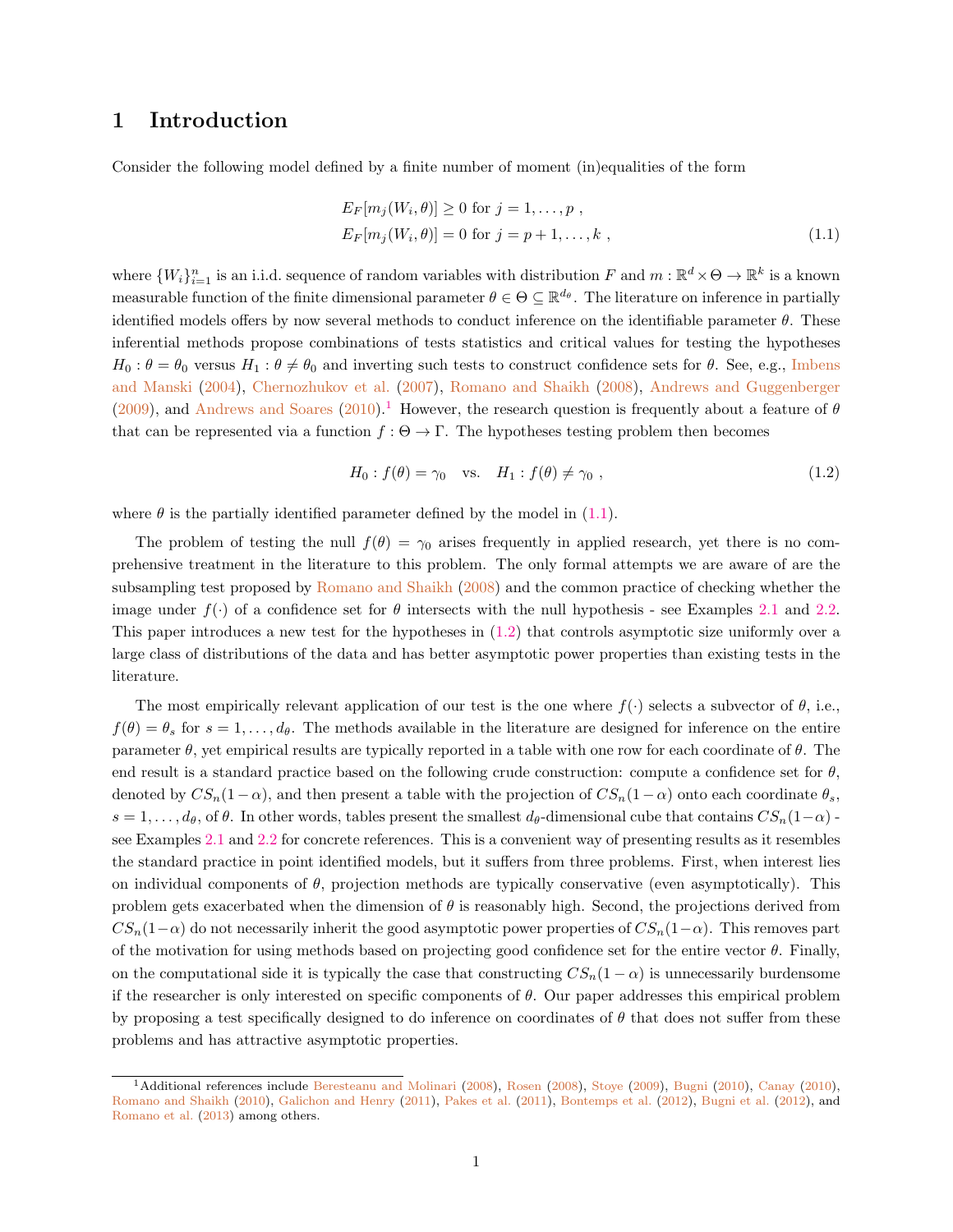In the general case of the hypotheses in [\(1.2\)](#page-1-2), [Romano and Shaikh](#page-40-1) [\(2008\)](#page-40-1) proposed confidence sets for  $\theta$  based on a subsampling test and noticed that a crude construction of a confidence region for a function of identifiable parameters is available as the image of  $CS_n(1-\alpha)$  under the function of interest. Motivated by the fact that such a construction will typically be very conservative, they propose a test based on a profiled criterion function, see [\(2.3\)](#page-4-0), and a subsampling critical value. However, no formal comparison between the test they propose and the so-called crude construction is provided. In this paper we provide a full characterization of the properties of the test we propose by comparing the power properties of our test with those of a subsampling test (which we denote by Test SS) and the test based on the the image of  $CS_n(1-\alpha)$  under  $f(\cdot)$  (which we denote by Test BP). In Section [3](#page-7-0) we present three formal results: (a) we show that our test weakly dominates the *finite sample* power of Test BP for all alternative hypotheses (see Theorem [3.1\)](#page-9-0), (b) we show that our test weakly dominates Test SS in terms of asymptotic power under certain conditions (see Theorem [3.2\)](#page-10-0), and (c) we formalize the conditions under which our test provides strictly higher asymptotic power than both of these tests (see Remarks [3.3](#page-9-1) and [3.9\)](#page-14-0). To provide further insight on these conditions, Section [3.3](#page-10-1) illustrates cases in which our test strictly dominates the asymptotic power of the other two tests via examples.

All the asymptotic results in this paper hold uniformly over a large class of nuisance parameters. In particular, the test we propose controls asymptotic size over a large class of distributions F and can be inverted to construct uniformly valid confidence sets (see Remark [2.3\)](#page-7-1). This represents an important difference with respect to other methods that could also be used for inference on components of  $\theta$ , such as [Pakes et al.](#page-40-6) [\(2011\)](#page-40-6), [Chen et al.](#page-39-8) [\(2011\)](#page-39-8), [Kline and Tamer](#page-40-8) [\(2013\)](#page-40-8), and [Wan](#page-40-9) [\(2013\)](#page-40-9). The test proposed by [Pakes et al.](#page-40-6) [\(2011\)](#page-40-6) is, by construction, a test for each coordinate of the parameter  $\theta$ . However, such test controls size over a much smaller class of distributions than the one we consider in this paper (c.f. [Andrews](#page-39-9) [and Han,](#page-39-9) [2009\)](#page-39-9). The approach recently introduced by [Chen et al.](#page-39-8) [\(2011\)](#page-39-8) is especially useful for parametric models with unknown functions, which do not correspond exactly with the model in [\(1.1\)](#page-1-1). In addition, the asymptotic results in that paper hold pointwise and so it is unclear whether it controls asymptotic size over the same class of distributions we consider. The method in [Kline and Tamer](#page-40-8) [\(2013\)](#page-40-8) is Bayesian in nature, requires either the function  $m(W_i, \theta)$  to be separable (in  $W_i$  and  $\theta$ ) or discretely-supported data, and focuses on inference about the identified set as opposed to identifiable parameters. Finally, [Wan](#page-40-9) [\(2013\)](#page-40-9) introduces a computationally attractive inference method based on MCMC, but derives pointwise asymptotic results. Due to these reasons we do not devote special attention to these papers.

We view our test as an attractive alternative to applied researchers and so we have included a step by step algorithm to implement our test in Appendix [A.1.](#page-18-0) In the same section we provide some recommendations on the choice of test statistics and tuning parameters. We use this algorithm and these recommendations in the Monte Carlo simulations of Section [4.](#page-14-1) Our numerical results support all the theoretical findings about asymptotic size control (Section [2\)](#page-2-0) and asymptotic power advantages (Section [3\)](#page-7-0).

## <span id="page-2-0"></span>2 New Test: the minimum resampling test

### 2.1 Framework and test statistic

In this paper we are interested in a situation in which, given the model in [\(1.1\)](#page-1-1), the research question concerns a known feature of the partially identified parameter  $\theta$  that can be represented by a function  $f : \Theta \to \Gamma$ . Examples include an individual component,  $f(\theta) = \theta_1 = \gamma_0$ , or two components being the same,  $f(\theta) = \theta_1 - \theta_2 = 0$ , to mention a few. The leading case we focus on is the one where interest lies in individual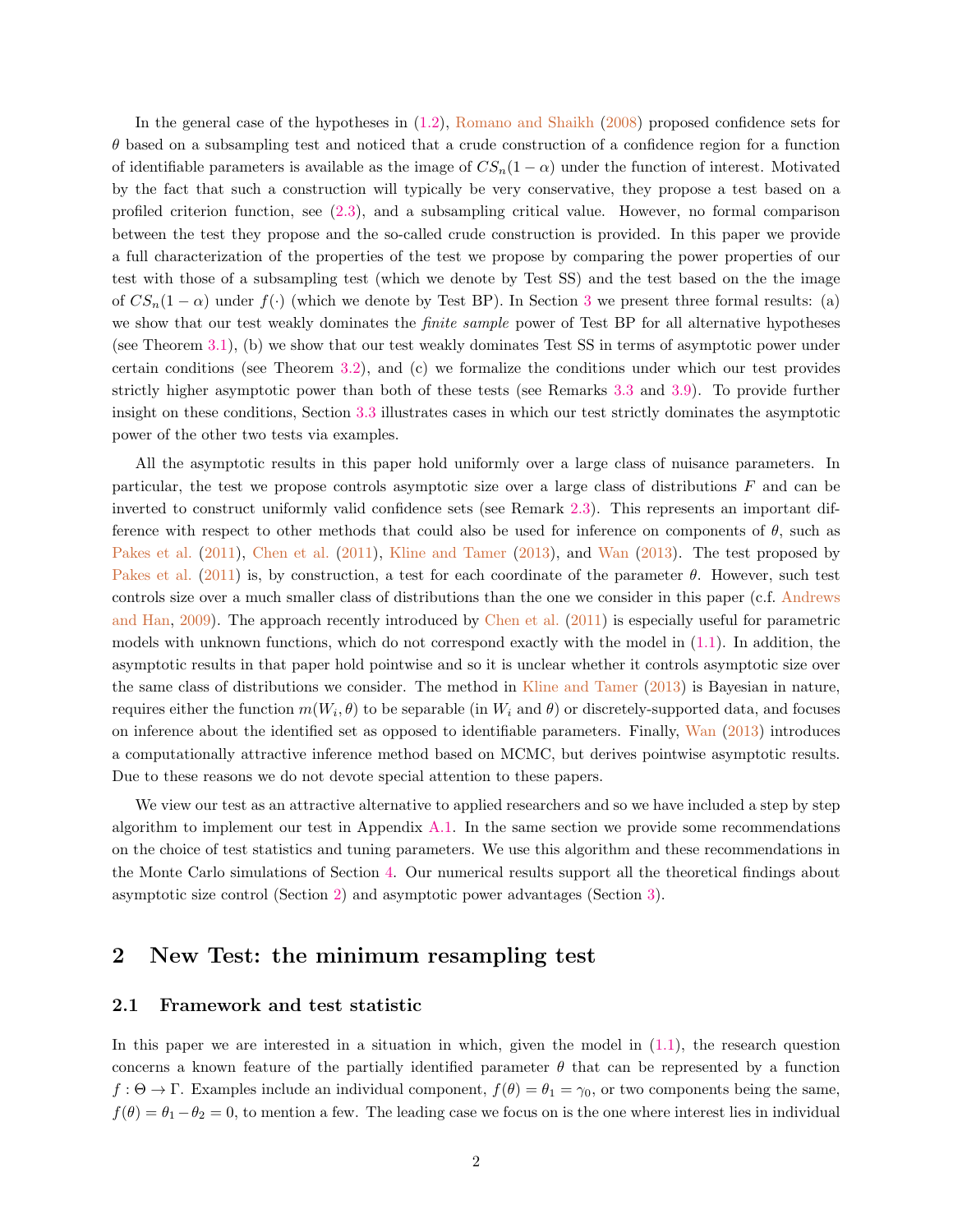components of θ. This is a very common situation in empirical applications as illustrated in the next two examples.

<span id="page-3-0"></span>Example 2.1. [Ciliberto and Tamer](#page-40-10) [\(2010\)](#page-40-10) investigate the empirical importance of firm heterogeneity as a determinant of market structure in the U.S. airline industry. They show that the competitive effects of large airlines (American, Delta, United) are different from those of low cost carriers and Southwest. The parameter  $\theta$  entering the profit functions in [Ciliberto and Tamer](#page-40-10) [\(2010\)](#page-40-10) has close to 30 components in some of the specifications they use. However, interest is centered in the competitive effect of American Airlines, in whether two airlines have the same coefficients, or in some other restriction that involves a small number of components of  $\theta$ . The authors report a table with the smallest cube that contains a 95% confidence region for  $\Theta_I(F)$ . These projections are what we call "the standard practice" in this paper.

<span id="page-3-1"></span>Example 2.2. [Grieco](#page-40-11) [\(2013\)](#page-40-11) introduces an entry model that includes both publicly observed and privately known structural errors for each firm and studies the impact of supercenters - large stores such as Wal-Mart - on the profitability of rural grocery stores. The parameter  $\theta$  in his application is multi-dimensional with 11 components. However, interest centers on the coefficient that measures the presence of a supercenter on the value of a grocery store. In his application, [Grieco](#page-40-11) [\(2013\)](#page-40-11) also reports projections of the confidence set for  $\theta$  onto parameter axes and clarifies that such table "exaggerates the size of the confidence sets of the full model" (see [Grieco,](#page-40-11) [2013,](#page-40-11) footnote 54).

In order to describe the new test we propose for the hypotheses in [\(1.2\)](#page-1-2) we need to introduce some basic notation. We assume throughout the paper that  $F$ , the distribution of the observed data, belongs to a baseline probability space that we define below. We then introduce an appropriate baseline and null parameter space for  $(\gamma, F)$ , which is the tuple composed of the parameter of interest  $\gamma$  (the image of the function  $f$ ) and the distribution of the data. In order to keep the exposition as reader friendly as possible, we summarize the most important notation in Table [2,](#page-18-1) Appendix [A.](#page-18-2)

Definition 2.1 (Baseline Probability Space). The baseline space of probability distributions, denoted by  $\mathcal{P} \equiv \mathcal{P}(a, M, \Psi)$ , is the set of distributions F such that, when paired with some  $\theta \in \Theta$ , the following conditions hold:

- (i)  $\{W_i\}_{i=1}^n$  are i.i.d. under F,
- (ii)  $\sigma_{F,j}^2(\theta) = Var_F(m_j(W_i, \theta)) \in (0, \infty)$ , for  $j = 1, \ldots, k$ ,
- (iii)  $Corr_F(m(W_i, \theta)) \in \Psi$ ,
- (iv)  $E_F |m_j(W_i, \theta)/\sigma_{F,j}(\theta)|^{2+a} \leq M$ ,

where  $\Psi$  is a specified closed set of  $k \times k$  correlation matrices, and M and a are fixed positive constants.

**Definition 2.2** (Identified Set). For any  $F \in \mathcal{P}$ , the identified set  $\Theta_I(F)$  is the set of parameters  $\theta \in \Theta$ that satisfy the moments restrictions in  $(1.1)$ .

<span id="page-3-3"></span>**Definition 2.3** (Null Set and Null Identified Set). For any  $F \in \mathcal{P}$  and  $\gamma \in \Gamma$ , the null set  $\Theta(\gamma) \equiv$  ${\theta \in \Theta : f(\theta) = \gamma}$  is the set of parameters satisfying the null hypothesis, and the null identified set  $\Theta_I(F,\gamma) \equiv \{ \theta \in \Theta_I(F) : f(\theta) = \gamma \}$  is the set of parameters in the identified set satisfying the null hypothesis.

<span id="page-3-2"></span>**Definition 2.4** (Parameter Space for  $(\gamma, F)$ ). The parameter space for  $(\gamma, F)$  is given by  $\mathcal{L} \equiv \{(\gamma, F) : F \in$  $\mathcal{P}, \gamma \in \Gamma$ . The null parameter space is  $\mathcal{L}_0 \equiv \{(\gamma, F) : F \in \mathcal{P}, \gamma \in \Gamma, \Theta_I(F, \gamma) \neq \emptyset\}.$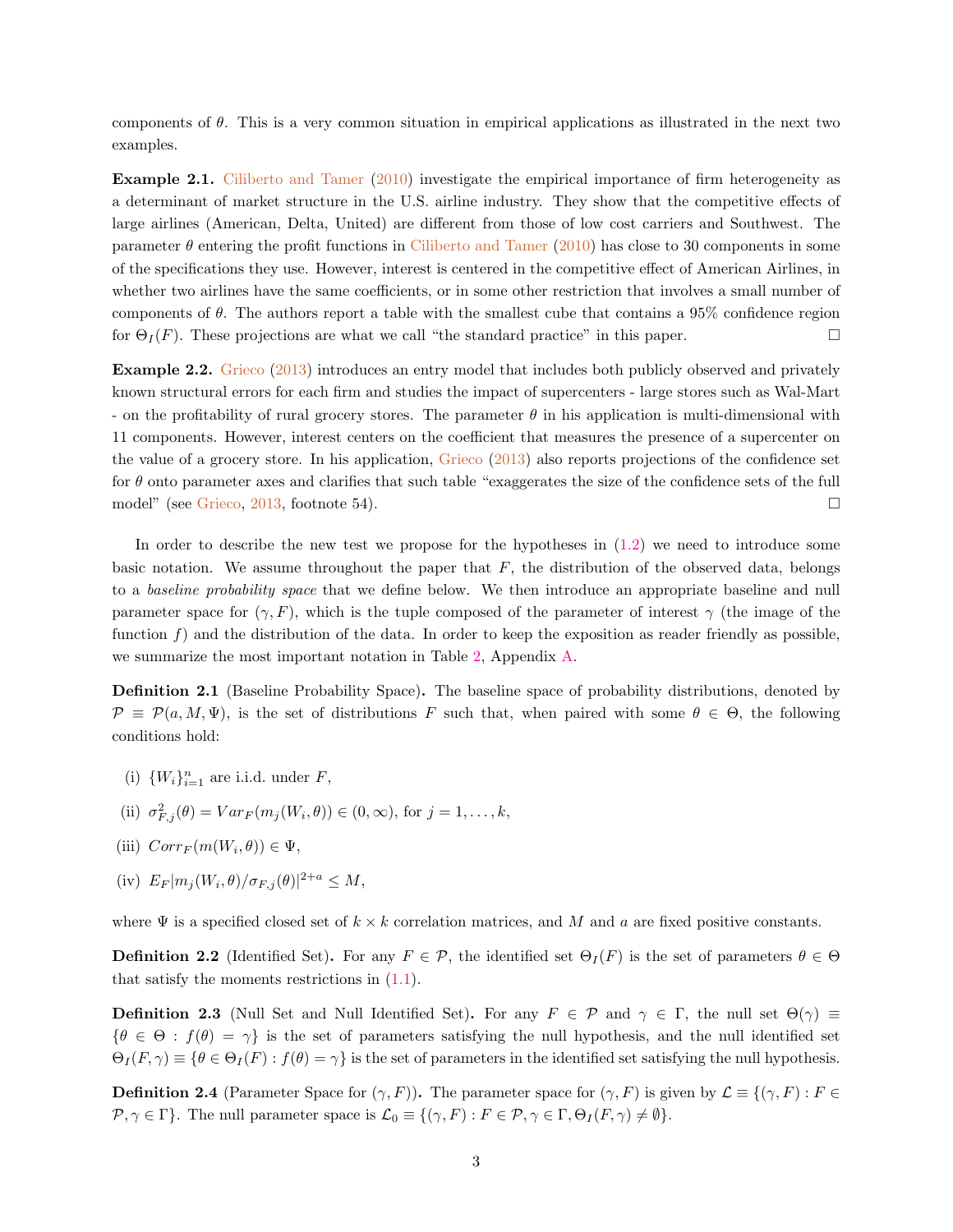Our test is based on a non-negative function  $Q_F : \Theta \to \mathbb{R}_+$ , referred to as population criterion function, with the property that  $Q_F(\theta) = 0$  if and only if  $\theta \in \Theta_I(F)$ . In the context of the moment (in)equality model in  $(1.1)$ , it is convenient to consider criterion functions that are specified as follows (see, e.g., [Andrews and](#page-39-1) [Guggenberger,](#page-39-1) [2009;](#page-39-1) [Andrews and Soares,](#page-39-2) [2010;](#page-39-2) [Bugni et al.,](#page-39-7) [2012\)](#page-39-7),

<span id="page-4-4"></span>
$$
Q_F(\theta) = S(E_F[m(W, \theta)], \Sigma_F(\theta)), \qquad (2.1)
$$

where  $\Sigma_F(\theta) \equiv Var_F(m(W, \theta))$  and  $S : \mathbb{R}_{[+\infty]}^p \times \mathbb{R}^{k-p} \times \Psi \to \mathbb{R}_+$  is the test function specified by the econometrician that needs to satisfy several regularity assumptions.[2](#page-4-1) The (properly scaled) sample analogue criterion function is √

<span id="page-4-3"></span>
$$
Q_n(\theta) = S(\sqrt{n}\bar{m}_n(\theta), \hat{\Sigma}_n(\theta)), \qquad (2.2)
$$

where  $\bar{m}_n(\theta) \equiv (\bar{m}_{n,1}(\theta), \ldots, \bar{m}_{n,k}(\theta)), \ \bar{m}_{n,j}(\theta) \equiv n^{-1} \sum_{i=1}^n m_j(W_i, \theta)$  for  $j = 1, \ldots, k$ , and  $\hat{\Sigma}_n(\theta)$  is a consistent estimator of  $\Sigma_F(\theta)$ . Sometimes it is more convenient to work with correlation matrices, in which case we use  $\Omega_F(\theta) \equiv D_F^{-1/2}$  $\bar{F}^{1/2}(\theta)\Sigma_F(\theta)D_F^{-1/2}$  $\hat{D}_F^{-1/2}(\theta)$ ,  $\hat{\Omega}_n(\theta) \equiv \hat{D}_n^{-1/2}(\theta) \hat{\Sigma}_n(\theta) \hat{D}_n^{-1/2}(\theta)$ ,  $D_F(\theta) = Diag(\Sigma_F(\theta))$ , and  $\hat{D}_n(\theta) = Diag(\hat{\Sigma}_n(\theta))$ . Finally, for a given  $\gamma_0 \in \Gamma$ , the test statistic we use for testing [\(1.2\)](#page-1-2) is the *profiled* version of  $Q_n(\theta)$ ,

<span id="page-4-2"></span>
$$
T_n(\gamma_0) \equiv \inf_{\theta \in \Theta(\gamma_0)} Q_n(\theta) . \tag{2.3}
$$

<span id="page-4-0"></span>Theorem [C.4](#page-23-0) in the Appendix adapts results from [Bugni et al.](#page-39-10) [\(2013\)](#page-39-10) to show that, along relevant subsequences of parameters  $(\gamma_n, F_n) \in \mathcal{L}_0$ ,

$$
\inf_{\theta \in \Theta(\gamma_n)} Q_n(\theta) \stackrel{d}{\to} J(\Lambda, \Omega) \equiv \inf_{(\theta, \ell) \in \Lambda} S(v_\Omega(\theta) + \ell, \Omega(\theta, \theta)), \qquad (2.4)
$$

where  $v_{\Omega}: \Theta \to \mathbb{R}^k$  is a  $\mathbb{R}^k$ -valued tight Gaussian process with covariance (correlation) kernel  $\Omega \in \mathcal{C}(\Theta^2)$ , and  $\Lambda$  is the limit (in the Hausdorff metric) of the set

$$
\Lambda_{n,F_n}(\gamma_n) \equiv \left\{ (\theta,\ell) \in \Theta(\gamma_n) \times \mathbb{R}^k : \ell = \sqrt{n} D_{F_n}^{-1/2}(\theta) E_{F_n}[m(W,\theta)] \right\} . \tag{2.5}
$$

The limit distribution  $J(\Lambda, \Omega)$  in [\(2.4\)](#page-4-2) depends on the set  $\Lambda$  and the function  $\Omega$ , and so does its 1– $\alpha$  quantile, which we denote by  $c_{(1-\alpha)}(\Lambda,\Omega)$ . The introduction of the set  $\Lambda_{n,F_n}(\gamma_n)$  and its limit  $\Lambda$  are for technical convenience, and do not have an particularly intuitive interpretation. However, the form of  $J(\Lambda, \Omega)$  is quite natural in this context as it resembles a "profiled" version of the usual limit distribution  $S(v_{\Omega}(\theta) + \ell, \Omega(\theta))$ .

Remark 2.1. Theorem [C.4](#page-23-0) gives the asymptotic distribution of our test statistic under a (sub)sequence of parameters  $(\gamma_n, F_n)$  that satisfies certain properties. It turns out that these types of (sub)sequences are the relevant ones to determine the asymptotic coverage of confidence sets that are derived by test inversion. In other words, controlling the asymptotic coverage of a confidence set for  $\gamma$  involves a supremum over  $(\gamma, F)$ - see [\(2.15\)](#page-7-2) - and thus we present the asymptotic derivations along sequences of parameters ( $\gamma_n$ ,  $F_n$ ) rather than  $(\gamma_0, F_n)$  to accommodate this case. If the goal were to simply control the asymptotic size of the test for  $H_0$ :  $f(\theta) = \gamma_0$ , then deriving results for sequences  $(\gamma_0, F_n)$  would have been sufficient.

Having an expression for  $J(\Lambda, \Omega)$ , our goal is to construct feasible critical values that approximate  $c_{(1-\alpha)}(\Lambda,\Omega)$  asymptotically. This requires approximating the limiting set  $\Lambda$  and the limiting correlation function Ω. The limiting correlation function can be estimated using standard methods. On the other hand, the approximation of  $\Lambda$  is non-standard and presents certain difficulties that we describe in the next section.

<span id="page-4-1"></span><sup>&</sup>lt;sup>2</sup>See Assumptions [M.1-](#page-22-0)[M.9](#page-22-1) in the Appendix for these regularity conditions and  $(3.14)$  for an example.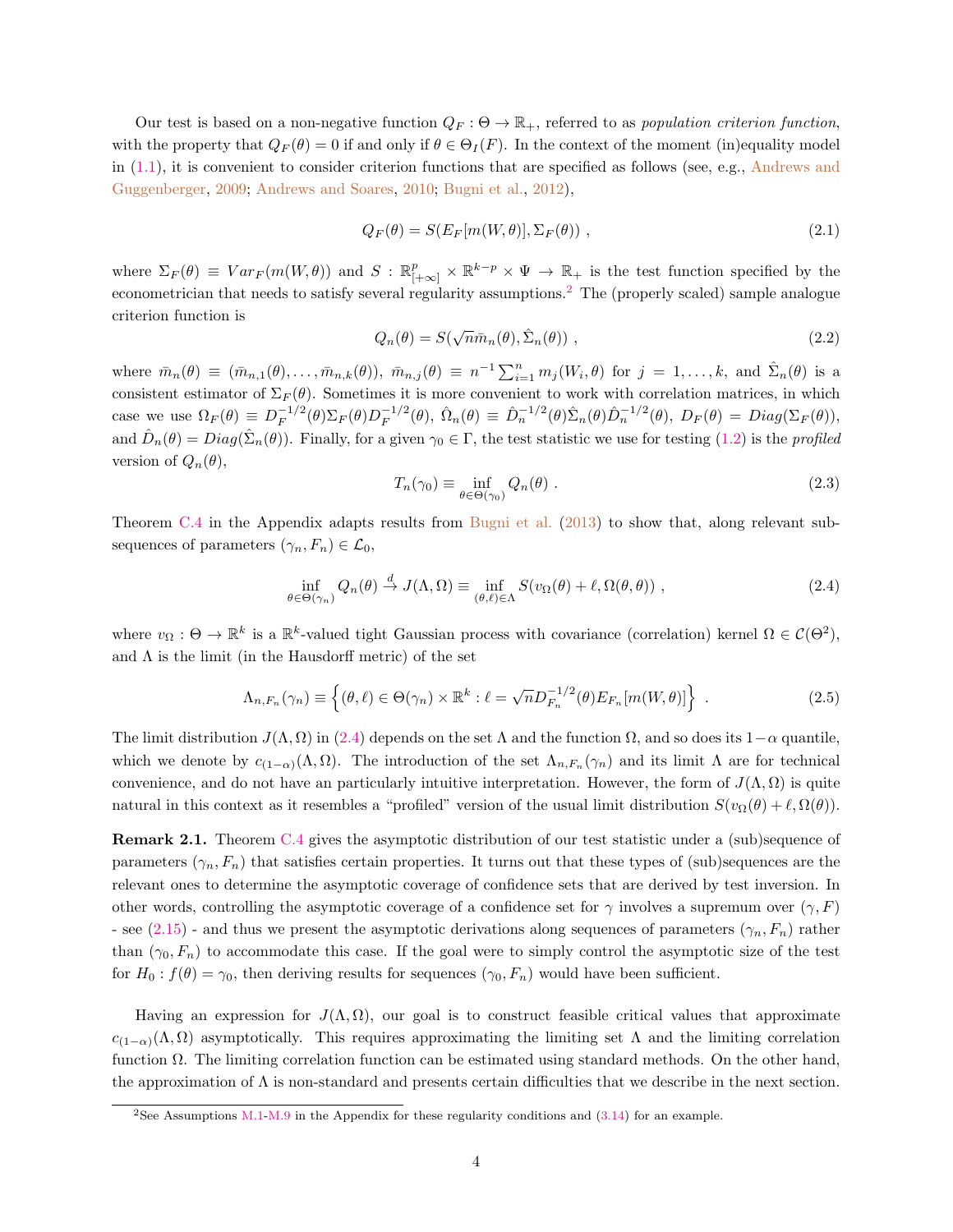### 2.2 Test MR: minimum resampling

The main challenge in approximating the quantiles of  $J(\Lambda, \Omega)$  lies in the approximation of the set  $\Lambda$ . Part of the difficulty relates to the approximation of  $\ell$ , although this can be addressed using the GMS approach in [Andrews and Soares](#page-39-2) [\(2010\)](#page-39-2) that consists in replacing  $\ell$  with  $\varphi = (\varphi_1, \ldots, \varphi_k)$ , where

$$
\varphi_j = \varphi_j(\kappa_n^{-1} \sqrt{n} \hat{\sigma}_{n,j}^{-1}(\theta) \bar{m}_{n,j}(\theta)) \text{ for } j = 1, \dots, p \text{ and } \varphi_j = 0 \text{ for } j = p+1, \dots, k ,
$$
 (2.6)

is the GMS function satisfying the assumptions in [Andrews and Soares](#page-39-2) [\(2010\)](#page-39-2). The thresholding sequence  ${k_n}_{n \geq 1}$  satisfies  $\kappa_n \to \infty$  and  $\kappa_n / \sqrt{n} \to 0.3$  $\kappa_n / \sqrt{n} \to 0.3$  However, the real challenge in our context is due to the fact that the relevant points within the set  $\Lambda$  are the cluster points of the sequence

<span id="page-5-3"></span><span id="page-5-1"></span>
$$
\{(\theta_n, \sqrt{n}D_{F_n}^{-1/2}(\theta_n)E_{F_n}[m(W,\theta_n)])\}_{n\geq 1},
$$
\n(2.7)

where  $\theta_n$  is the infimum of  $Q_n(\theta)$  over  $\Theta(\gamma_n)$  and, hence, *random*. This has two immediate technical consequences. First, we cannot borrow results from [Andrews and Soares](#page-39-2) [\(2010\)](#page-39-2) as those hold for nonrandom sequences of parameters  $\{(\theta_n, F_n)\}_{n\geq 1}$  with  $\theta_n \in \Theta_I(F_n)$  for all  $n \in \mathbb{N}$  and cannot be extended to random sequences. Second, the random sequence  $\{\theta_n\}_{n>1}$  in [\(2.7\)](#page-5-1) could be such that  $\theta_n \notin \Theta_I(F_n)$  for all  $n \in \mathbb{N}$  (especially in models where  $\Theta_I(F_n)$  has empty interior). To see why, note that in our setup the null hypothesis implies that there is  $(\gamma_n, F_n) \in \mathcal{L}_0$  for all  $n \in \mathbb{N}$ , meaning that there exists  $\theta_n^* \in \Theta_I(F_n)$ such that  $\gamma_n = f(\theta_n^*)$  for all  $n \in \mathbb{N}$  (see Definition [2.4\)](#page-3-2). There is, however, no guarantee that the random minimizing sequence  $\{\theta_n\}_{n\geq 1}$  in [\(2.7\)](#page-5-1) satisfies  $\theta_n \in \Theta_I(F_n)$ . This is problematic because it implies that the set  $\Lambda$  contains tuples  $(\theta, \ell)$  such that  $\ell_j < 0$  for  $j = 1, \ldots, p$ , or  $\ell_j \neq 0$  for  $j = p + 1, \ldots, k$  and so, if an infimum is attained, it could be attained at a value of  $\theta$  that is not associated with  $\ell_j \geq 0$  for  $j = 1, \ldots, p$ and  $\ell_j = 0$  for  $j = p + 1, \ldots, k$ . Thus, along sequences that converge to such tuples, the GMS function  $\varphi(\cdot)$ is not a conservative estimator of  $\sqrt{n}D_{F_n}^{-1/2}(\theta_n)E_{F_n}[m(W,\theta_n)].$ 

In this paper we circumvent the aforementioned difficulties by combining two approximations to  $J(\Lambda,\Omega)$ that share common elements. They both use the same estimate of  $\Omega$ ,

$$
\hat{\Omega}_n(\theta) \equiv \hat{D}_n^{-1/2}(\theta) \hat{\Sigma}_n(\theta) \hat{D}_n^{-1/2}(\theta) \quad \text{where} \quad \hat{\Sigma}_n(\theta) \equiv n^{-1} \sum_{i=1}^n (m(W_i, \theta) - \bar{m}_n(\theta)) (m(W_i, \theta) - \bar{m}_n(\theta))'
$$

They also use the same asymptotic approximation to the stochastic process  $v_{\Omega}(\theta)$ ,

$$
v_n^*(\theta) = \frac{1}{\sqrt{n}} \sum_{i=1}^n \hat{D}_n^{-1/2}(\theta) (m(W_i, \theta) - \bar{m}_n(\theta)) \zeta_i \text{ and } \{\zeta_i \sim N(0, 1)\}_{i=1}^n \text{ is i.i.d.}^4
$$
 (2.8)

The first resampling test statistic we use to approximate  $J(\Lambda, \Omega)$  is

<span id="page-5-5"></span><span id="page-5-4"></span>
$$
T_n^{R1}(\gamma_0) \equiv \inf_{\theta \in \hat{\Theta}_I(\gamma_0)} S(v_n^*(\theta) + \varphi(\kappa_n^{-1}\sqrt{n}\hat{D}_n^{-1}(\theta)\bar{m}_n(\theta)), \hat{\Omega}_n(\theta)), \qquad (2.9)
$$

where

$$
\hat{\Theta}_I(\gamma_0) \equiv \{ \theta \in \Theta(\gamma_0) : S(\sqrt{n}\bar{m}_n(\theta), \hat{\Sigma}_n(\theta)) \le T_n(\gamma_0) + \tau_n \}
$$
\n(2.10)

<span id="page-5-0"></span><sup>&</sup>lt;sup>3</sup>The GMS function  $\varphi(\cdot)$  in [Andrews and Soares](#page-39-2) [\(2010\)](#page-39-2) might also depend on  $\hat{\Sigma}_n(\theta)$ . For simplicity we consider those that only depend on  $\kappa_n^{-1}\sqrt{n}\hat{\sigma}_{n,j}^{-1}(\theta)\bar{m}_{n,j}(\theta)$ , which represents all but one of the  $\varphi$ -functions in [Andrews and Soares](#page-39-2) [\(2010\)](#page-39-2).

<span id="page-5-2"></span><sup>&</sup>lt;sup>4</sup>We note that one could alternatively use a bootstrap approximation,  $n^{-1/2} \sum_{i=1}^{n} \hat{D}_n^{-1/2}(\theta)(m(W_i^*, \theta) - \bar{m}_n(\theta))$ , where  $\{W_i^*\}_{i=1}^n$  is an i.i.d. sample drawn with replacement from original sample  $\{W_i\}_{i=1}^n$ . In our simulations, the asymptotic approximation is computationally faster.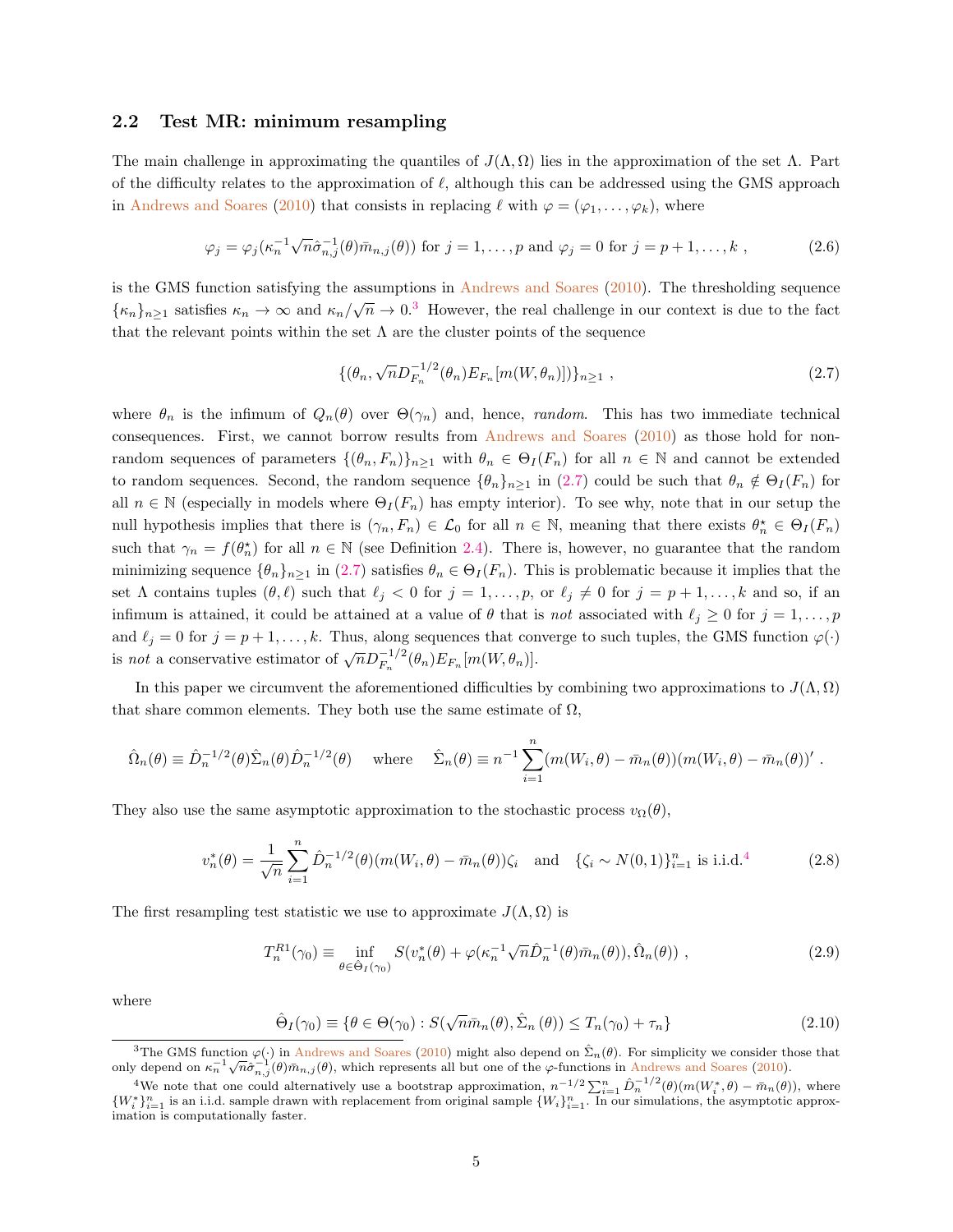is an estimator of the null identified set  $\Theta_I(F, \gamma_0), \varphi = (\varphi_1, \ldots, \varphi_k)$  is as in  $(2.6), T_n(\gamma_0)$  is as in  $(2.3)$ , and  ${\lbrace \tau_n \rbrace_{n \geq 1}}$  is a non-stochastic sequence satisfying Assumption [M.2.](#page-22-2) Using  $T_n^{R1}(\gamma_0)$  to simulate the quantiles of  $J(\Lambda, \Omega)$  is based on an approximation to the set  $\Lambda$  that replaces  $\ell$  with  $\varphi(\cdot)$  and enforces  $\theta$  to be close to  $\Theta_I(F)$  by using the estimator  $\hat{\Theta}_I(\gamma_0)$  of  $\Theta_I(F,\gamma_0)$ . It follows from [Bugni et al.](#page-39-10) [\(2013,](#page-39-10) Lemma D.13) that this estimator satisfies

<span id="page-6-1"></span>
$$
\lim_{n \to \infty} \inf_{F \in \mathcal{P}_0} P_F(\Theta_I(F, \gamma_0) \subseteq \hat{\Theta}_I(\gamma_0) \subseteq \Theta_I^{\delta_n}(\gamma_0)) = 1 ,
$$
\n(2.11)

where  $\Theta_I^{\delta_n}(\gamma_0)$  is a  $\delta$ -expansion of  $\Theta_I(F,\gamma_0)$  defined in Table [2.](#page-18-1) Since  $\varphi_j(\cdot) \ge 0$  for  $j = 1,\ldots,p$  and  $\varphi_j(\cdot) = 0$ for  $j = p + 1, \ldots, k$ , using such estimator in the definition of  $T_n^{R_1}(\gamma_0)$  guarantees that the (in)equality restrictions are not violated by much when evaluated at the  $\theta$  that approximates the infimum in [\(2.9\)](#page-5-4). This makes the GMS function  $\varphi(\cdot)$  a valid replacement for  $\ell$  and plays an important role in establishing the consistency in level of our test.

The second resampling test statistic we use to approximate  $J(\Lambda, \Omega)$  is

<span id="page-6-2"></span>
$$
T_n^{R2}(\gamma_0) \equiv \inf_{\theta \in \Theta(\gamma_0)} S(v_n^*(\theta) + \kappa_n^{-1} \sqrt{n} \hat{D}_n^{-1}(\theta) \bar{m}_n(\theta), \hat{\Omega}_n(\theta)) . \tag{2.12}
$$

Using  $T_n^{R2}(\gamma_0)$  to simulate the quantiles of  $J(\Lambda,\Omega)$  is based on an approximation to the set  $\Lambda$  that replaces  $\ell$  with  $\kappa_n^{-1}$  $\sqrt{n}\hat{D}_n^{-1}(\theta)\bar{m}_n(\theta)$ . This is not equivalent to the GMS approach: (a) it could be the case that  $\kappa_n^{-1}$  $\sqrt{n}\hat{\sigma}_{n,j}^{-1}(\theta)\bar{m}_{n,j}(\theta) < 0$  for some  $j = 1,\ldots,p$ , and (b) it also includes the term  $\kappa_n^{-1}$  $\sqrt{n}\hat{\sigma}_{n,j}^{-1}(\theta)\bar{m}_{n,j}(\theta)$  for  $j = p + 1, \ldots, k$  (i.e. equality restrictions).<sup>[5](#page-6-0)</sup> As explained before, the set  $\Lambda$  contains tuples  $(\theta, \ell)$  such that  $\ell_j < 0$  for  $j = 1, \ldots, p$ , or  $\ell_j \neq 0$  for  $j = p + 1, \ldots, k$ . This second approximation directly contemplates this possibility and therefore avoids the need of an estimator of  $\Theta_I(F, \gamma_0)$  satisfying [\(2.11\)](#page-6-1). This also plays an important role in establishing the consistency in level of our test.

<span id="page-6-5"></span>**Remark 2.2.** Replacing  $\hat{\Theta}_I(\gamma_0)$  with  $\Theta(\gamma_0)$  while keeping the function  $\varphi(\cdot)$  in [\(2.9\)](#page-5-4) would not result in a valid approximation to  $J(\Lambda, \Omega)$  and, subsequently, would not result in a valid test for the null hypothesis of interest. Therefore, it is important for  $T_n^{R1}(\gamma_0)$  to use  $\hat{\Theta}_I(\gamma_0)$  and for  $T_n^{R2}(\gamma_0)$  to use  $\kappa_n^{-1}$  $\sqrt{n}\hat{D}_n^{-1}(\theta)\bar{m}_n(\theta)$ rather than  $\varphi(\cdot)$ .

We now have all the elements to define the new critical value and the minimum resampling test we propose in this paper.

<span id="page-6-3"></span>**Definition 2.5** (Minimum Resampling Critical Value). Let  $T_n^{R1}(\gamma_0)$  and  $T_n^{R2}(\gamma_0)$  be defined as in [\(2.9\)](#page-5-4) and [\(2.12\)](#page-6-2) respectively, where  $v_n^*(\theta)$  is defined as in [\(2.8\)](#page-5-5) and is common to both test statistics. The Minimum Resampling critical value  $\hat{c}_n^{MR}(\gamma_0, 1 - \alpha)$  is defined as the  $1 - \alpha$  quantile of

$$
T_n^{MR}(\gamma_0) \equiv \min \left\{ T_n^{R1}(\gamma_0), T_n^{R2}(\gamma_0) \right\} \ . \tag{2.13}
$$

<span id="page-6-4"></span>**Definition 2.6** (Minimum Resampling Test). Let  $\Theta(\gamma_0)$  be defined as in Definition [2.3](#page-3-3) and  $\hat{c}_n^{MR}(\gamma_0, 1-\alpha)$ be defined as in Definition [\(2.5\)](#page-6-3). The Minimum Resampling test (or Test MR) is

$$
\phi_n^{MR}(\gamma_0) \equiv 1 \left\{ \inf_{\theta \in \Theta(\gamma_0)} Q_n(\theta) > \hat{c}_n^{MR}(\gamma_0, 1 - \alpha) \right\} \tag{2.14}
$$

The profiled test statistic inf<sub> $\theta \in \Theta(\gamma_0)$ </sub>  $Q_n(\theta)$  is standard in point identified models and has been proposed in the context of partially identified models for a subsampling test by [Romano and Shaikh](#page-40-1) [\(2008\)](#page-40-1). The

<span id="page-6-0"></span><sup>&</sup>lt;sup>5</sup>The GMS approach requires both that  $\varphi_j(\cdot) \ge 0$  for  $j = 1, \ldots, p$  and  $\varphi_j(\cdot) = 0$  for  $j = p+1, \ldots, k$  in order for the approach to have good power properties, see [Andrews and Soares](#page-39-2) [\(2010,](#page-39-2) Assumption GMS6 and Theorem 3).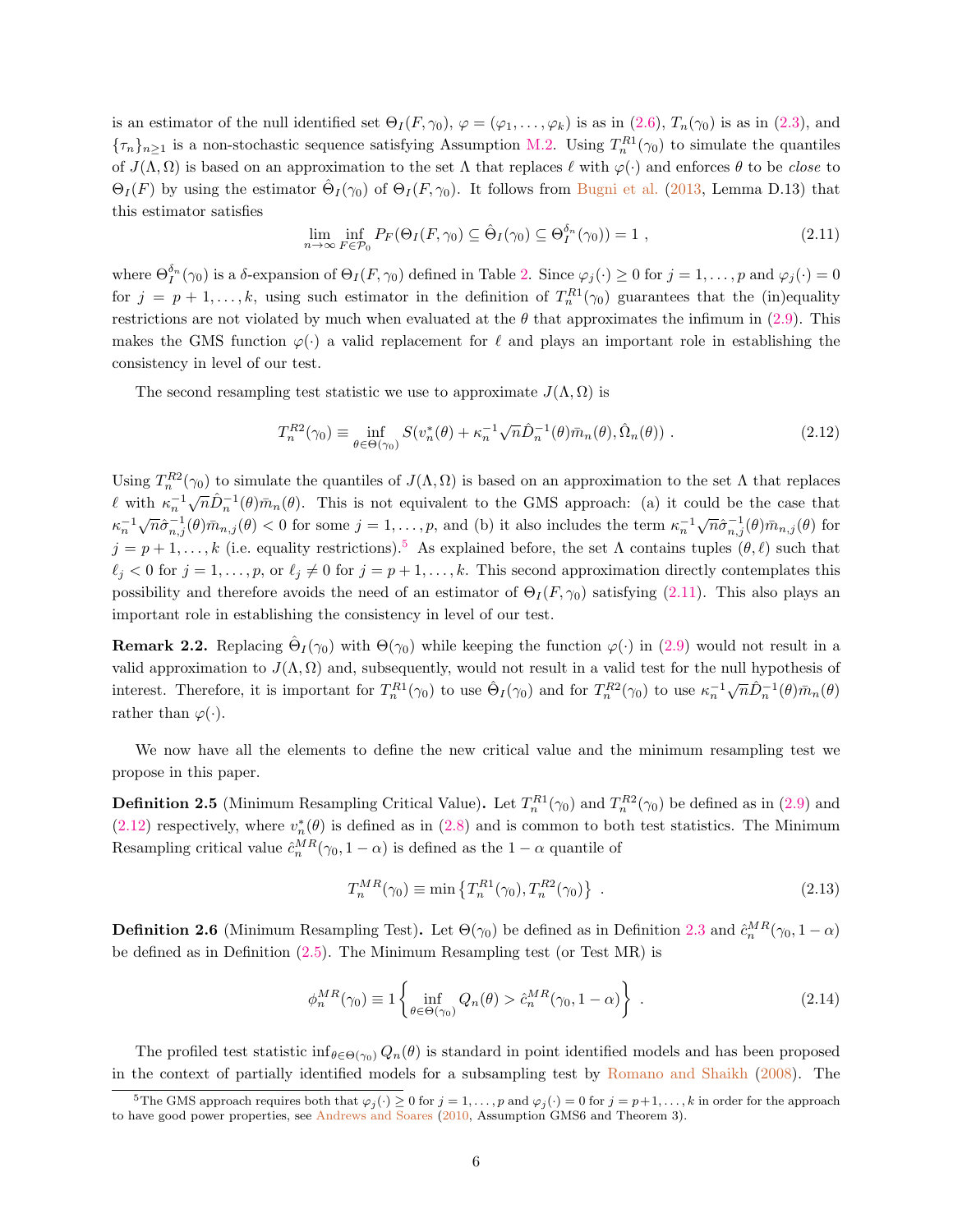novelty in our Test MR lies in the critical value  $\hat{c}_n^{MR}(\gamma_0, 1 - \alpha)$ . This is because each of the two basic resampling approximations we combine - embedded in  $T_n^{R1}(\gamma_0)$  and  $T_n^{R2}(\gamma_0)$  - has good power properties in particular directions and neither of them dominate each other in terms of asymptotic power - see Example [3.1.](#page-11-1) By combining these two approximations into the test statistic  $T_n^{MR}(\gamma_0)$ , the Minimum Resampling Test  $\phi_n^{MR}(\gamma_0)$  dominates each of these basic approximations and has two important additional properties. The first property is summarized in the next theorem.

<span id="page-7-3"></span>**Theorem 2.1.** Let Assumptions [A.1-](#page-19-0)[A.7](#page-20-0) hold. Then, for  $\alpha \in (0, 1/2)$ ,

$$
\limsup_{n \to \infty} \sup_{(\gamma, F) \in \mathcal{L}_0} E_F[\phi_n^{MR}(\gamma)] \le \alpha.
$$

<span id="page-7-1"></span>**Remark 2.3.** Let  $CS_n^{\star}(1-\alpha) \equiv \{ \gamma \in \Gamma : T_n^{MR}(\gamma) \leq \hat{c}_n^{MR}(\gamma, 1-\alpha) \}$  be a  $1-\alpha$  confidence set for  $\gamma$ . It follows from Theorem [2.1](#page-7-3) that

<span id="page-7-2"></span>
$$
\liminf_{n \to \infty} \inf_{(\gamma, F) \in \mathcal{L}_0} P_F \left( \gamma \in CS_n^{\star}(1 - \alpha) \right) \ge 1 - \alpha , \tag{2.15}
$$

meaning that the Minimum Resampling test can be inverted to construct valid confidence sets for  $\gamma$ . In particular, this allows us to construct confidence intervals for individual components of  $\theta$  when  $f(\theta) = \theta_s$  for some  $s = 1, \ldots, d_{\theta}$ .

Remark 2.4. All the assumptions we use throughout the paper can be found in Appendix [B.](#page-19-1) The first four assumptions in Theorem [2.1](#page-7-3) are regularity conditions that allow us to use uniform Donsker theorems, see Remark [B.1.](#page-20-1) Assumptions [A.5](#page-20-2) and [A.6](#page-20-3) are rather technical conditions that are discussed in Remarks [B.2](#page-20-4) and [B.3.](#page-20-5) Finally, Assumption [A.7](#page-20-0) is a key sufficient condition for the asymptotic validity of our test that requires the criterion function to satisfy a minorant-type condition as in [Chernozhukov et al.](#page-39-0) [\(2007\)](#page-39-0) and the normalized population moments to be sufficiently smooth. See Remark [B.4](#page-21-0) for a detailed discussion.

The second property concerns the asymptotic power properties of our test relative to a subsampling test applied to  $\inf_{\theta \in \Theta(\gamma_0)} Q_n(\theta)$  (as in [Romano and Shaikh,](#page-40-1) [2008\)](#page-40-1) or a test based on checking whether the image under  $f(\cdot)$  of a Generalized Moment Selection (GMS) confidence set for  $\theta$  (as in [Andrews and Soares,](#page-39-2) [2010\)](#page-39-2) intersects  $\Theta(\gamma_0)$ . The power analysis is involved, so we devote the entire Section [3](#page-7-0) to this task.

# <span id="page-7-0"></span>3 Minimum resampling versus existing alternatives

The critical value of the Minimum Resampling test from Definition [2.6](#page-6-4) is the  $1 - \alpha$  quantile of  $T_n^{MR}(\gamma_0) \equiv$  $\min\left\{T_n^{R1}(\gamma_0), T_n^{R2}(\gamma_0)\right\}$ , where  $T_n^{R1}(\gamma_0)$  and  $T_n^{R2}(\gamma_0)$  are defined in [\(2.9\)](#page-5-4) and [\(2.12\)](#page-6-2), respectively. If we let  $\hat{c}_n^{R1}(\gamma_0, 1-\alpha)$  and  $\hat{c}_n^{R2}(\gamma_0, 1-\alpha)$  be the  $1-\alpha$  quantiles of  $T_n^{R1}(\gamma_0)$  and  $T_n^{R2}(\gamma_0)$ , respectively, then two "basic" resampling tests, denoted by Test R1 and Test R2, could be defined as follows,

$$
\phi_n^{R1}(\gamma_0) \equiv 1 \left\{ \inf_{\theta \in \Theta(\gamma_0)} Q_n(\theta) > \hat{c}_n^{R1}(\gamma_0, 1 - \alpha) \right\} ,\qquad (3.1)
$$

$$
\phi_n^{R2}(\gamma_0) \equiv 1 \left\{ \inf_{\theta \in \Theta(\gamma_0)} Q_n(\theta) > \hat{c}_n^{R2}(\gamma_0, 1 - \alpha) \right\} \ . \tag{3.2}
$$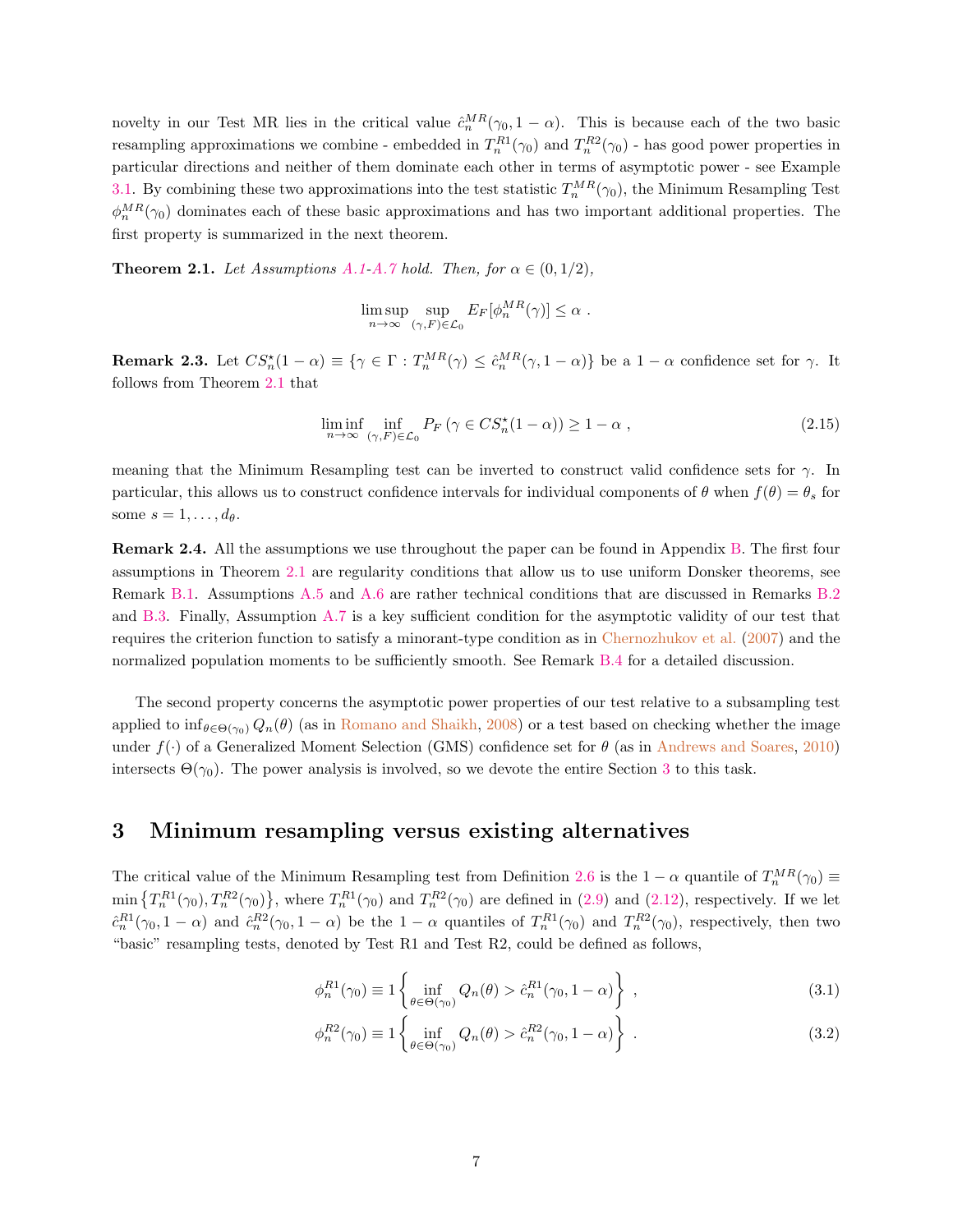By construction  $\hat{c}_n^{MR}(\gamma, 1-\alpha) \le \min\{\hat{c}_n^{R1}(\gamma, 1-\alpha), \hat{c}_n^{R2}(\gamma, 1-\alpha)\}\$ , and thus it follows immediately that for any  $(\gamma, F) \in \mathcal{L}$  and all  $n \in \mathbb{N}$ ,

<span id="page-8-0"></span>
$$
\phi_n^{MR}(\gamma) \ge \phi_n^{R1}(\gamma) \quad \text{and} \quad \phi_n^{MR}(\gamma) \ge \phi_n^{R2}(\gamma) \tag{3.3}
$$

In this section we study the properties of each of these basic resampling tests. This is interesting for the following reasons. First, we show that Test R1 dominates (in terms of finite sample power) the standard practice of computing the image under  $f(\cdot)$  of a confidence set for  $\theta$  and checking whether it includes  $\gamma_0$ . Second, we show that Test R2 dominates (in terms of asymptotic power) a subsampling test applied to  $\inf_{\theta \in \Theta(\gamma_0)} Q_n(\theta)$  under certain conditions. By the inequalities in [\(3.3\)](#page-8-0) these results imply that Test MR weakly dominates both of these tests. We formalize these statements in the next subsections, and also present two examples (Examples [3.1](#page-11-1) and [3.2\)](#page-13-0) that illustrate cases in which Test MR has strictly better asymptotic power and size control than the two existing tests.

### 3.1 Power advantages over Test BP

Examples [2.1](#page-3-0) and [2.2](#page-3-1) illustrate that the standard practice in applied work to test the hypotheses in [\(1.2\)](#page-1-2) involves computing a confidence set for the parameter  $\theta$  first, and then rejecting the null hypothesis whenever the image of this confidence set under  $f(\cdot)$  does not equal  $\gamma_0$ . We refer to this test as Test BP, to emphasize the fact that this test comes as a By-Product of constructing a confidence set for the entire parameter  $\theta$ , and was not specifically designed to test the hypotheses in  $(1.2)$ . Using the notation introduced in the previous section, we define a generic  $1 - \alpha$  confidence set for  $\theta$  as

<span id="page-8-1"></span>
$$
CS_n(1-\alpha) = \{ \theta \in \Theta : Q_n(\theta) \le \hat{c}_n(\theta, 1-\alpha) \},
$$
\n(3.4)

where  $\hat{c}_n(\theta, 1 - \alpha)$  is such that  $CS_n(1 - \alpha)$  has the correct asymptotic coverage. Confidence sets that have the structure in [\(3.4\)](#page-8-1) and control asymptotic coverage have been proposed by [Romano and Shaikh](#page-40-1) [\(2008\)](#page-40-1); [Andrews and Guggenberger](#page-39-1) [\(2009\)](#page-39-1); [Andrews and Soares](#page-39-2) [\(2010\)](#page-39-2); [Canay](#page-39-5) [\(2010\)](#page-39-5); and [Bugni](#page-39-11) [\(2009\)](#page-39-11), among others.

<span id="page-8-2"></span>**Definition 3.1** (Test BP). Let  $CS_n(1-\alpha)$  be a confidence set for  $\theta$  that controls asymptotic size. Test BP rejects the null hypothesis in [\(1.2\)](#page-1-2) according to the following rejection rule

<span id="page-8-3"></span>
$$
\phi_n^{BP}(\gamma_0) \equiv 1 \{ \exists \theta \in CS_n(1-\alpha) : f(\theta) = \gamma_0 \} . \tag{3.5}
$$

Definition [3.1](#page-8-2) shows that Test BP depends on the confidence set  $CS_n(1-\alpha)$ . It follows that Test BP inherits its size and power properties from the properties of  $CS_n(1-\alpha)$ , and these properties in turn depend on the particular choice of test statistic and critical value used in the construction of  $CS_n(1-\alpha)$ . All the tests we consider in this paper are functions of the sample criterion function defined in [\(2.2\)](#page-4-3) and therefore their relative power properties do not depend on the choice of the particular function  $S(\cdot)$ . However, the relative performance of Test BP with respect to our test does depend on the choice of critical value used in  $CS_n(1-\alpha)$ . [Bugni](#page-39-4) [\(2010\)](#page-39-4) shows that GMS tests have more accurate asymptotic size than subsampling tests. [Andrews](#page-39-2) [and Soares](#page-39-2) [\(2010\)](#page-39-2) show that GMS tests are more powerful than Plug-in asymptotics or subsampling tests. This means that, asymptotically, Test BP implemented with a GMS confidence set will be less conservative and more powerful than the analogous test implemented with plug-in asymptotics or subsampling. We therefore adopt the GMS version of the specification test in Definition [3.1](#page-8-2) as the "benchmark version" of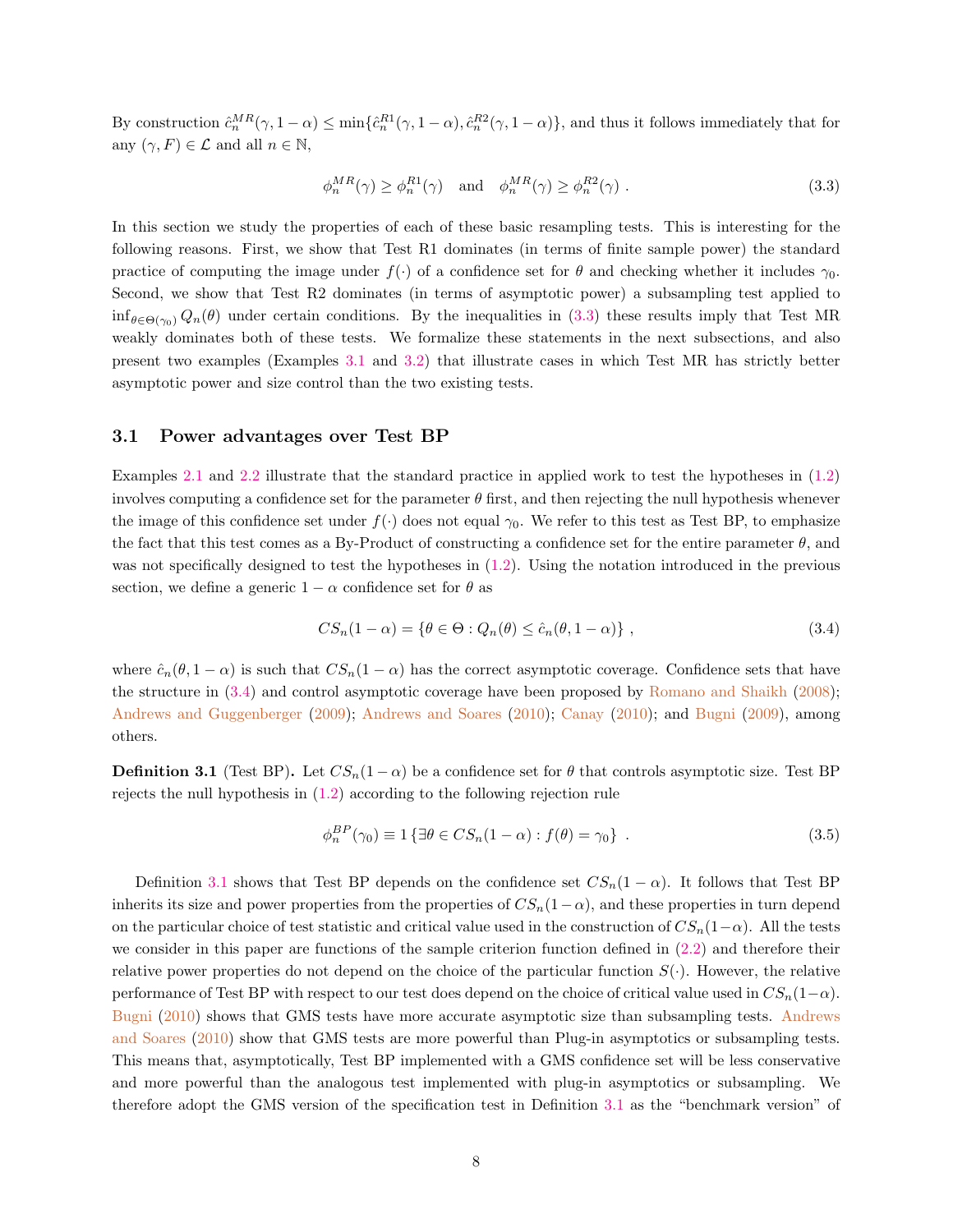Test BP. This is summarized in the maintained Assumption [M.4,](#page-22-3) see Appendix [B.](#page-19-1)

By appropriately modifying the arguments in [Bugni et al.](#page-39-10) [\(2013\)](#page-39-10), we show that

$$
\phi_n^{R1}(\gamma) = 1\{\inf_{\theta \in \Theta(\gamma)} Q_n(\theta) > \hat{c}_n^{R1}(\gamma, 1 - \alpha)\} \ge 1\left\{\exists \theta \in CS_n(1 - \alpha) : f(\theta) = \gamma_0\right\} = \phi_n^{BP}(\gamma) ,\tag{3.6}
$$

whenever Tests BP and Test R1 are implemented with the same sequences  $\{\kappa_n\}_{n\geq 1}$  and the same function  $\varphi(\cdot)$ . By [\(3.3\)](#page-8-0), this means that Test MR weakly dominates Test BP in terms of finite sample power. We summarize this in the next theorem.

<span id="page-9-0"></span>**Theorem 3.1.** For any  $(\gamma, F) \in \mathcal{L}$  it follows that  $\phi_n^{R1}(\gamma) \geq \phi_n^{BP}(\gamma)$  for all  $n \in \mathbb{N}$ .

**Corollary 3.1.** For any sequence  $\{(\gamma_n, F_n) \in \mathcal{L}\}_{n \geq 1}$ ,  $\liminf_{n \to \infty} (E_{F_n}[\phi_n^{R_1}(\gamma_n)] - E_{F_n}[\phi_n^{BP}(\gamma_n)]) \geq 0$ .

**Remark [3.1](#page-9-0).** Theorem 3.1 is a statement that holds for all  $n \in \mathbb{N}$  and  $(\gamma, F) \in \mathcal{L}$ . In particular, since it holds for parameters  $(\gamma, F) \in \mathcal{L}_0$ , this is a result about finite sample power and size. This theorem and [\(3.3\)](#page-8-0) imply that Test MR cannot be more conservative nor have lower power than Test BP for all  $n \in \mathbb{N}$  and  $(\gamma, F) \in \mathcal{L}.$ 

**Remark 3.2.** When the dimension of  $\Theta$  is big relative to that of  $\Gamma$  - e.g., the function  $f(\cdot)$  selects one of several elements of Θ - the implementation of Test MR is computationally attractive as it involves inverting the test over a smaller dimension. In other words, in cases where  $dim(\Gamma)$  is much smaller than  $dim(\Theta)$ , Test MR has power and computational advantages over Test BP.

<span id="page-9-1"></span>Remark 3.3. Under a condition similar to [Bugni et al.](#page-39-10) [\(2013,](#page-39-10) Assumption A.9), we can show that Test R1 has asymptotic power that is *strictly* higher than that of Test BP for certain local alternative hypotheses. The proof is similar to that in [Bugni et al.](#page-39-10) [\(2013,](#page-39-10) Theorem 6.2) and so we do not include it here. We do illustrate a situation in which our test has strictly better asymptotic power in Example [3.1.](#page-11-1)

Test R1 corresponds to the Resampling Test introduced by [Bugni et al.](#page-39-10) [\(2013\)](#page-39-10) to test the correct specification of the model in  $(1.1)$ . Using this test for the hypotheses we consider in this paper would result in a test with correct asymptotic size by the inequality in  $(3.3)$ . Unfortunately, Test R1 presents two disadvantages relative to Test MR. First, there is no guarantee that Test R1 has better asymptotic power than the subsampling test proposed by [Romano and Shaikh](#page-40-1) [\(2008\)](#page-40-1). Second, there are cases in which Test MR has strictly higher asymptotic power than Test R1 for the hypotheses in  $(1.2)$  - see Example [3.1](#page-11-1) for an illustration.

#### 3.2 Power advantages over Test SS

We have compared Test MR with Test BP using the connection between Test MR and the first basic resampling test, Test R1. In this section we show that Test MR dominates a subsampling test by using its connection to the second basic resampling test, Test R2, which is not discussed in [Bugni et al.](#page-39-10) [\(2013\)](#page-39-10) but has recently been used for a different testing problem in [Gandhi et al.](#page-40-12)  $(2013)$ .

[Romano and Shaikh](#page-40-1) [\(2008,](#page-40-1) Section 3.4) propose to test the hypothesis in [\(1.2\)](#page-1-2) using the test statistic in [\(2.3\)](#page-4-0) with a subsampling critical value. Concretely, the test they propose, which we denote by Test SS, is

$$
\phi_n^{SS}(\gamma_0) \equiv 1 \left\{ \inf_{\theta \in \Theta(\gamma_0)} Q_n(\theta) > \hat{c}_n^{SS}(\gamma_0, 1 - \alpha) \right\},\tag{3.7}
$$

where  $\hat{c}_n^{SS}(\gamma_0, 1-\alpha)$  is the  $(1-\alpha)$  quantile of the distribution of  $Q_{b_n}^{SS}(\theta)$ , which is identical to  $Q_n(\theta)$  but computed using a random sample of size  $b_n$  without replacement from  $\{W_i\}_{i=1}^n$ . We assume the subsampling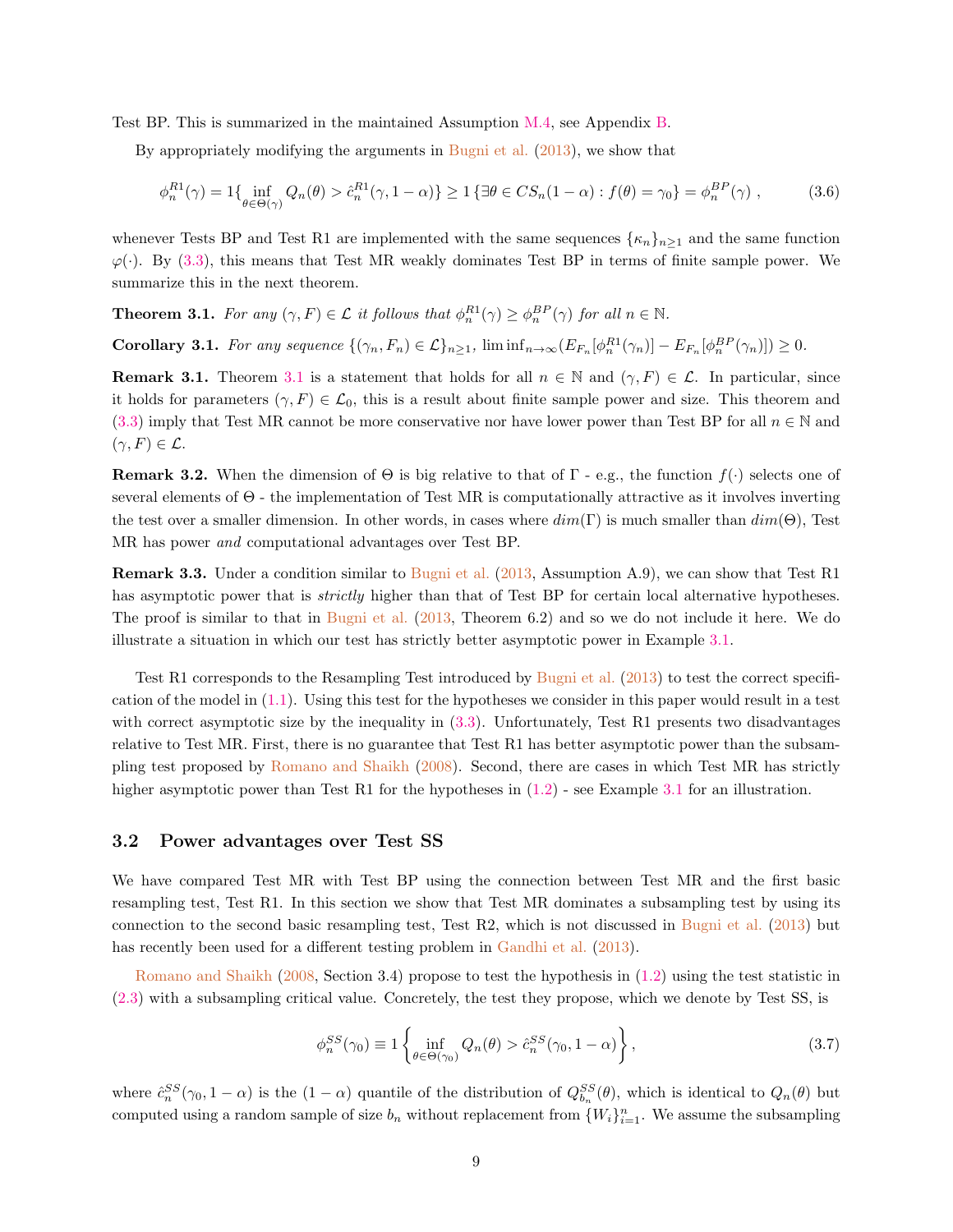block size satisfies  $b_n \to \infty$  and  $b_n/n \to 0$ , and show in Theorem [C.3](#page-23-1) in the Appendix that, conditional on the data,

<span id="page-10-5"></span>
$$
T_{b_n}^{SS}(\gamma_n) \equiv \inf_{\theta \in \Theta(\gamma_n)} Q_{b_n}^{SS}(\theta) \stackrel{d}{\to} J(\Lambda^{SS}, \Omega) \equiv \inf_{(\theta, \ell) \in \Lambda^{SS}} S(v_\Omega(\theta) + \ell, \Omega(\theta, \theta)), \ a.s. \ , \tag{3.8}
$$

where  $v_{\Omega}: \Theta \to \mathbb{R}^k$  is a  $\mathbb{R}^k$ -valued tight Gaussian process with covariance (correlation) kernel  $\Omega \in \mathcal{C}(\Theta^2)$ , and  $\Lambda^{SS}$  is the limit (in the Hausdorff metric) of the set

$$
\Lambda_{b_n,F_n}^{SS}(\gamma_n) \equiv \left\{ (\theta,\ell) \in \Theta(\gamma_n) \times \mathbb{R}^k : \ell = \sqrt{b_n} D_{F_n}^{-1/2}(\theta) E_{F_n}[m(W,\theta)] \right\} \ . \tag{3.9}
$$

[Romano and Shaikh](#page-40-1) [\(2008,](#page-40-1) Remark 3.11) note that constructing a test for the hypotheses in [\(1.2\)](#page-1-2) using Test BP would typically result in a conservative test, and use this as a motivation for introducing Test SS. However, they do not provide a formal comparison between their test and Test BP.

To compare Test SS with Test R2 (and Test MR), we define a class of distributions in the alternative hypotheses that are local to the null hypothesis. Notice that the null hypothesis in [\(1.2\)](#page-1-2) can be written as  $\Theta(\gamma_0)\cap\Theta_I(F)\neq\emptyset$ , so we do this by defining sequences of distributions  $F_n$  for which  $\Theta(\gamma_0)\cap\Theta_I(F_n)=\emptyset$  for all  $n \in \mathbb{N}$ , but where  $\Theta(\gamma_n) \cap \Theta_I(F_n) \neq \emptyset$  for a sequence  $\{\gamma_n\}_{n\geq 1}$  that approaches  $\gamma_0$ . These alternatives are conceptually similar to those in [Andrews and Soares](#page-39-2) [\(2010\)](#page-39-2), but the proof of our result involves additional challenges that are specific to the infimum present in the definition of our test statistic. The following definition formalizes the class of local alternative distributions we consider.

<span id="page-10-3"></span>**Definition 3.2** (Local Alternatives). Let  $\gamma_0 \in \Gamma$ . The sequence  $\{F_n\}_{n\geq 1}$  is a sequence of local alternatives if there is  $\{\gamma_n \in \Gamma\}_{n\geq 1}$  such that  $\{(\gamma_n, F_n) \in \mathcal{L}_0\}_{n\geq 1}$  and

(a) For all  $n \in \mathbb{N}$ ,  $\Theta_I(F_n) \cap \Theta(\gamma_0) = \emptyset$ .

(b) 
$$
d_H(\Theta(\gamma_n), \Theta(\gamma_0)) = O(n^{-1/2}).
$$

(c) For any  $\theta \in \Theta$ ,  $\kappa_n^{-1} G_{F_n}(\theta) = o(1)$ , where  $G_F(\theta) \equiv \partial D_F^{-1/2}(\theta) E_F[m(W, \theta)]/\partial \theta'$ .

Under the assumption that  $F_n$  is a local alternative (see Assumption [A.9\)](#page-21-1) and some smoothness conditions (see Assumptions [A.7](#page-20-0) and [A.10\)](#page-21-2) we show that Test R2 has weakly higher asymptotic power than Test SS. This is the content of the next theorem.

<span id="page-10-0"></span>Theorem 3.2. Let Assumptions [A.1-](#page-19-0)[A.10](#page-21-2) hold. Then,

<span id="page-10-2"></span>
$$
\liminf_{n \to \infty} \left( E_{F_n} [\phi_n^{R2}(\gamma_0)] - E_{F_n} [\phi_n^{SS}(\gamma_0)] \right) \geq 0 \ . \tag{3.10}
$$

<span id="page-10-4"></span>Remark 3.4. Theorem [3.2](#page-10-0) shows that Test R2 has weakly better power than Test SS under certain conditions. By using arguments analogous to those in [Andrews and Soares](#page-39-2) [\(2010\)](#page-39-2), Lemma [C.10](#page-24-0) shows that the inequality in [\(3.10\)](#page-10-2) becomes strict for alternative hypotheses described in Assumption [A.11,](#page-21-3) in which one or more moment (in)equality is satisfied and has magnitude that is  $o(b_n^{-1/2})$  and larger than  $O(\kappa_n n^{-1/2})$ . We provide an illustration of Assumption [A.11](#page-21-3) in Example [3.2.](#page-13-0) See also Remark [3.9.](#page-14-0)

### <span id="page-10-1"></span>3.3 Understanding the new test and its power advantages

The previous sections derived two important results. On the one hand, Test R1 weakly dominates Test BP in terms of finite sample power and, under certain conditions and for some alternatives, strictly dominates Test BP in terms of asymptotic power. On the other hand, Test R2 weakly dominates Test SS in terms of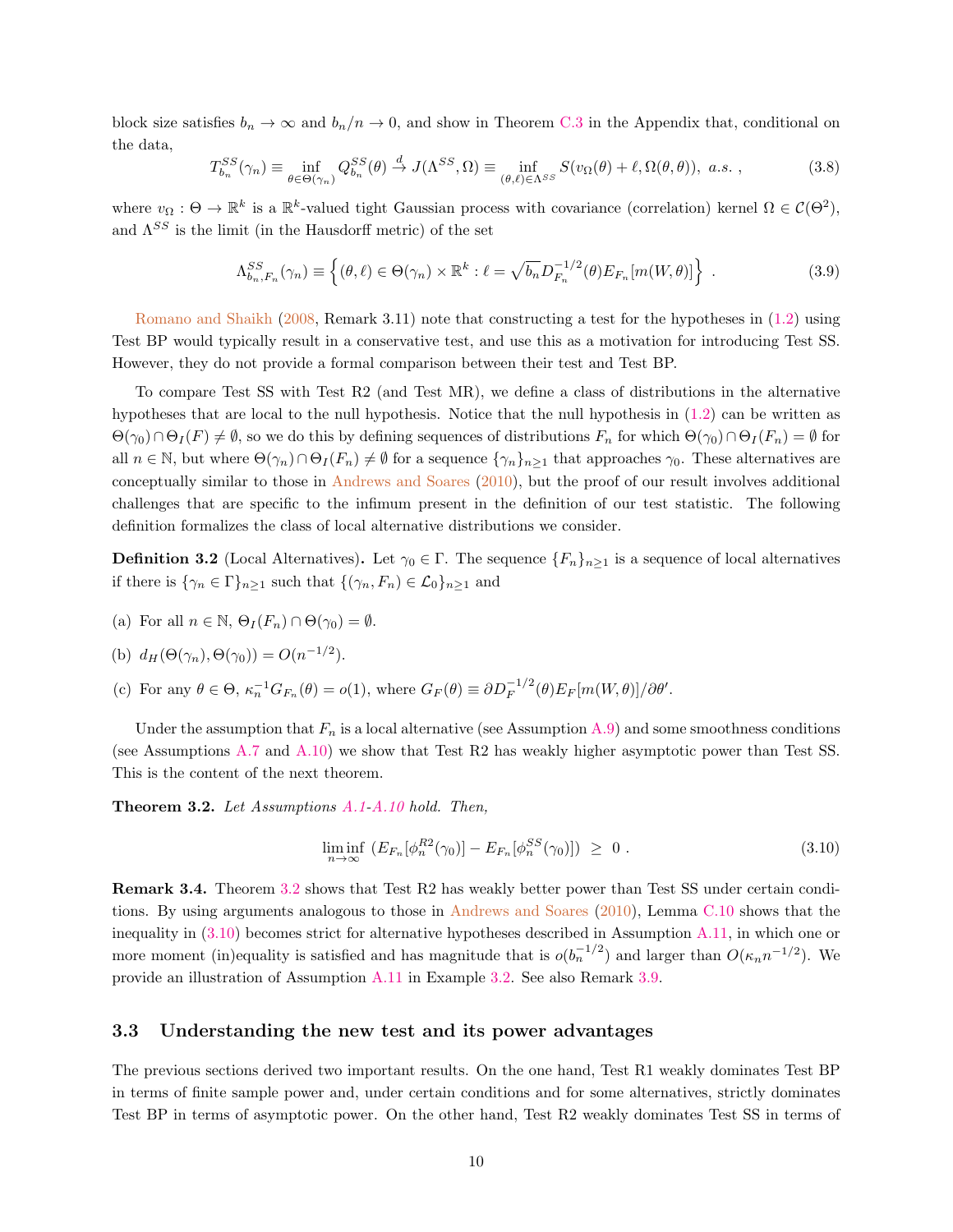asymptotic power for all the alternatives in Definition [3.2,](#page-10-3) and strictly dominates Test SS for certain local alternatives. These power properties are inherited by Test MR by virtue of the inequalities in [\(3.3\)](#page-8-0). We summarize these lessons in the following corollary.

<span id="page-11-2"></span>Corollary 3.2. Let Assumptions [A.1-](#page-19-0)[A.10](#page-21-2) hold. Then

<span id="page-11-3"></span>
$$
\liminf_{n \to \infty} \left( E_{F_n}[\phi_n^{MR}(\gamma_n)] - E_{F_n}[\phi_n^{SS}(\gamma_n)] \right) \ge 0 \quad \text{and} \quad \liminf_{n \to \infty} \left( E_{F_n}[\phi_n^{MR}(\gamma_n)] - E_{F_n}[\phi_n^{BP}(\gamma_n)] \right) \ge 0 \quad . \tag{3.11}
$$

The result in Corollary [3.2](#page-11-2) is useful as it shows that Test MR cannot be asymptotically dominated by any of the other tests. The next natural step is to understand the type of alternatives for which both of the inequalities in [\(3.11\)](#page-11-3) become strict. There are two ways of obtaining such result. First, it could be the case that either Test R1 strictly dominates Test BP (as in Remark [3.3\)](#page-9-1), or that Test R2 strictly dominates Test SS (as in Remark [3.4\)](#page-10-4). We illustrate a situation in which Test R2 has strictly better asymptotic power than Test SS in Example [3.2.](#page-13-0) It could also be possible that Test MR has strictly better asymptotic power than both Test R1 and Test R2, which results in Test MR strictly dominating (asymptotically) Test BP and Test SS. We illustrate this situation in Example [3.1.](#page-11-1)

<span id="page-11-1"></span>**Example 3.1** (Test MR vs. Tests R1 and R2). Let  $W = (W_1, W_2, W_3) \in \mathbb{R}^3$  be a random vector with distribution  $F_n$ ,  $V_{F_n}[W] = I_3$ ,  $E_{F_n}[W_1] = \mu_1 \kappa_n / \sqrt{n}$ ,  $E_{F_n}[W_2] = \mu_2 \kappa_n / \sqrt{n}$ , and  $E_{F_n}[W_3] = \mu_3 / \sqrt{n}$  for some  $\mu_1 > 1, \mu_2 \in (0, 1)$ , and  $\mu_3 \in \mathbb{R}$ . Consider the following model with  $\Theta = [-C, C]^3$  for some  $C > 0$ ,

<span id="page-11-5"></span>
$$
E_{F_n}[m_1(W_i, \theta)] = E_{F_n}[W_{i,1} - \theta_1] \ge 0,
$$
  
\n
$$
E_{F_n}[m_2(W_i, \theta)] = E_{F_n}[W_{i,2} - \theta_2] \ge 0,
$$
  
\n
$$
E_{F_n}[m_3(W_i, \theta)] = E_{F_n}[W_{i,3} - \theta_3] = 0.
$$
\n(3.12)

We are interested in testing the hypotheses

$$
H_0: \theta = (0,0,0)
$$
 vs.  $H_1: \theta \neq (0,0,0)$ ,

which implies that  $f(\theta) = \theta$ ,  $\Theta(\gamma_0) = \{(0,0,0)\}$ , and  $\hat{\Theta}_I(\gamma_0) = \{(0,0,0)\}$ .<sup>[6](#page-11-4)</sup> Note that  $H_0$  is true if and only if  $\mu_3 = 0$ . The model in [\(3.12\)](#page-11-5) is linear in  $\theta$ , and so many relevant parameters and estimators do not depend on θ. These include  $\hat{\sigma}_j(\theta) = \hat{\sigma}_j$  for  $j = 1, 2, 3$ , so  $\hat{D}_n^{-1/2}(\theta) = \hat{D}_n^{-1/2}$ ,  $\tilde{v}_{n,j}(\theta) = \tilde{v}_{n,j} = \sqrt{n}\hat{\sigma}_j^{-1}(\bar{W}_{n,j} - E_{F_n}[W_j]),$ and

<span id="page-11-6"></span>
$$
v_n^*(\theta) = \frac{1}{\sqrt{n}} \sum_{i=1}^n \hat{D}_n^{-1/2}(\theta) (m(W_i, \theta) - \bar{m}_n(\theta)) \zeta_i = \frac{1}{\sqrt{n}} \sum_{i=1}^n \hat{D}_n^{-1/2} (W_i - \bar{W}_n) \zeta_i = v_n^*,
$$
 (3.13)

where  $\{\zeta_i\}_{i=1}^n$  is i.i.d.  $N(0, 1)$ . It follows that  $\{v_n^*|\{W_i\}_{i=1}^n\} \sim N(0, 1)$  a.s. For simplicity here, we use the Modified Method of Moments criterion function given by

<span id="page-11-7"></span><span id="page-11-0"></span>
$$
S(m,\Sigma) = \sum_{j=1}^{p} [m_j/\sigma_j]_{-}^2 + \sum_{j=p+1}^{k} (m_j/\sigma_j)^2 , \qquad (3.14)
$$

where  $[x]_$  ≡ min $\{x, 0\}$ , and the simplest function  $\varphi(\cdot)$  proposed by [Andrews and Soares](#page-39-2) [\(2010\)](#page-39-2),

$$
\varphi_j(x) = \infty * 1\{x > 1\}
$$
 for  $j = 1, ..., p$ , and  $\varphi_j(x) = 0$  for  $j = p + 1, ..., k$ . (3.15)

<span id="page-11-4"></span><sup>&</sup>lt;sup>6</sup>In this example we use  $f(\theta) = \theta$  for simplicity, as it makes the infimum over  $Q_n(\theta)$  trivial. We could generate the same conclusions using a different function by adding some complexity to the structure of the example.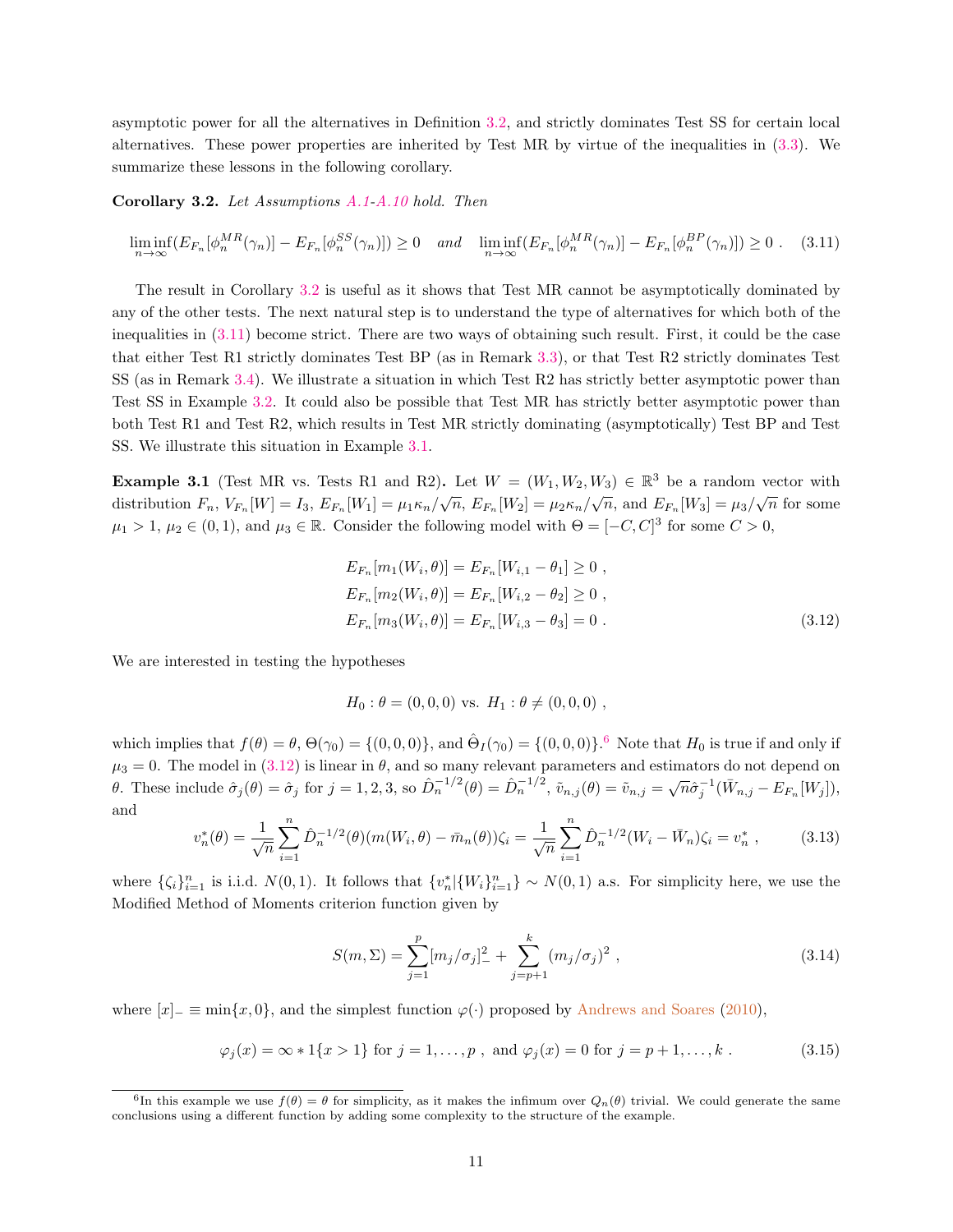The sample criterion function is given by

$$
Q_n(\theta) = \left[\sqrt{n}\hat{\sigma}_1^{-1}(\bar{W}_1 - \theta_1)\right]_+^2 + \left[\sqrt{n}\hat{\sigma}_2^{-1}(\bar{W}_2 - \theta_2)\right]_+^2 + \left[\sqrt{n}\hat{\sigma}_3^{-1}(\bar{W}_3 - \theta_3)\right]^2,
$$

and so the test statistic satisfies

$$
\inf_{\theta \in \Theta(\gamma_0)} Q_n(\theta) = \left[ \sqrt{n} \hat{\sigma}_1^{-1} \bar{W}_1 \right]_-^2 + \left[ \sqrt{n} \hat{\sigma}_2^{-1} \bar{W}_2 \right]_-^2 + \left[ \sqrt{n} \hat{\sigma}_3^{-1} \bar{W}_3 \right]^2 ,
$$
  
\n
$$
= \left[ \tilde{v}_{n,1} + \mu_1 \hat{\sigma}_1^{-1} \kappa_n \right]_-^2 + \left[ \tilde{v}_{n,2} + \mu_2 \hat{\sigma}_2^{-1} \kappa_n \right]_-^2 + \left[ \tilde{v}_{n,3} + \hat{\sigma}_3^{-1} \mu_3 \right]^2 ,
$$
  
\n
$$
\stackrel{d}{\to} \left[ Z_3 + \mu_3 \right]^2, \quad Z_3 \sim N(0,1).
$$

To study the behavior of the Test R1, Test R2, and Test MR, we derive convergence statements that occur conditionally on  $\{W_i\}_{i=1}^n$ , and exploit that  $\kappa_n^{-1} \tilde{v}_{n,j} \stackrel{p}{\to} 0$  and  $\hat{\sigma}_j^{-1} \stackrel{p}{\to} \sigma_j^{-1} = 1$  for  $j = 1, 2, 3$ . Below we also use the notation  $Z = (Z_1, Z_2, Z_3) \sim N(\mathbf{0}_3, I_3).$ 

Test R1: This test uses the (conditional)  $(1 - \alpha)$  quantile of the following random variable,

$$
T_n^{R1}(\gamma_0) = \inf_{\theta \in \hat{\Theta}_I(\gamma_0)} \left\{ \left[ v_{n,1}^* + \varphi_1(\kappa_n^{-1}\sqrt{n}\hat{\sigma}_1^{-1}(\bar{W}_1 - \theta_1)) \right]_-^2 + \left[ v_{n,2}^* + \varphi_2(\kappa_n^{-1}\sqrt{n}\hat{\sigma}_2^{-1}(\bar{W}_2 - \theta_2)) \right] \right]_-^2 + \left[ v_{n,3}^* \right\} ,
$$
  
\n
$$
= \left[ v_{n,1}^* + \infty * 1\{\kappa_n^{-1}\tilde{v}_{n,1} + \mu_1\hat{\sigma}_1^{-1} > 1\} \right]_-^2 + \left[ v_{n,2}^* + \infty * 1\{\kappa_n^{-1}\tilde{v}_{n,2} + \mu_2\hat{\sigma}_2^{-1} > 1\} \right]_-^2 + \left[ v_{n,3}^* \right]^2 ,
$$
  
\n
$$
\stackrel{d}{\to} \left[ Z_2 \right]_-^2 + \left[ Z_3 \right]^2 \text{ w.p.a.1} ,
$$

since  $\mu_1 > 1$  and  $\mu_2 < 1$ .

**Test R2:** This test uses the (conditional)  $(1 - \alpha)$  quantile of the following random variable,

$$
T_n^{R2}(\gamma_0) = \inf_{\theta \in \Theta(\gamma_0)} \left\{ \left[ v_{n,1}^* + \kappa_n^{-1} \sqrt{n} \hat{\sigma}_1^{-1} (\bar{W}_1 - \theta_1) \right]_+^2 + \left[ v_{n,2}^* + \kappa_n^{-1} \sqrt{n} \hat{\sigma}_2^{-1} (\bar{W}_2 - \theta_2) \right]_+^2 \right\} + \left[ v_{n,3}^* + \kappa_n^{-1} \sqrt{n} \hat{\sigma}_3^{-1} (\bar{W}_3 - \theta_3) \right]^2 \right\} ,
$$
  
= 
$$
\left[ v_{n,1}^* + \kappa_n^{-1} \tilde{v}_{n,1} + \mu_1 \hat{\sigma}_1^{-1} \right]_+^2 + \left[ v_{n,2}^* + \kappa_n^{-1} \tilde{v}_{n,2} + \mu_2 \hat{\sigma}_2^{-1} \right]_+^2 + \left[ v_{n,3}^* + \kappa_n^{-1} \tilde{v}_{n,3} + \hat{\sigma}_3^{-1} \kappa_n^{-1} \mu_3 \right]^2 ,
$$
  

$$
\stackrel{d}{\rightarrow} \left[ Z_1 + \mu_1 \right]_+^2 + \left[ Z_2 + \mu_2 \right]_+^2 + \left[ Z_3 \right]^2 \text{ w.p.a.1 } .
$$

**Test MR:** This test uses the (conditional)  $(1 - \alpha)$  quantile of the following random variable,

$$
T_n^{MR}(\gamma_0) = \min\{T_n^{R1}(\gamma_0), T_n^{R2}(\gamma_0)\} \stackrel{d}{\to} \min\{[Z_1 + \mu_1]_{-}^2 + [Z_2 + \mu_2]_{-}^2, [Z_2]_{-}^2\} + [Z_3]^2 \text{ w.p.a.1}.
$$

 $\Box$ 

The example provides important lessons about the relative power of all these tests, as well as illustrating a case in which Test MR has strict better power than both Test BP and Test SS. We summarize these lessons in the following remarks.

**Remark 3.5.** Since  $\min\{[Z_1 + \mu_1]^2 + [Z_2 + \mu_2]^2, [Z_2]^2\} \ge 0$ , it follows that the null rejection probability of Test MR along this sequence will not exceed  $\alpha$  under  $H_0$ . More importantly, note that

$$
P([Z_1 + \mu_1]_-^2 + [Z_2 + \mu_2]_-^2 < [Z_2]_-^2) \ge P(Z_1 + \mu_1 \ge 0)P(Z_2 < 0) > 0,
$$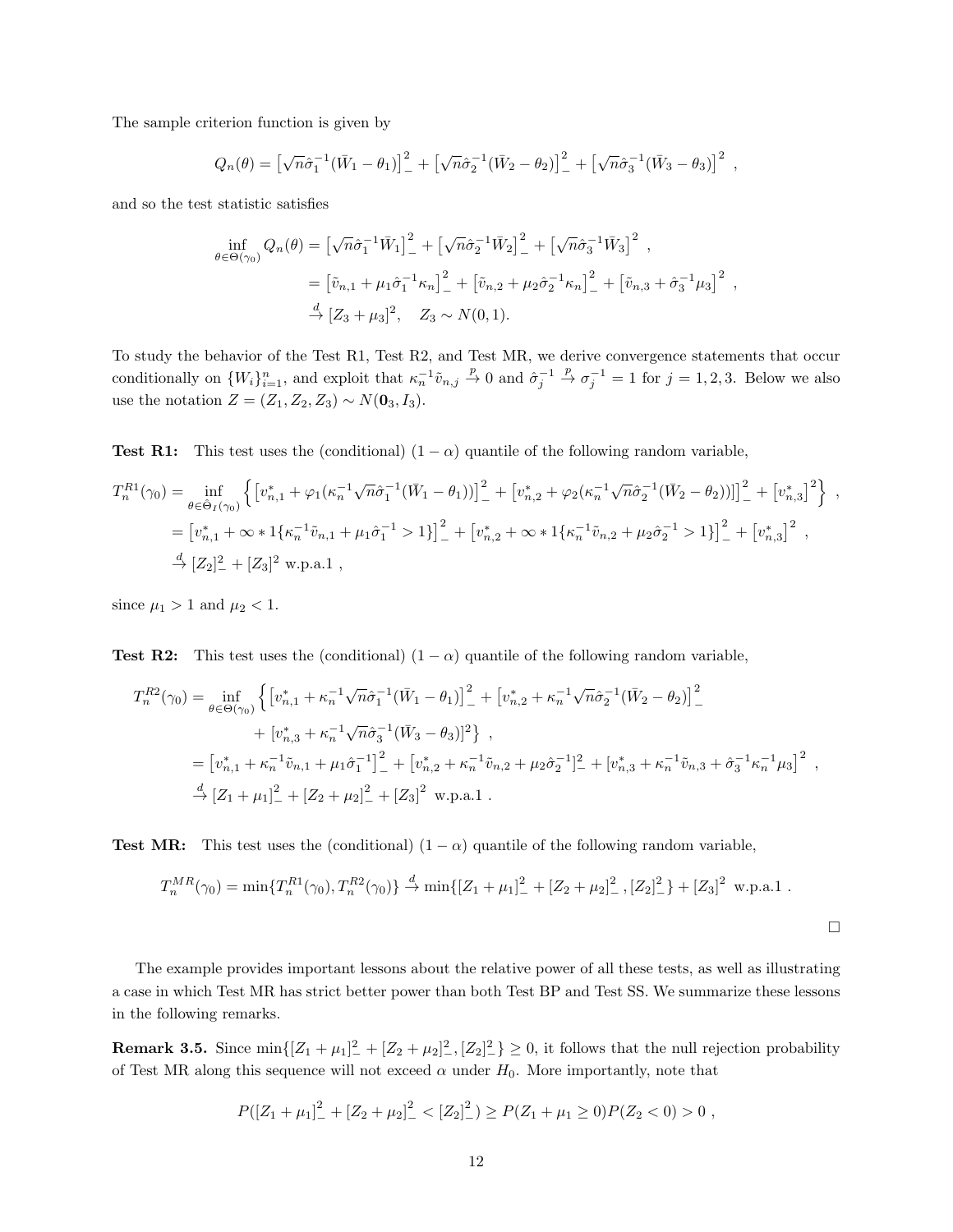<span id="page-13-1"></span>
$$
P([Z_1 + \mu_1]_-^2 + [Z_2 + \mu_2]_-^2 > [Z_2]_-^2) \ge P(Z_1 + \mu_1 < 0)P(Z_2 \ge 0) > 0 \tag{3.16}
$$

which implies that whether  $T_n^{MR}(\gamma_0)$  equals  $T_n^{R1}(\gamma_0)$  or  $T_n^{R2}(\gamma_0)$  is random, conditionally on  $\{W_i\}_{i=1}^n$ . This means that using Test MR is not equivalent to using either Test R1 or Test R2.

**Remark 3.6.** Example [3.1](#page-11-1) and [\(3.16\)](#page-13-1) show that the conditional distribution of  $T_n^{MR}(\gamma_0)$  is (asymptotically) strictly dominated by the conditional distributions of  $T_n^{R1}(\gamma_0)$  or  $T_n^{R2}(\gamma_0)$ . Given that all these tests use the same test statistic, what determines their relative asymptotic power is the limit of their respective critical values. In the example above, we can numerically compute the  $1 - \alpha$  quantiles of the limit distributions of  $T_n^{R1}(\gamma_0)$ ,  $T_n^{R2}(\gamma_0)$ , and  $T_n^{MR}(\gamma_0)$  after fixing some values for  $\mu_1$  and  $\mu_2$ . For example, setting both of these parameters close to 1 results in asymptotic 95% quantiles of  $T_n^{R1}(\gamma_0)$ ,  $T_n^{R2}(\gamma_0)$ , and  $T_n^{MR}(\gamma_0)$  equal to 5.15, 4.18, and 4.04, respectively.

Remark 3.7. Example [3.1](#page-11-1) illustrates that the basic resampling tests, Test R1 and R2, do not dominate each other in terms of asymptotic power. For example, if we consider the model in [\(3.12\)](#page-11-5) with the second inequality removed, it follows that

$$
T_n^{R1}(\gamma_0) \stackrel{d}{\to} [Z_3]^2 \quad \text{and} \quad T_n^{R2}(\gamma_0) \stackrel{d}{\to} [Z_1 + \mu_1]^2 + [Z_3]^2. \tag{3.17}
$$

In this case Test R1 has strictly better asymptotic power than Test R2. For this example, taking  $\mu_1$  close to 1 gives asymptotic 95% quantiles of Tests R1 and R2 equal to 3.84 and 4.00, respectively. On the other hand, if we consider the model in [\(3.12\)](#page-11-5) with the first inequality removed, it follows that

$$
T_n^{R1}(\gamma_0) \stackrel{d}{\to} [Z_2]_-^2 + [Z_3]^2 \quad \text{and} \quad T_n^{R2}(\gamma_0) \stackrel{d}{\to} [Z_2 + \mu_2]_-^2 + [Z_3]^2. \tag{3.18}
$$

Since  $[Z_2 + \mu_2]^2 \leq [Z_2]^2$  (with strict inequality when  $Z_2 < 0$ ), this case represents a situation where Test R1 has strictly worse asymptotic power than Test R2. For this example, taking  $\mu_2$  close to 1 results in asymptotic 95% quantiles of Tests R1 and R2 equal to 5.13 and 4.00, respectively.

<span id="page-13-0"></span>**Example 3.2** (Test R2 versus Test SS). Let  $W = (W_1, W_2, W_3) \in \mathbb{R}^3$  be a random vector with distribution  $F_n$ ,  $V_{F_n}[W] = I_3$ ,  $E_{F_n}[W_1] = \mu_1 \kappa_n / \sqrt{n}$ ,  $E_{F_n}[W_2] = \mu_2 / \sqrt{n}$ , and  $E_{F_n}[W_3] = 0$  for some  $\mu_1 \ge 0$  and  $\mu_2 \le 0$ . Consider the model in [\(3.12\)](#page-11-5) with  $\Theta = [-C, C]^3$  for some  $C > 0$ , and the hypotheses

$$
H_0: f(\theta) = (\theta_1, \theta_2) = (0, 0)
$$
 vs.  $H_1: f(\theta) = (\theta_1, \theta_2) \neq (0, 0)$ .

In this case  $\Theta(\gamma_0) = \{(0, 0, \theta_3) : \theta_3 \in [-C, C]\}\$ and  $H_0$  is true if and only if  $\mu_2 = 0$ . The model in [\(3.12\)](#page-11-5) is linear in  $\theta$ , and so many relevant parameters and estimators do not depend on  $\theta$ . These include  $\hat{\sigma}_j(\theta) = \hat{\sigma}_j$ for  $j = 1, 2, 3$ , so  $\hat{D}_n^{-1/2}(\theta) = \hat{D}_n^{-1/2}$ ,  $\tilde{v}_{n,j} = \sqrt{n} \hat{\sigma}_j^{-1}(\bar{W}_j - E_{F_n}[W_j])$ , and  $v_n^*(\theta) = v_n^*$  as defined in [\(3.13\)](#page-11-6).

To study the behavior of the tests we derive convergence statements that occur conditionally on  $\{W_i\}_{i=1}^n$ , and exploit that  $\kappa_n^{-1} \tilde{v}_{n,j} \stackrel{p}{\to} 0$  and  $\hat{\sigma}_j^{-1} \stackrel{p}{\to} \sigma_j^{-1} = 1$  for  $j = 1, 2, 3$ . We also use  $Z = (Z_1, Z_2, Z_3) \sim N(\mathbf{0}_3, I_3)$ and assume [Andrews and Soares](#page-39-2) [\(2010,](#page-39-2) Assumption GMS5). As in Example [3.1,](#page-11-1)  $S(\cdot)$  is as in [\(3.14\)](#page-11-0) and  $\varphi(\cdot)$ as in  $(3.15)$ , which results in a sample criterion function given by

$$
Q_n(\theta) = \left[\sqrt{n}\hat{\sigma}_1^{-1}(\bar{W}_1 - \theta_1)\right]_-^2 + \left[\sqrt{n}\hat{\sigma}_2^{-1}(\bar{W}_2 - \theta_2)\right]_-^2 + \left[\sqrt{n}\hat{\sigma}_3^{-1}(\bar{W}_3 - \theta_3)\right]^2.
$$

The test statistic satisfies

$$
\inf_{\theta \in \Theta(\gamma_0)} Q_n(\theta) = \inf_{\theta_3 \in [-C,C]} \left[ \sqrt{n} \hat{\sigma}_1^{-1} \bar{W}_1 \right]_-^2 + \left[ \sqrt{n} \hat{\sigma}_2^{-1} \bar{W}_2 \right]_-^2 + \left[ \sqrt{n} \hat{\sigma}_3^{-1} (\bar{W}_3 - \theta_3) \right]^2 ,
$$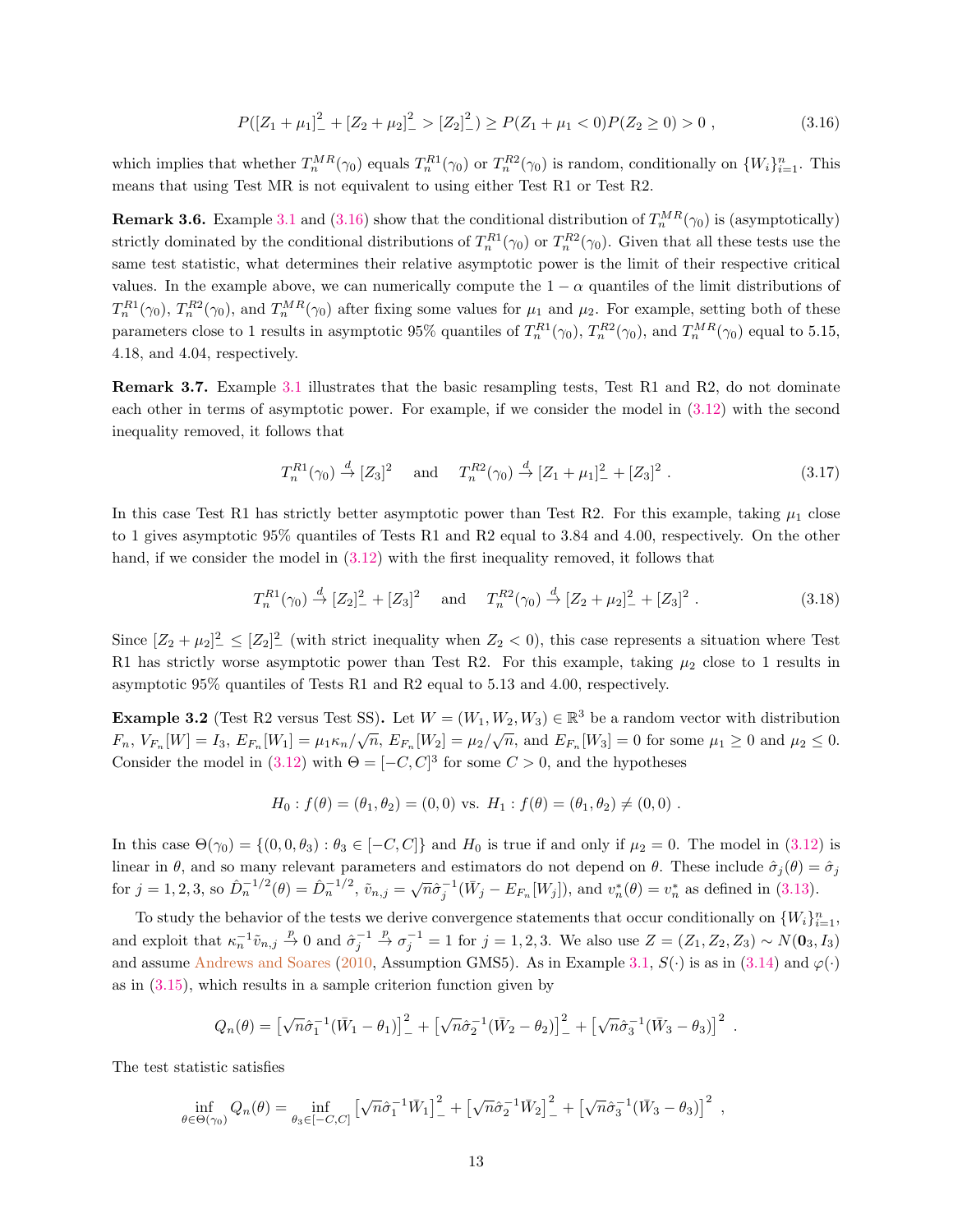$$
= \left[\tilde{v}_{n,1} + \mu_1 \hat{\sigma}_1^{-1} \kappa_n\right]_+^2 + \left[\tilde{v}_{n,2} + \mu_2 \hat{\sigma}_2^{-1}\right]_+^2 \stackrel{d}{\to} [Z_1]^2 1\{\mu_1 = 0\} + [Z_2 + \mu_2]^2.
$$

**Test R2:** This test uses the (conditional)  $(1 - \alpha)$  quantile of the following random variable,

$$
T_n^{R2}(\gamma_0) = \inf_{\theta \in \Theta(\gamma_0)} \left\{ \left[ v_{n,1}^* + \kappa_n^{-1} \sqrt{n} \hat{\sigma}_1^{-1} (\bar{W}_1 - \theta_1) \right]_+^2 + \left[ v_{n,2}^* + \kappa_n^{-1} \sqrt{n} \hat{\sigma}_2^{-1} (\bar{W}_2 - \theta_2) \right]_+^2 + \left[ \sqrt{n} \hat{\sigma}_3^{-1} (\bar{W}_3 - \theta_3) \right]^2 \right\} ,
$$
  
= 
$$
\left[ v_{n,1}^* + \kappa_n^{-1} \tilde{v}_{n,1} + \mu_1 \hat{\sigma}_1^{-1} \right]_+^2 + \left[ v_{n,2}^* + \kappa_n^{-1} \tilde{v}_{n,2} + \kappa_n^{-1} \mu_2 \hat{\sigma}_2^{-1} \right]_+^2 \stackrel{d}{\to} \left[ Z_1 + \mu_1 \right]_+^2 + \left[ Z_2 \right]_+^2 \text{ w.p.a.1 .}
$$

**Test SS:** This test draws  $\{W_i^*\}_{i=1}^{b_n}$  i.i.d. with replacement from  $\{W_i\}_{i=1}^n$  and computes  $v_{b_n}^*(\theta)$  =  $\frac{1}{5}$  $\frac{1}{\overline{b_n}}\sum_{i=1}^{b_n} \hat{D}_{b_n}^{\star,-1/2}$  $b_n^{\star,-1/2}(\theta)m(W_i^{\star},\theta)$ . Now define

$$
\tilde{v}_{b_n}^{\star}(\theta) = \frac{1}{\sqrt{b_n}} \sum_{i=1}^{b_n} \hat{D}_{b_n}^{\star, -1/2}(\theta) \{ m(W_i^{\star}, \theta) - E_{F_n}[m(W_i, \theta)] \}, \qquad (3.19)
$$

and since  $\tilde{v}_{b_n}^{\star}(\theta) = \tilde{v}_{b_n}^{\star}$ , [Politis et al.](#page-40-13) (Theorem 2.2.1, [1999\)](#page-40-13) implies that  $\{\tilde{v}_{b_n}^{\star}|\{W_i\}_{i=1}^n\} \stackrel{d}{\to} N(0, 1)$  a.s.

Test SS uses the conditional  $(1 - \alpha)$  quantile of the following random variable

$$
T_{b_n}^{SS}(\gamma_0) = \inf_{\theta \in \Theta(\gamma_0)} \left\{ [\sqrt{b_n} \hat{\sigma}_{b_n,1}^{\star,-1} (\bar{W}_{b_n,1}^{\star} - \theta_1)]_ -^2 + [\sqrt{b_n} \hat{\sigma}_{b_n,2}^{\star,-1} (\bar{W}_{b_n,2}^{\star} - \theta_2)]_ -^2 + [\sqrt{b_n} \hat{\sigma}_{b_n,3}^{\star,-1} (\bar{W}_{b_n,3}^{\star} - \theta_3)]^2 \right\},
$$
  
\n
$$
= [\tilde{v}_{b_{n,1}}^{\star} + \hat{\sigma}_{b_n,1}^{\star,-1} \sqrt{b_n} \mu_1 \kappa_n / \sqrt{n}]_ -^2 + [\tilde{v}_{n,b_{n,2}}^{\star} + \hat{\sigma}_{b_n,2}^{\star,-1} \sqrt{b_n} \mu_2 / \sqrt{n}]_-^2 ,
$$
  
\n
$$
\stackrel{d}{\to} [Z_1]_ -^2 + [Z_2]_ -^2 \text{ w.p.a.1} ,
$$

where we used  $\kappa_n \sqrt{b_n}/\sqrt{n} \to 0$  from Assumption [A.8.](#page-21-4)

**Remark 3.8.** Example [3.2](#page-13-0) is such that  $T_n^{R2}(\gamma_0)$  and  $T_{b_n}^{SS}(\gamma_0)$  have the same asymptotic distribution, conditionally on  $\{W_i\}_{i=1}^n$ , when  $\mu_1 = 0$ . However, if  $\mu_1 > 0$  it follows that  $T_{b_n}^{SS}(\gamma_0)$  asymptotically strictly dominates  $T_n^{R2}(\gamma_0)$  in the first order stochastic sense, conditionally on  $\{W_i\}_{i=1}^n$ . Specifically,

$$
P\left(\left[Z_2 + \mu_2\right]_-^2 > q_{1-\alpha}\left(\left[Z_1 + \mu_1\right]_-^2 + \left[Z_2\right]_-^2\right)\right) > P\left(\left[Z_2 + \mu_2\right]_-^2 > q_{1-\alpha}\left(\left[Z_1\right]_-^2 + \left[Z_2\right]_-^2\right)\right),\tag{3.20}
$$

where  $q_{1-\alpha}(X)$  denotes the  $1-\alpha$  quantile of X. Thus Test R2 is *strictly* less conservative under  $H_0$  (i.e. when  $\mu_2 = 0$ ) and *strictly* more powerful under  $H_1$ .

<span id="page-14-0"></span>Remark 3.9. Example [3.2](#page-13-0) shows that the reason why Test R2 can be strictly more powerful than Test SS is analogous to those that make GMS tests more powerful than subsampling tests, even though Test R2 does not belong to the class of GMS tests, see Remark [2.2.](#page-6-5) This is, when some moment inequality is satisfied under the alternative and is sufficiently far from being an equality (specifically, is larger than  $O(\kappa_n n^{-1/2})$ ), then the critical value of Test MR takes this into account and delivers a critical value that is suitable for the case where this moment inequality is omitted (in the example,  $[Z_1 + \mu_1]^2 \leq [Z_1]^2$ ). The subsampling critical value does not take this into consideration because the inequality is  $o(b_n^{-1/2})$  of being binding (in the example,  $\sqrt{b_n}\mu_1\kappa_n/\sqrt{n}\to 0$ ).

# <span id="page-14-1"></span>4 Monte Carlo simulations

In this section we consider the entry game in [Canay](#page-39-5) [\(2010\)](#page-39-5). Suppose that firm  $j \in \{1, 2\}$  decides whether to enter  $(z_{j,i} = 1)$  a market  $i \in \{1, \ldots, n\}$  or not  $(z_{j,i} = 0)$  based on the profit function  $\pi_{j,i} = (\varepsilon_{j,i} -$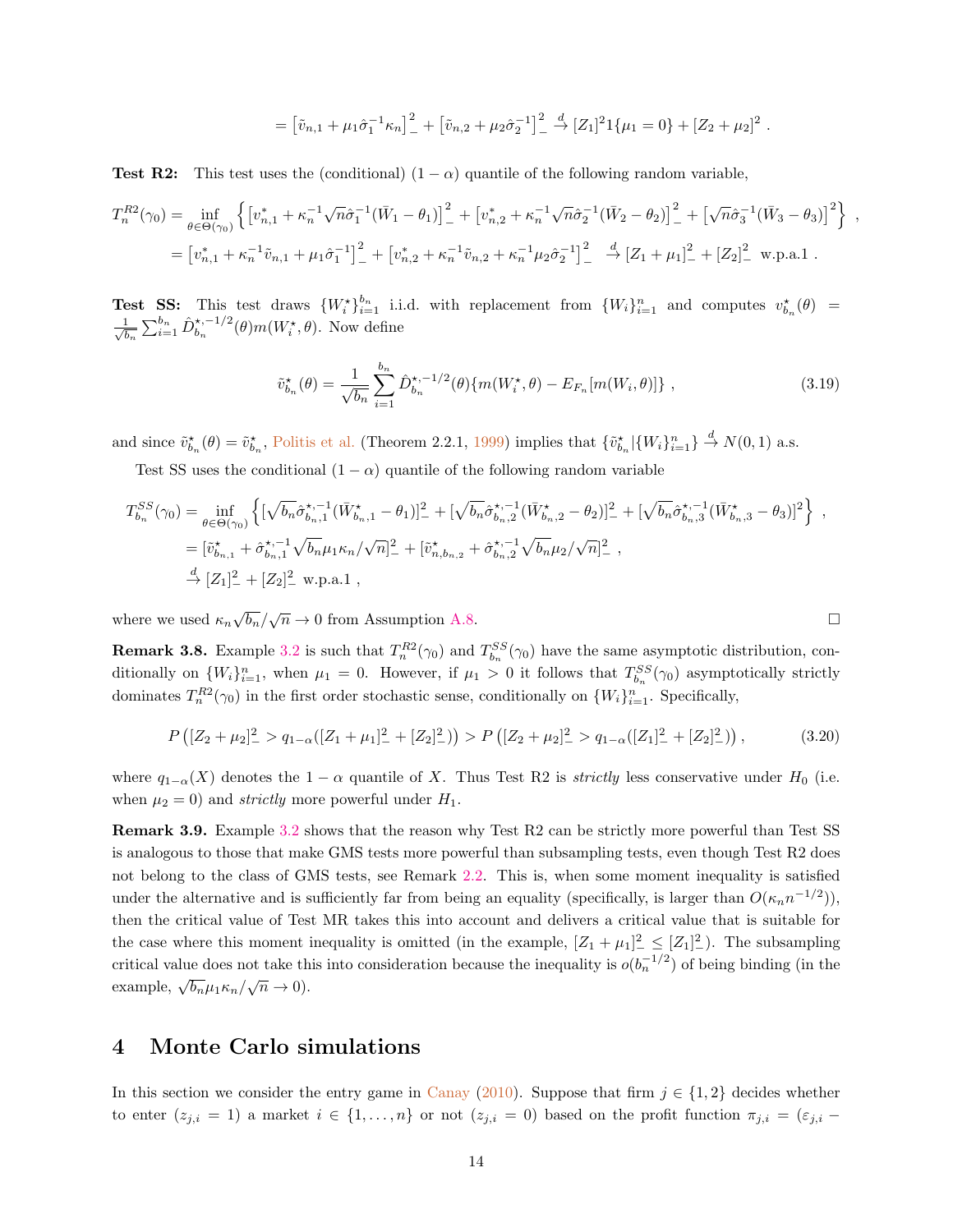$\theta_j z_{-j,i}$ )1{ $z_{j,i} = 1$ }, where  $\varepsilon_{j,i}$  is firm j's benefit of entry in market i and  $z_{-j,i}$  denotes the decision of the other firm. Let  $\varepsilon_{j,i} \sim U(0,1)$  and  $\theta_0 = (\theta_1, \theta_2) \in (0,1)^2$ . There are four outcomes in this game: (i)  $W_i \equiv (z_{1,i}, z_{2,i}) = (1,1)$  is the unique Nash equilibrium (NE) if  $\varepsilon_{j,i} > \theta_j$  for all j; (ii)  $W_i = (1,0)$ ; is the unique NE if  $\varepsilon_{1,i} > \theta_1$  and  $\varepsilon_{2,i} < \theta_2$ ; (iii)  $W_i = (0,1)$  is the unique NE if  $\varepsilon_{1,i} < \theta_1$  and  $\varepsilon_{2,i} > \theta_2$  and; (iv) there are multiple equilibria if  $\varepsilon_{j,i} < \theta_j$  for all j as both  $W_i = (1,0)$  and  $W_i = (0,1)$  are NE. Without further assumptions this model implies

<span id="page-15-3"></span>
$$
E_F[m_1(W_i, \theta)] = E_F[z_{1,i}z_{2,i} - (1 - \theta_1)(1 - \theta_2)] = 0
$$
  
\n
$$
E_F[m_2(W_i, \theta)] = E_F[z_{1,i}(1 - z_{2,i}) - \theta_2(1 - \theta_1)] \ge 0
$$
  
\n
$$
E_F[m_3(W_i, \theta)] = E_F[\theta_2 - z_{1,i}(1 - z_{2,i})] \ge 0.
$$
\n(4.1)

The identified set  $\Theta_I(F)$  in this model is a curve in  $\mathbb{R}^2$ . We generate data using  $\theta_0 = (0.3, 0.5)$  as the true parameter and  $p = 0.7$  as the true probability of selecting  $W_i = (1, 0)$  in the region of multiple equilibria. This gives an identified set having a first coordinate ranging from 0.19 to 0.36, and a second coordinate ranging from 0.45 to 0.56 (see [Canay,](#page-39-5) [2010,](#page-39-5) Figure 1). We set  $n = 1,000$  and  $\alpha = 0.90$ ,<sup>[7](#page-15-0)</sup> and simulate the data by taking independent draws of  $\varepsilon_{j,i} \sim U(0,1)$  for  $j = \{1,2\}$  and computing the equilibrium according to the region in which  $\varepsilon_i \equiv (\varepsilon_{1,i}, \varepsilon_{2,i})$  falls. We consider subvector inference for this model, with

$$
H_0: f(\theta) = \theta_k = \gamma_0 \quad \text{vs} \quad H_1: f(\theta) = \theta_k \neq \gamma_0 \quad \text{for } k = 1, 2,
$$
\n
$$
(4.2)
$$

and perform  $MC = 2,000$  Monte Carlo replications. We report results for Test MR (with  $\kappa_n = \sqrt{\log n}$  and  $\tau_n = \kappa_n^r$  with  $r = 1/3$ ), Test BP, Test SS1 (with  $b_n = n^c$  and  $c = 2/3$ ), and Test SS2 (with  $b_n = n^c$  and  $c = 0.9$ . Additional simulations for Test MR with  $r \in \{2/3, 1, 4/3, 5/3\}$  provide rejection probabilities that are numerically identical to those with  $r = 1/3$ . On the other hand, additional simulations for Test SS with  $c$  taking values between  $2/3$  and  $0.9$  show that Test SS can result in rejection probabilities that lie anywhere between those reported here.<sup>[8](#page-15-1)</sup>

Figure [1](#page-16-0) shows the rejection probabilities under the null and alternative hypotheses for the first coordinate, i.e.,  $f(\theta) = \theta_1$ . The results show that Test MR has null rejection probabilities (at the boundary of the identified set) closer to the nominal size than those of Test BP which is highly conservative in this case. Test SS can be close to Test MR or Test BP depending on the subsample block size  $b_n$ . The left panel illustrates the power differences more clearly, and it shows that the differences in the power of Test MR with respect to that of Test BP, Test SS1, and Test SS2 could be as high as 0.59, 0.02 and 0.49, respectively. For example, when  $\theta_1 = 0.17$ , the power of Test MR, Test BP, Test SS1, and Test SS2 are 0.59, 0.08, 0.58, and 0.11, respectively. Given that the simulation standard error with 2, 000 replications is between 0.007 and 0.01, depending on the alternative, the differences between Test MR and Test SS1 are not significant as expected. $9$  This is also the case if we "size-correct" the critical values to make the null rejection probabilities at the boundary (i.e. at  $\theta_1 = 0.19$ ) equal to the nominal level  $\alpha = 0.10$  (see Table [1\)](#page-16-1).

Figure [2](#page-17-0) shows the rejection probabilities under the null and alternative hypotheses for the second coordinate, i.e.,  $f(\theta) = \theta_2$ . We consider the same tests as those in Figure [1.](#page-16-0) The results show again that Test

<span id="page-15-1"></span><span id="page-15-0"></span><sup>&</sup>lt;sup>7</sup>Additional simulations for  $n = 500$  and  $n = 100$  show similar results and are therefore omitted.

<sup>&</sup>lt;sup>8</sup>Out all of the block sizes we tried, we found that  $c = 2/3$  works best and that  $c = 0.9$  works worst. Note that for subsampling tests, the optimal value of c in terms of error in rejection probability is precisely  $2/3$ ; see [Bugni](#page-39-4) [\(2010\)](#page-39-4). Also, when  $n = 1,000$  the value  $c = 2/3$  corresponds to  $b_n = 100$ , which is the 10% rule used by [Ciliberto and Tamer](#page-40-10) [\(2010\)](#page-40-10).

<span id="page-15-2"></span> $9$ As opposed to Example [3.2,](#page-13-0) the structure of the model in  $(4.1)$  is such that Test MR and Test SS have the same asymptotic power. This is because there are only two inequalities that are negatively correlated, and the situation described in Remark [3.9](#page-14-0) does not occur.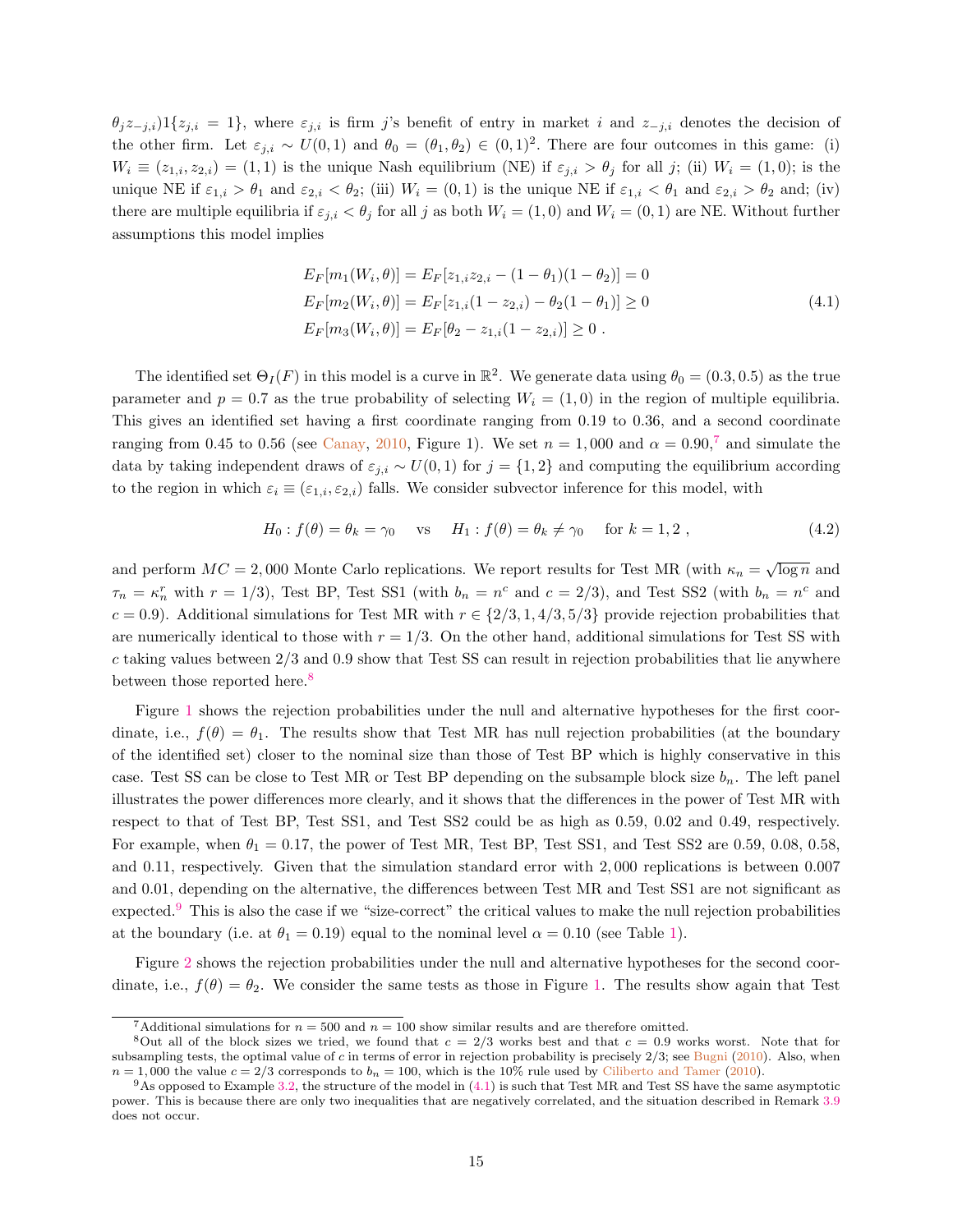<span id="page-16-0"></span>

Figure 1: Rejection probabilities under the null and alternative hypotheses when  $f(\theta) = \theta_1$ . Tests considered are: Test MR (solid red line), Test BP (dotted orange line), Test SS1 (dashed blue line), and Test SS2 (dashed-dotted green line). Black asterisks indicate values of  $\theta_1$  in the identified set at the nominal level. Left panel shows rejection rates to the left and right of the identified set. Right panel zooms-in the power differences to the left. In all cases  $n = 1,000$ ,  $\alpha = 0.10$ , and  $MC = 2,000$ .

<span id="page-16-1"></span>

|                | $H_0$           | $H_1$           |                                                                         |       |                 |                   |
|----------------|-----------------|-----------------|-------------------------------------------------------------------------|-------|-----------------|-------------------|
|                | $\theta_1=0.19$ | $\theta_1=0.18$ | $\theta_1 = 0.17$ $\theta_1 = 0.16$                                     |       | $\theta_1=0.15$ | $\theta_1=0.14$   |
| Rejection Rate |                 |                 |                                                                         |       |                 |                   |
| Test MR        | 0.10            | 0.31            | 0.64                                                                    | 0.88  | 0.99            | 1.00              |
| Test SS1       | 0.10            | 0.30            | 0.63                                                                    | 0.88  | 0.98            | 1.00              |
| Test SS2       | 0.10            | 0.04            | 0.12                                                                    | 0.38  | 0.70            | 0.93              |
|                | $H_0$           |                 |                                                                         | $H_1$ |                 |                   |
|                | $\theta_2=0.45$ |                 | $\theta_2 = 0.44$ $\theta_2 = 0.43$ $\theta_2 = 0.42$ $\theta_2 = 0.41$ |       |                 | $\theta_1 = 0.40$ |
| Rejection Rate |                 |                 |                                                                         |       |                 |                   |
| Test MR        | 0.10            | 0.26            | 0.52                                                                    | 0.75  | 0.91            | 0.98              |
| Test SS1       | 0.10            | 0.27            | 0.52                                                                    | 0.74  | 0.90            | 0.98              |
| Test SS2       | 0.10            | 0.04            | 0.07                                                                    | 0.19  | 0.41            | 0.68              |

Table 1: Size Adjusted Rejection probabilities for Test MR and Test SS. In all cases  $n = 1,000$ ,  $\alpha = 0.10$  and  $MC = 2,000$ .

MR has null rejection probabilities (at the boundary of the identified set) closer to the nominal size than those of Test BP, although Test BP performs better than in the previous case. Similarly, the performance of Test SS highly depends on the choice of block size, but it performs well for the best possible choice (i.e.  $b_n = n^{2/3}$ . The differences in the power of Test MR with respect to that of Test BP, Test SS1, and Test SS2 could be as high as 0.13, 0.07, and 0.54, respectively. Finally, the "size-correct" powers of Test MR and the best subsampling test (Test SS1) are basically the same (see Table [1\)](#page-16-1).

All these results are consistent with the theoretical results in Theorems [2.1](#page-7-3) and [3.2,](#page-10-0) Corollary [3.2,](#page-11-2) and Remark [3.4.](#page-10-4) They also highlight additional features: (i) Test BP could be highly conservative and suffer from low power, (ii) Test SS can perform well in cases where the situation described in Remark [3.9](#page-14-0) does not occur, (iii) the finite sample power of Test SS is highly sensitive to the choice of block size, and (iv) Test MR performs well all across the board and seems to be robust to the choice of  $\tau_n$ .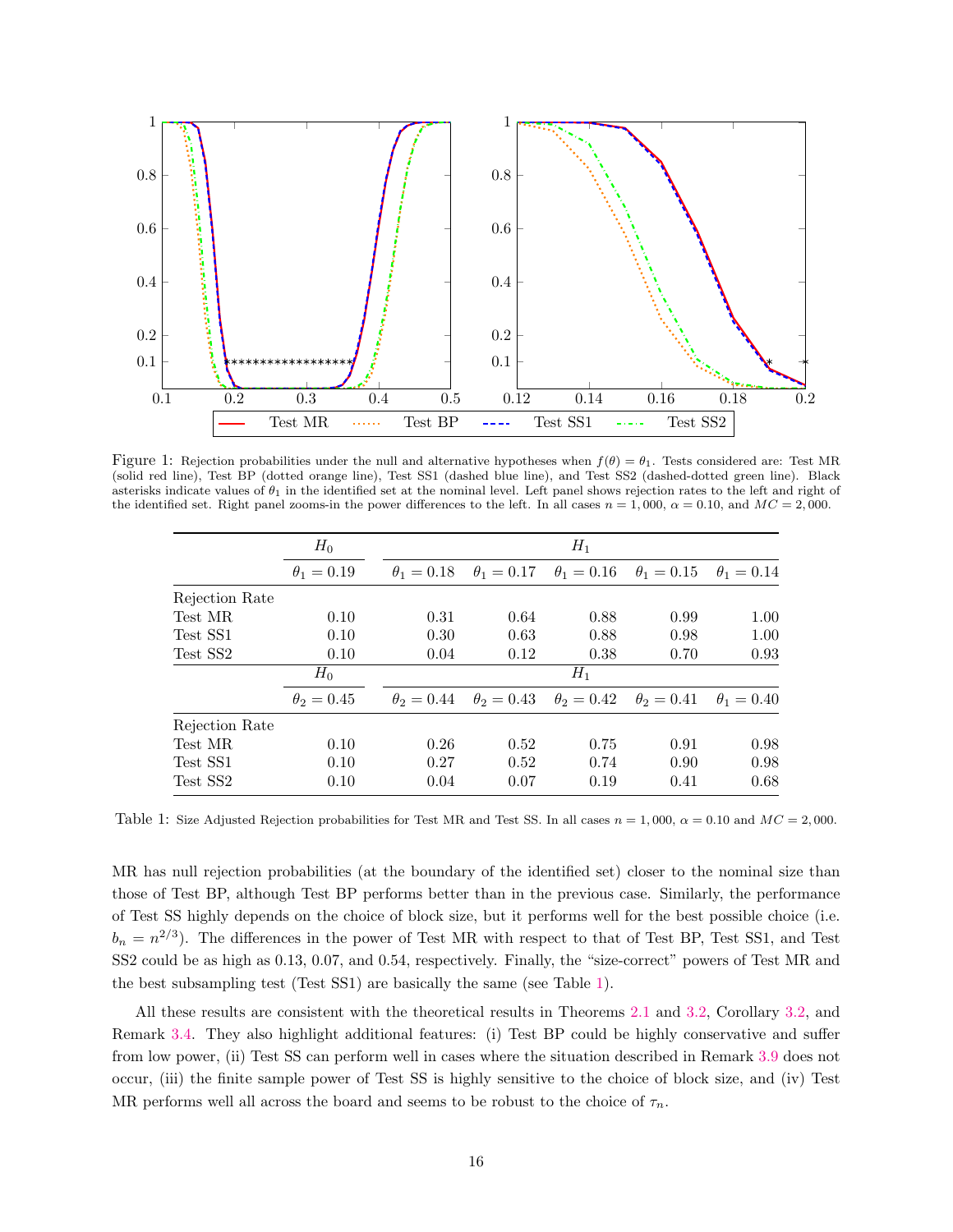<span id="page-17-0"></span>

Figure 2: Rejection probabilities under the null and alternative hypotheses when  $f(\theta) = \theta_2$ . Tests considered are: Test MR (solid red line), Test BP (dotted orange line), Test SS1 (dashed blue line), and Test SS2 (dashed-dotted green line). Black asterisks indicate values of  $\theta_2$  in the identified set at the nominal level. Left panel shows rejection rates to the left and right of the identified set. Right panel zooms-in the power differences to the left. In all cases  $n = 1,000$ ,  $\alpha = 0.10$ , and  $MC = 2,000$ .

# 5 Concluding remarks

This paper introduces a test, denoted Test MR, for the null hypothesis  $H_0 : f(\theta) = \gamma_0$ , where  $f(\cdot)$  is a known function,  $\gamma_0$  is a known constant, and  $\theta$  is a parameter that is partially identified by a moment (in)equality model. The main application of our test is subvector inference, i.e., the case where the function  $f(\theta) = \theta_k$ selects the kth coordinate of  $\theta$ . We show our test controls asymptotic size uniformly over a large class of distributions, and compare its power properties to those of a subsampling test (Test SS) and the test based on the image of  $CS_n(1-\alpha)$  under  $f(\cdot)$  (Test BP). In particular, we show the following results: (i) our test weakly dominates the *finite sample* power of Test BP for all alternative hypotheses, (ii) our test weakly dominates Test SS in terms of asymptotic power under certain conditions, and (iii) our test has strictly higher asymptotic power under some conditions. These results imply that Test MR has an asymptotic power that strictly dominates that of Tests BP and SS.

There are two interesting extensions of the test we propose that are worth mentioning. First, our paper does not consider conditional moment restrictions, c.f. [Andrews and Shi](#page-39-12) [\(2013\)](#page-39-12), [Chernozhukov et al.](#page-39-13) [\(2013\)](#page-39-13), [Armstrong](#page-39-14) [\(2011\)](#page-39-14), and [Chetverikov](#page-40-14) [\(2013\)](#page-40-14). Second, our asymptotic framework is one where the limit distributions do not depend on tuning parameters used at the moment selection stage, as opposed to [Andrews and Barwick](#page-39-15) [\(2012\)](#page-39-15) and [Romano et al.](#page-40-7) [\(2013\)](#page-40-7). These two extensions are well beyond the scope of this paper and so we leave them for future research.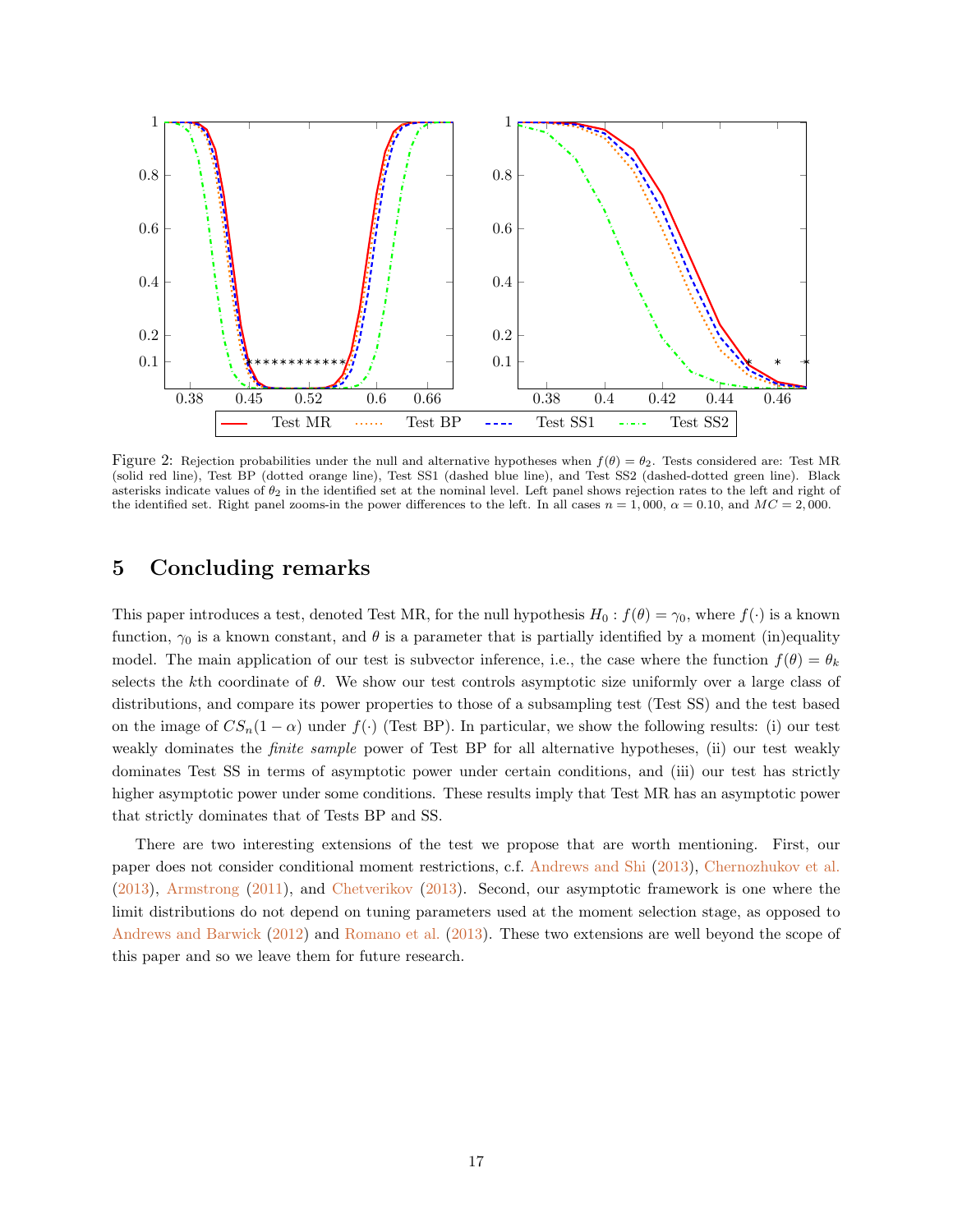# <span id="page-18-2"></span>Appendix A Notation and computational algorithm

<span id="page-18-1"></span>Throughout the Appendix we employ the following notation, not necessarily introduced in the text.

$$
P_0 \{F \in \mathcal{P} : \Theta_I(F) \neq \emptyset\}
$$
  
\n
$$
\mathcal{L} \{(\gamma, F) : F \in \mathcal{P}, \gamma \in \Gamma\}
$$
  
\n
$$
\Theta(\gamma) \{ \theta \in \Theta : f(\theta) = \gamma \}
$$
  
\n
$$
\Theta_I(F, \gamma) \{ \theta \in \Theta_I(F) : f(\theta) = \gamma \}
$$
  
\n
$$
\mathcal{L}_0 \{ (\gamma, F) : F \in \mathcal{P}, \gamma \in \Gamma, \Theta_I(F, \gamma) \neq \emptyset \}
$$
  
\n
$$
\hat{\Theta}_I(\gamma) \{ \theta \in \Theta(\gamma) : S(\sqrt{n} \bar{m}_n(\theta), \hat{\Sigma}_n(\theta)) \leq \tau_n T_n(\gamma) \}
$$
  
\n
$$
\Theta_I^{\delta_n}(\gamma) \{ \theta \in \Theta(\gamma) : S(\sqrt{n} E_{F_n} [m(W, \theta)], \Sigma_{F_n}(\theta)) \leq \delta_n \} \text{ for } \delta_n = \tau_n^{1/2} \log \kappa_n
$$
  
\n
$$
\Lambda_{n,F}(\gamma) \{ (\theta, \ell) \in \Theta(\gamma) \times \mathbb{R}^k : \ell = \sqrt{n} D_F^{-1/2}(\theta) E_F[m(W_i, \theta)] \}
$$
  
\n
$$
\Lambda_{n,F}^{RS}(\gamma) \{ (\theta, \ell) \in \Theta(\gamma) \times \mathbb{R}^k : \ell = \sqrt{b_n} D_F^{-1/2}(\theta) E_F[m(W, \theta)] \}
$$
  
\n
$$
\Lambda_{n,F}^{R2}(\gamma) \{ (\theta, \ell) \in \Theta(\gamma) \times \mathbb{R}^k : \ell = \kappa_n^{-1} \sqrt{n} D_F^{-1/2}(\theta) E_F[m(W_i, \theta)] \}
$$
  
\n
$$
\Lambda_{n,F}^{R1}(\gamma) \{ (\theta, \ell) \in \Theta_1^{\delta_n}(\gamma) \times \mathbb{R}^k : \ell = \kappa_n^{-1} \sqrt{n} D_F^{-1/2}(\theta) E_F[m(W, \theta)] \}
$$

#### Table 2: Important Notation

For any  $u \in \mathbb{N}$ ,  $\mathbf{0}_u$  is a column vector of zeros of size u,  $\mathbf{1}_u$  is a column vector of ones of size u, and  $I_u$  is the  $u \times u$  identity matrix. We use  $\mathbb{R}_{++} = \{x \in \mathbb{R} : x > 0\}$ ,  $\mathbb{R}_{+} = \mathbb{R}_{++} \cup \{0\}$ ,  $\mathbb{R}_{+,\infty} = \mathbb{R}_{+} \cup \{+\infty\}$ ,  $\mathbb{R}_{[+\infty]} = \mathbb{R} \cup \{+\infty\}$ , and  $\mathbb{R}_{[\pm\infty]} = \mathbb{R} \cup {\pm\infty}$ . We equip  $\mathbb{R}^u_{[\pm\infty]}$  with the following metric d. For any  $x_1, x_2 \in \mathbb{R}^u_{[\pm\infty]}$ ,  $d(x_1, x_2) =$  $\left(\sum_{i=1}^{u} (G(x_{1,i}) - G(x_{2,i}))^2\right)^{1/2}$ , where  $G : \mathbb{R}_{[\pm \infty]} \to [0,1]$  is such that  $G(-\infty) = 0$ ,  $G(\infty) = 1$ , and  $G(y) = \Phi(y)$  for  $y \in \mathbb{R}$ , where  $\Phi$  is the standard normal CDF. Also, 1{ $\cdot$ } denotes the indicator function.

Let  $\mathcal{C}(\Theta^2)$  denote the space of continuous functions that map  $\Theta^2$  to  $\Psi$  and  $\mathcal{S}(\Theta \times \mathbb{R}^k_{\vert \pm \infty \vert})$  denote the space of compact subsets of the metric space  $(\Theta \times \mathbb{R}_{[\pm \infty]}^k, d)$ . In addition, let  $d_H$  denote the Hausdorff metric associated with d. We use  $\stackrel{H}{\rightarrow}$ " to denote convergence in the Hausdorff metric, i.e.,  $A_n \stackrel{H}{\rightarrow} B \iff d_H(A_n, B) \to 0$ . Finally, for non-stochastic functions of  $\theta \in \Theta$ , we use  $\theta \to \theta$  denote uniform in  $\theta$  convergence, e.g.,  $\Omega_{F_n} \stackrel{u}{\to} \Omega \iff$  $\sup_{\theta,\theta'\in\Theta} d(\Omega_{F_n}(\theta,\theta'),\Omega(\theta,\theta')) \to 0.$  Also, we use  $\Omega(\theta)$  and  $\Omega(\theta,\theta)$  equivalently.

We denote by  $l^{\infty}(\Theta)$  the set of all uniformly bounded functions that map  $\Theta \to \mathbb{R}^u$ , equipped with the supremum norm. The sequence of distributions  $\{F_n \in \mathcal{P}\}_{n\geq 1}$  determine a sequence of probability spaces  $\{(W, \mathcal{A}, F_n)\}_{n\geq 1}$ . Stochastic processes are then random maps  $X: W \to l^{\infty}(\Theta)$ . In this context, we use  $\stackrel{\alpha d}{\to}$ ,  $\stackrel{\alpha p}{\to}$ , and  $\stackrel{\alpha a.s.}{\to}$  to denote weak convergence, convergence in probability, and convergence almost surely in the  $l^{\infty}(\Theta)$  metric, respectively, in the sense of [van der Vaart and Wellner](#page-40-15) [\(1996\)](#page-40-15). In addition, for every  $F \in \mathcal{P}$ , we use  $\mathcal{M}(F) \equiv \{D_F^{-1/2}(\theta)m(\cdot,\theta): \mathcal{W} \to \mathbb{R}^k\}$ and denote by  $\rho_F$  the coordinate-wise version of the "intrinsic" variance semimetric, i.e.,

<span id="page-18-3"></span>
$$
\rho_F(\theta, \theta') \equiv \left\| \left\{ V_F \left[ \sigma_{F,j}^{-1}(\theta) m_j(W, \theta) - \sigma_{F,j}^{-1}(\theta') m_j(W, \theta') \right]^{1/2} \right\}_{j=1}^k \right\| \tag{A-1}
$$

### <span id="page-18-0"></span>A.1 Algorithm for Test MR

Algorithm [A.1](#page-19-2) below summarizes the steps required to implement Test MR as defined in Section [2.](#page-2-0) A few aspects are worth enphasizing. Note that in line [3](#page-19-2) a matrix of  $n \times B$  of independent  $N(0, 1)$  is simulated and the same matrix is used to compute  $T_n^{R1}(\gamma)$  and  $T_n^{R2}(\gamma)$  (lines [25](#page-19-2) and [26\)](#page-19-2). The algorithm involves  $2B + 1$  optimization problems (lines [22,](#page-19-2) [25,](#page-19-2) and [26\)](#page-19-2), however solving this problem is typically significantly faster than computing Test BP, which requires a way to compute a test statistic and a quantile for each  $\theta \in \Theta$ . Relative to subsampling, Test MR does not need to resample from the original data at each  $b = 1, \ldots, B$  (line [24\)](#page-19-2), which speeds up computation in our simulations. These computational advantages are even more noticeable when computing a confidence set (as in Remark [2.3\)](#page-7-1).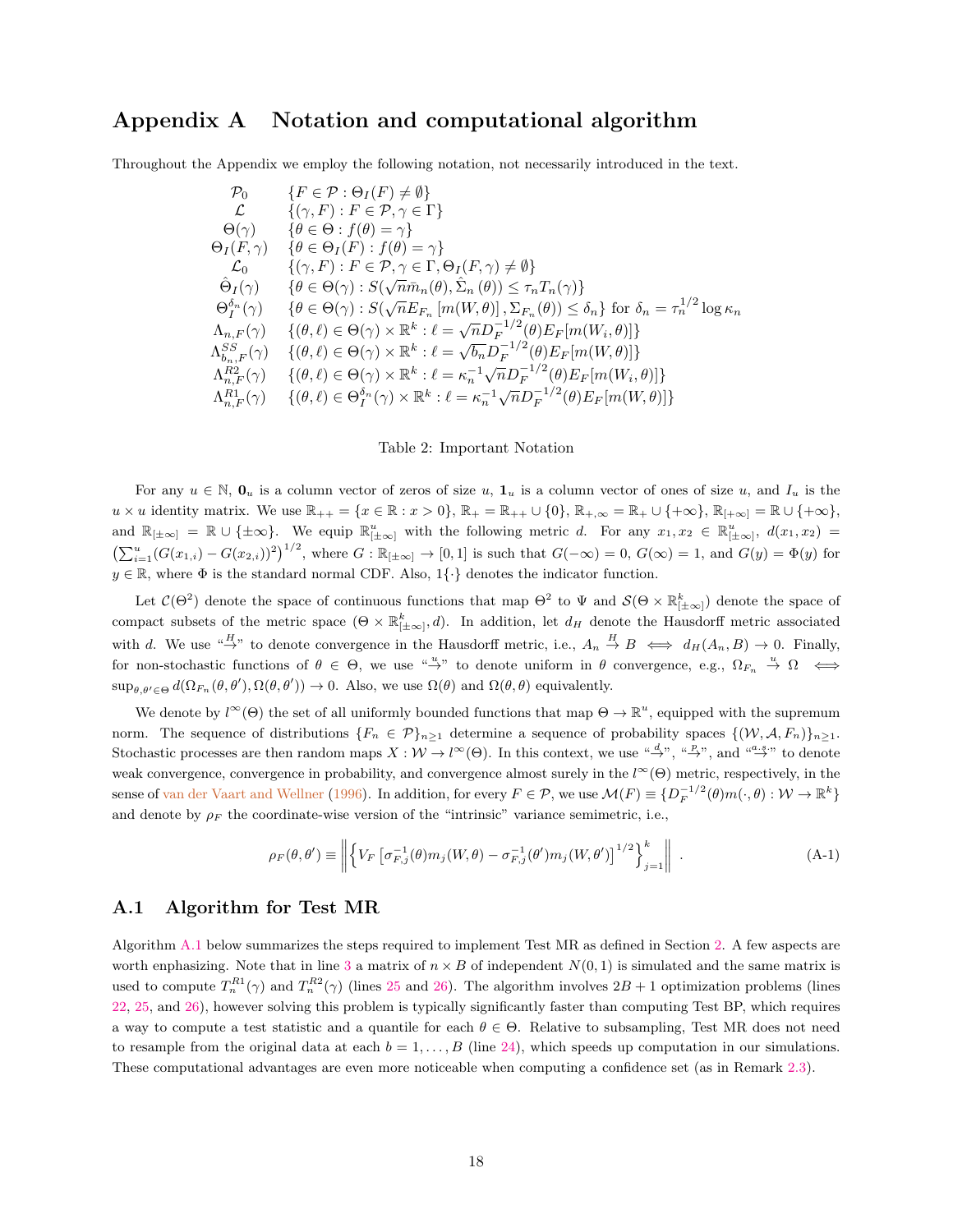<span id="page-19-2"></span>Algorithm A.1 Algorithm to Implement the Minimum Resampling Test

1: Inputs:  $\gamma$ ,  $\Theta$ ,  $\kappa_n$ ,  $\tau_n = \kappa_n^r$ ,  $B$ ,  $f(\cdot)$ ,  $\varphi(\cdot)$ ,  $m(\cdot)$ ,  $S(\cdot)$ ,  $\alpha$   $\qquad \qquad \triangleright \text{We set: } \kappa_n =$  $\sqrt{\log n}$  and  $r = 1/3$ . 2:  $\Theta(\gamma) \leftarrow {\theta \in \Theta : f(\theta) = \gamma}$  . Restriction set 3:  $\zeta \leftarrow n \times B$  matrix of independent  $N(0, 1)$   $\triangleright$  Normal Draws needed for Test MR 4: function QSTAT(type,  $\theta$ ,  $\{W_i\}_{i=1}^n$ ,  $\{\zeta_i\}_{i=1}^n$  $\triangleright$  Computes Criterion Function for a given  $\theta$ 5:  $\bar{m}_n(\theta) \leftarrow n^{-1} \sum_{i=1}^{n} m(W_i)$  $\triangleright$  Moments for a given  $\theta$ 6:  $\hat{D}_n(\theta) \leftarrow \text{Diag}(\text{var}(m(W_i)))$  $\triangleright$  Variance matrix for a given  $\theta$ 7:  $\hat{\Omega}_n(\theta) \leftarrow \text{cor}(m(W_i))$  $\triangleright$  Correlation matrix for a given  $\theta$ 8:  $\hat{\sigma}_{n,j}^2(\theta) \leftarrow \hat{D}$  $\triangleright$  Variance of the j-th moment for a given  $\theta$ 9: if type=0 then  $\triangleright$  Type 0 is for Test Statistic 10:  $v(\theta) \leftarrow \sqrt{n} \bar{m}_n(\theta)$ if type=0 then  $\triangleright$  Scaled average 11:  $\ell(\theta) \leftarrow \mathbf{0}_{k \times 1}$   $\triangleright$  Test Statistic does not involve  $\ell$ 12: else if type=1 then  $\triangleright$  Type 1 is for Test R1 13:  $v(\theta) \leftarrow n^{-1/2} \sum_{i=1}^{n} (m(W_i))$  $▶$  Define Stoch. process 14:  $\ell(\theta) \leftarrow \varphi(\kappa_n^{-1})$  $\frac{\sum_{i=1}^{n} (m(n_i, \theta))}{\sqrt{n}\hat{D}_n^{-1/2}(\theta)\bar{m}_n(\theta)}$ 15: else if type=2 then  $\triangleright$  Type 2 is for Test R2 16:  $v(\theta) \leftarrow n^{-1/2} \sum_{i=1}^{n} (m(W_i))$ ⊳ Define Stoch. process 17:  $\ell(\theta) \leftarrow \kappa_n^{-1}$  $\sqrt{n}\hat{D}_n^{-1/2}(\theta)\bar{m}_n(\theta)$ 18: end if 19: **return**  $Q(\theta) \leftarrow S(v(\theta) + \ell(\theta), \hat{\Omega}_n(\theta))$ 20: end function 21: function TESTMR(B,  $\{W_i\}_{i=1}^n$ ,  $\zeta$ ,  $\Theta(\gamma)$ ,  $\alpha$ )  $\qquad \qquad \triangleright$  Test MR 22:  $T_n \leftarrow \min_{\theta \in \Theta(\gamma)} \text{QSTAT}(0, \theta, \{W_i\}_{i=1}^n)$  $\triangleright$  Compute Test Statistic 23:  $\hat{\Theta}_I(\gamma) \leftarrow {\theta \in \Theta(\gamma) : \text{QSTAT}(0, \theta, \{W_i\}_{i=1}^n)}$  $\triangleright$  Estimated null identified set 24: for  $b=1,\ldots,B$  do 25:  $T^{R1}[b] \leftarrow \min_{\theta \in \hat{\Theta}_I(\gamma)} \text{QSTAT}(1, \theta, \{W_i\}_{i=1}^n)$  $\triangleright$  type=1. Uses  $b\text{th}$  column of  $\zeta$ 26:  $T^{R2}[b] \leftarrow \min_{\theta \in \Theta(\gamma)} \text{QSTAT}(2, \theta, \{W_i\}_{i=1}^n)$  $\triangleright$  type=2. Uses bth column of  $\zeta$ 27:  $T^{MR}[b] \leftarrow \min\{T^{R1}[b], T^{R2}[b]\}$ 28: end for 29:  $\hat{c}_n^{MR}$  $\triangleright T^{MR}$  is  $B \times 1$ . Gets  $1 - \alpha$  quantile 30: return  $\phi^{MR} \leftarrow 1\{T_n > \hat{c}_n^{MR}\}$  $\triangleright$  Reject if Test statistic above MR critical value 31: end function

# <span id="page-19-1"></span>Appendix B Assumptions

<span id="page-19-0"></span>**Assumption A.1.** For every  $F \in \mathcal{P}$  and  $j = 1, ..., k$ ,  $\{\sigma_{F,j}^{-1}(\theta)m_j(\cdot, \theta): \mathcal{W} \to \mathbb{R}\}\)$  is a *measurable* class of functions indexed by  $\theta \in \Theta$ .

<span id="page-19-3"></span>**Assumption A.2.** The empirical process  $v_n(\cdot)$  with j-component

$$
v_{n,j}(\theta) = \sqrt{n}\sigma_{F_{n,j}}^{-1}(\theta) \sum_{i=1}^{n} (m_j(W_i, \theta) - \bar{m}_{n,j}(\theta)), \quad j = 1, ..., k,
$$
 (B-1)

is asymptotically  $\rho_F$ -equicontinuous uniformly in  $F \in \mathcal{P}$  in the sense of [van der Vaart and Wellner](#page-40-15) [\(1996,](#page-40-15) page 169). This is, for any  $\varepsilon > 0$ ,

$$
\lim_{\delta \downarrow 0} \limsup_{n \to \infty} \sup_{F \in \mathcal{P}} P_F^* \left( \sup_{\rho_F(\theta, \theta') < \delta} ||v_n(\theta) - v_n(\theta')|| > \varepsilon \right) = 0,
$$

where  $P_F^*$  denotes outer probability and  $\rho_F$  is the coordinate-wise intrinsic variance semimetric in [\(A-1\)](#page-18-3).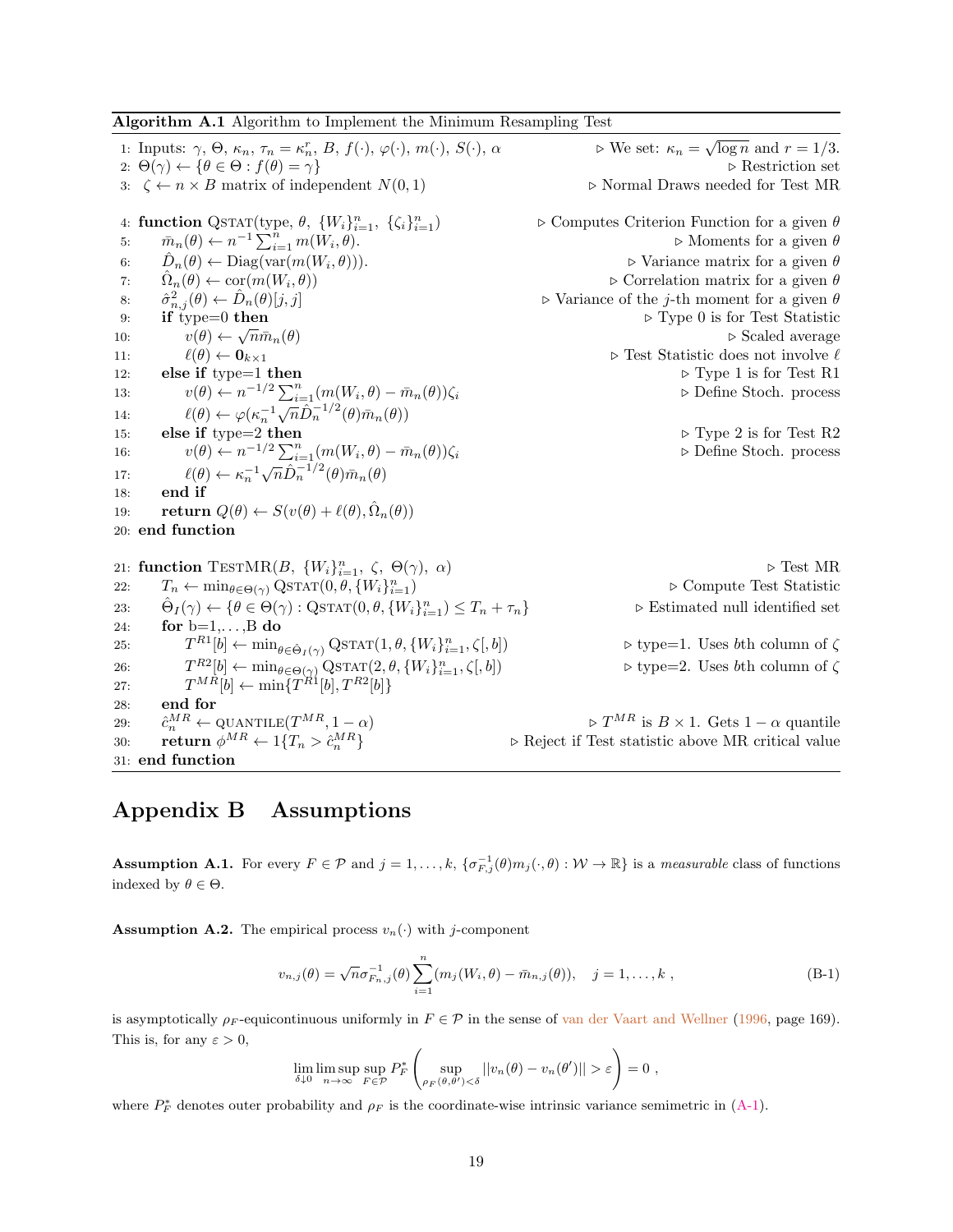<span id="page-20-6"></span>**Assumption A.3.** For some constant  $a > 0$  and all  $j = 1, ..., k$ ,

$$
\sup_{F \in \mathcal{P}} E_F \left[ \sup_{\theta \in \Theta} \left| \frac{m_j(W, \theta)}{\sigma_{F,j}(\theta)} \right| \right]^{2+a} < \infty.
$$

<span id="page-20-7"></span>**Assumption A.4.** For any  $F \in \mathcal{P}$  and  $\theta, \theta' \in \Theta$ , let  $\Omega_F(\theta, \theta')$  be a  $k \times k$  correlation matrix with typical  $[j_1, j_2]$ component

$$
\Omega_F(\theta,\theta')_{[j_1,j_2]} \equiv E_F \left[ \left( \frac{m_{j_1}(W,\theta) - E_F[m_{j_1}(W,\theta)]}{\sigma_{F,j_1}(\theta)} \right) \left( \frac{m_{j_2}(W,\theta') - E_F[m_{j_2}(W,\theta')]}{\sigma_{F,j_2}(\theta')} \right) \right] .
$$

The matrix  $\Omega_F$  satisfies

$$
\lim_{\delta \downarrow 0} \sup_{\|(\theta_1, \theta_1') - (\theta_2, \theta_2')\| < \delta} \sup_{F \in \mathcal{P}} \left\| \Omega_F(\theta_1, \theta_1') - \Omega_F(\theta_2, \theta_2') \right\| = 0.
$$

<span id="page-20-1"></span>Remark B.1. Assumption [A.1](#page-19-0) is a mild measurability condition. In fact, the kind of uniform laws large numbers we need for our analysis would not hold without this basic requirement (see [van der Vaart and Wellner,](#page-40-15) [1996,](#page-40-15) page 110). Assumption [A.2](#page-19-3) is a uniform stochastic equicontinuity assumption which, in combination with the other three assumptions, is used to show that, for all  $j = 1, ..., k$ , the class of functions  $\{\sigma_{F,j}^{-1}(\theta)m_j(\cdot,\theta): \mathcal{W} \to \mathbb{R}\}\)$  is Donsker and pre-Gaussian uniformly in  $F \in \mathcal{P}$  (see Lemma [C.1\)](#page-23-2). Assumption [A.3](#page-20-6) provides a uniform (in F and  $\theta$ ) envelope function that satisfies a uniform integrability condition. This is essential to obtain uniform versions of the laws of large numbers and central limit theorems. Finally, Assumption [A.4](#page-20-7) requires the correlation matrices to be uniformly equicontinuous, which is used to show pre-Gaussianity.

<span id="page-20-2"></span>**Assumption A.5.** Given the function  $\varphi(\cdot)$  in [\(2.6\)](#page-5-3), there is a function  $\varphi^* : \mathbb{R}^k_{[\pm \infty]} \to \mathbb{R}^k_{[\pm \infty]}$  that takes the form  $\varphi^*(\xi) = (\varphi_1^*(\xi_1), \dots, \varphi_p^*(\xi_p), \mathbf{0}_{k-p})$  and, for all  $j = 1, \dots, p$ ,

- (a)  $\varphi_j^*(\xi_j) \geq \varphi_j(\xi_j)$  for all  $\xi_j \in \mathbb{R}_{[+\infty]}$ .
- (b)  $\varphi_j^*(\cdot)$  is continuous.
- (c)  $\varphi_j^*(\xi_j) = 0$  for all  $\xi_j \leq 0$  and  $\varphi_j^*(\infty) = \infty$ .

<span id="page-20-4"></span>**Remark B.2.** Assumption [A.5](#page-20-2) is satisfied when  $\varphi$  is any of the the functions  $\varphi^{(1)} - \varphi^{(4)}$  described in [Andrews and](#page-39-2) [Soares](#page-39-2) [\(2010\)](#page-39-2) or [Andrews and Barwick](#page-39-15) [\(2012\)](#page-39-15). This follows from [Bugni et al.](#page-39-10) [\(2013,](#page-39-10) Lemma D.8).

<span id="page-20-3"></span>**Assumption A.6.** For any  $\{(\gamma_n, F_n) \in \mathcal{L}_0\}_{n \geq 1}$ , let  $(\Lambda, \Omega)$  be such that  $\Omega_{F_n} \stackrel{u}{\to} \Omega$  and  $\Lambda_{n,F_n}(\gamma_n) \stackrel{H}{\to} \Lambda$  with  $(\Omega, \Lambda) \in \mathcal{C}(\theta) \times \mathcal{S}(\Theta \times \mathbb{R}_{[\pm \infty]}^k)$  and  $\Lambda_{n,F_n}(\gamma_n)$  as in Table [2.](#page-18-1) Let  $c_{(1-\alpha)}(\Lambda, \Omega)$  be the  $(1-\alpha)$ -quantile of  $J(\Lambda, \Omega) \equiv$  $\inf_{(\theta,\ell)\in\Lambda} S(v_{\Omega}(\theta) + \ell, \Omega(\theta)).$  Then,

(a) If  $c_{(1-\alpha)}(\Lambda, \Omega) > 0$ , the distribution of  $J(\Lambda, \Omega)$  is continuous at  $c_{(1-\alpha)}(\Lambda, \Omega)$ .

(b) If  $c_{(1-\alpha)}(\Lambda,\Omega) = 0$ ,  $\liminf_{n\to\infty} P_{F_n}(T_n(\gamma_n) = 0) \ge 1-\alpha$ , where  $T_n(\gamma_n)$  is as in [\(2.3\)](#page-4-0).

<span id="page-20-5"></span>Remark B.3. Without Assumption [A.6](#page-20-3) the asymptotic distribution of the test statistic could be discontinuous at the probability limit of the critical value, resulting in asymptotic over-rejection under the null hypothesis. One could add an infinitesimal constant to the critical value and avoid introducing such assumption, but this introduces an additional tuning parameter that needs to be chosen by the researcher.

<span id="page-20-0"></span>Assumption A.7. The following conditions hold.

(a) For all  $(\gamma, F) \in \mathcal{L}_0$  and  $\theta \in \Theta(\gamma)$ ,  $Q_F(\theta) \geq c \min{\{\delta, \inf_{\tilde{\theta} \in \Theta_I(F, \gamma) \mid \theta - \tilde{\theta} \mid \}}\}^{\chi}$  for constants  $c, \delta > 0$  and for  $\chi$  as in Assumption [M.1.](#page-22-0)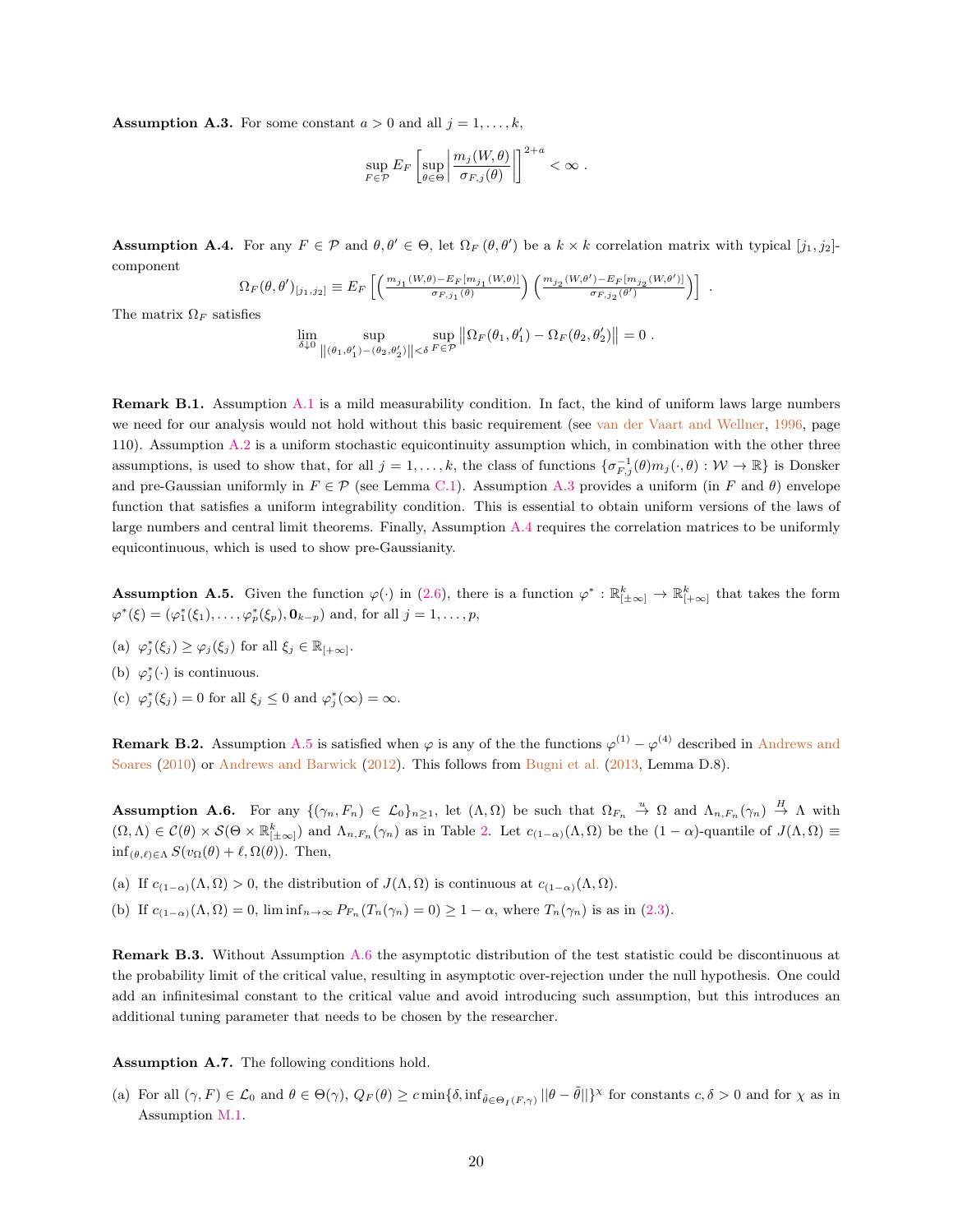- (b)  $\Theta(\gamma)$  is convex.
- (c) The function  $g_F(\theta) \equiv D_F^{-1/2}(\theta) E_F[m(W, \theta)]$  is differentiable in  $\theta$  for any  $F \in \mathcal{P}_0$ , and the class of functions  ${G_F(\theta) \equiv \partial g_F(\theta) / \partial \theta' : F \in \mathcal{P}_0}$  is equicontinuous, i.e.,

$$
\lim_{\delta\to 0}\ \sup_{F\in\mathcal{P}_0,(\theta,\theta'):||\theta-\theta'||\leq\delta}\ ||G_F(\theta)-G_F(\theta')||=0\ .
$$

<span id="page-21-0"></span>**Remark B.4.** Assumption [A.7\(](#page-20-0)a) states that  $Q_F(\theta)$  can be bounded below in a neighborhood of the null identified set  $\Theta_I(F,\gamma)$  and so it is close to being a population version of the polynomial minorant condition in [Chernozhukov](#page-39-0) [et al.](#page-39-0) [\(2007\)](#page-39-0). The convexity in Assumption [A.7\(](#page-20-0)b) would be implied by the parameter space Θ being convex and the function  $f(.)$  being linear. Finally, [A.7\(](#page-20-0)c) is a smoothness condition that would be implied by the class of functions  ${G_F(\theta) \equiv \partial g_F(\theta)/\partial \theta' : F \in \mathcal{P}_0}$  being Lipschitz. These three parts are a sufficient conditions for our test to be asymptotically valid (see Lemmas [C.7](#page-24-1) and [C.8\)](#page-24-2). One could create examples in which Assumption [A.7](#page-20-0) is violated and our test still controls asymptotic size. We however present the results this way as the sufficient conditions in Assumption [A.7](#page-20-0) are easier to interpret than the conditions that appear in the conclusions of Lemmas [C.7](#page-24-1) and [C.8.](#page-24-2)

<span id="page-21-4"></span>**Assumption A.8.** The sequences  $\{\kappa_n\}_{n\geq 1}$  and  $\{b_n\}_{n\geq 1}$  in Assumption [M.2](#page-22-2) satisfy  $\kappa_n \sqrt{b_n/n} \to 0.10$  $\kappa_n \sqrt{b_n/n} \to 0.10$ 

<span id="page-21-1"></span>**Assumption A.9.** For  $\gamma_0 \in \Gamma$ , there is  $\{\gamma_n \in \Gamma\}_{n\geq 1}$  such that  $\{(\gamma_n, F_n) \in \mathcal{L}_0\}_{n\geq 1}$  satisfies

- (a) For all  $n \in \mathbb{N}$ ,  $\Theta_I(F_n) \cap \Theta(\gamma_0) = \emptyset$  (i.e.  $(\gamma_0, F_n) \notin \mathcal{L}_0$ ),
- (b)  $d_H(\Theta(\gamma_n), \Theta(\gamma_0)) = O(n^{-1/2}),$
- (c) For any  $\theta \in \Theta$ ,  $\kappa_n^{-1} G_{F_n}(\theta) = o(1)$ .

<span id="page-21-2"></span>**Assumption A.10.** For  $\gamma_0 \in \Gamma$  and  $\{\gamma_n \in \Gamma\}_{n\geq 1}$  as in Assumption [A.9,](#page-21-1) let  $(\Omega, \Lambda, \Lambda^{SS}, \Lambda^{R2}) \in \mathcal{C}(\Theta^2) \times \mathcal{S}(\Theta \times \mathbb{R}^k_{|\pm \infty|})^3$ be such that  $\Omega_{F_n} \stackrel{u}{\to} \Omega$ ,  $\Lambda_{n,F_n}(\gamma_0) \stackrel{H}{\to} \Lambda$ ,  $\Lambda_{n,F_n}^{R2}(\gamma_0) \stackrel{H}{\to} \Lambda^{R2}$ ,  $\Lambda_{b_n,F_n}^{SS}(\gamma_0) \stackrel{H}{\to} \Lambda^{SS}$  for  $\Lambda_{n,F_n}(\gamma_0)$ ,  $\Lambda_{n,F_n}^{R2}(\gamma_0)$ , and  $\Lambda_{b_n,F_n}^{SS}(\gamma_0)$  as in Table [2.](#page-18-1) Then,

- (a) The distribution of  $J(\Lambda, \Omega)$  is continuous at  $c_{1-\alpha}(\Lambda^{SS}, \Omega)$ .
- (b) The distributions of  $J(\Lambda, \Omega)$ ,  $J(\Lambda^{SS}, \Omega)$ , and  $J(\Lambda^{R2}, \Omega)$  are strictly increasing at  $x > 0$ .

<span id="page-21-3"></span>**Assumption A.11.** For  $\gamma_0 \in \Gamma$ , there is  $\{\gamma_n \in \Gamma\}_{n\geq 1}$  such that  $\{(\gamma_n, F_n) \in \mathcal{L}_0\}_{n\geq 1}$  satisfies

- (a) The conditions in Assumption [A.9.](#page-21-1)
- (b) There are (possibly random) sequences  $\{\tilde{\theta}_n \in \Theta_I(F_n)\}_{n\geq 1}$  and  $\{\hat{\theta}_n \in \Theta(\gamma_0)\}_{n\geq 1}$  such that,

i. 
$$
S(\sqrt{n}\bar{m}_n(\hat{\theta}_n), \hat{\Sigma}_n(\hat{\theta}_n)) - T_n(\gamma_0) = o_p(1).
$$

- ii.  $\lambda_n \equiv \sqrt{n} \left( D_{F_n}^{-1/2}(\hat{\theta}_n) E_{F_n}[m(W,\hat{\theta}_n)] D_{F_n}^{-1/2}(\tilde{\theta}_n) E_{F_n}[m(W,\tilde{\theta}_n)] \right) \to \lambda \in \mathbb{R}^k$ .
- iii.  $\sqrt{n} D_{F_n}^{-1/2}(\tilde{\theta}_n) E_{F_n}[m(W, \tilde{\theta}_n)] \stackrel{p}{\rightarrow} (h, \mathbf{0}_{k-p})$  with  $h \in \mathbb{R}_{[+\infty]}^p$ , and  $\kappa_n^{-1} \sqrt{n} D_{F_n}^{-1/2}(\tilde{\theta}_n) E_{F_n}[m(W, \tilde{\theta}_n)] \stackrel{p}{\rightarrow} (\pi, \mathbf{0}_{k-p})$ with  $\pi \in \mathbb{R}_{[+\infty]}^p$ . Also,  $\tilde{\theta}_n - \theta^* = o_p(1)$  for some  $\theta^* \in \Theta$ .
- (c) There are (possibly random) sequences  $\{\tilde{\theta}_n^{SS} \in \Theta_I(F_n)\}_{n\geq 1}$  and  $\{\hat{\theta}_n^{SS} \in \Theta(\gamma_0)\}_{n\geq 1}$  such that,
	- i. Conditionally on  $\{W_i\}_{i=1}^n$ ,  $S(\sqrt{b_n} \tilde{m}_{b_n}^{SS}(\hat{\theta}_n^{SS}), \hat{\Sigma}_{b_n}^{SS}(\hat{\theta}_n^{SS})) T_n^{SS}(\gamma_0) = o_p(1)$  a.s.
	- ii.  $\lambda_n^{SS} \equiv \sqrt{b_n} \left( D_{F_n}^{-1/2} (\hat{\theta}_n^{SS}) E_{F_n}[m(W, \hat{\theta}_n^{SS})] D_{F_n}^{-1/2} (\tilde{\theta}_n^{SS}) E_{F_n}[m(W, \tilde{\theta}_n^{SS})] \right) \rightarrow \mathbf{0}_k$ .
	- iii.  $\sqrt{b_n}D_{F_n}^{-1/2}(\tilde{\theta}_n^{SS})E_{F_n}[m(W,\tilde{\theta}_n^{SS})] \stackrel{p}{\rightarrow} (g,\mathbf{0}_{k-p})$  with  $g \in \mathbb{R}_{[+\infty]}^p$ . Also, conditionally on  $\{W_i\}_{i=1}^n$ ,  $\hat{\theta}_n^{SS} \theta^* =$  $o_p(1)$  a.s., where  $\theta^*$  is as in part (i).

<span id="page-21-5"></span> $10$ This corresponds to [Andrews and Soares](#page-39-2) [\(2010,](#page-39-2) Assumption GMS5).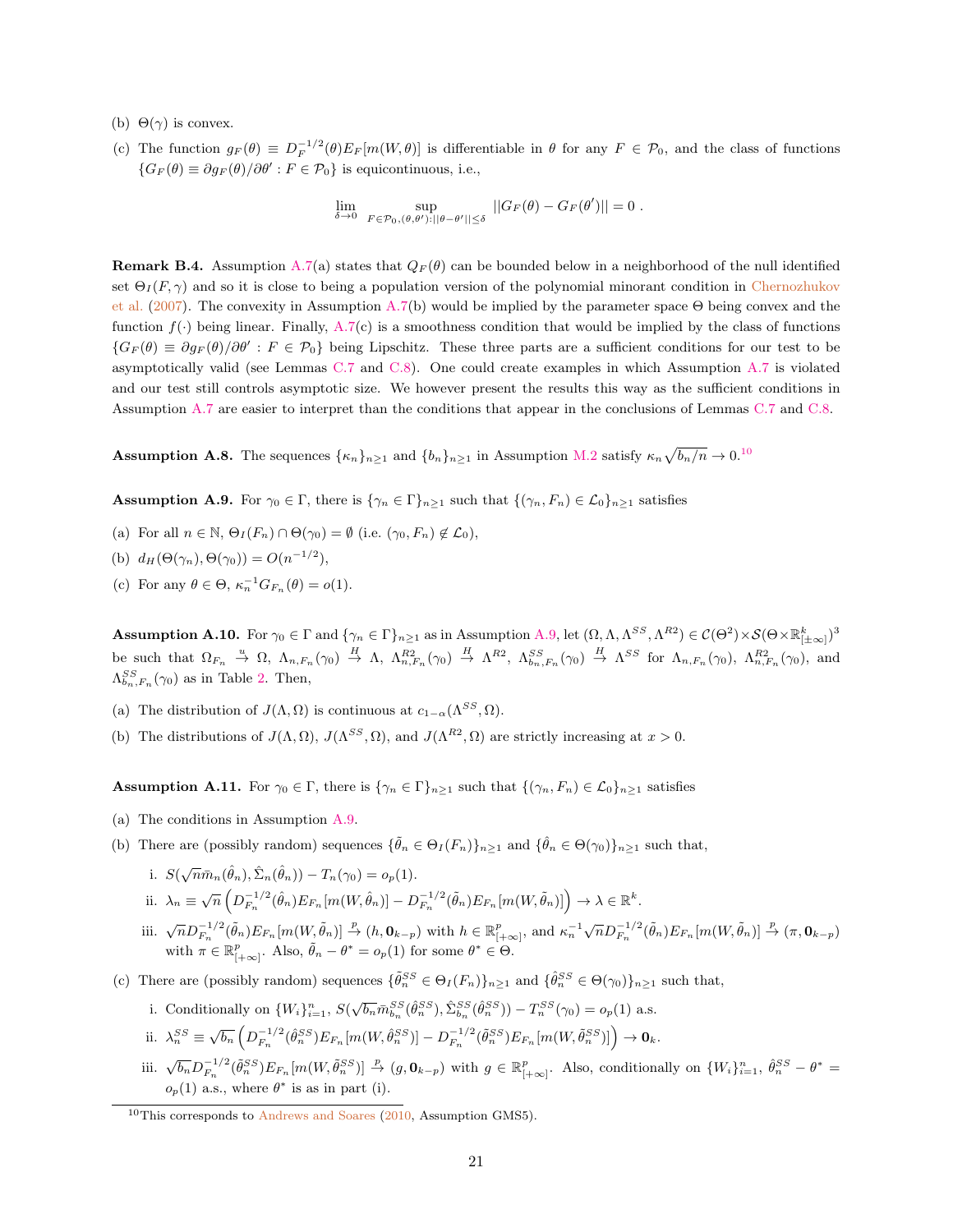- (d)  $g_j < \pi_j$  for some  $j = 1, \ldots, p$ .
- (e)  $\lambda_j < -h_j$  for some  $j \leq p$  or  $|\lambda_j| \neq 0$  for some  $j > p$ .

The literature routinely assumes that the function  $S(\cdot)$  in [\(2.1\)](#page-4-4) satisfies the following assumptions (see, e.g., [Andrews and Soares](#page-39-2) [\(2010\)](#page-39-2), [Andrews and Guggenberger](#page-39-1) [\(2009\)](#page-39-1), and [Bugni et al.](#page-39-7) [\(2012\)](#page-39-7)). We therefore treat the assumptions below as maintained. We note in particular that the constant  $\chi$  in Assumption [M.1](#page-22-0) equals 2 when the function  $S(\cdot)$  is either the modified methods of moments in [\(3.14\)](#page-11-0) or the quasi-likelihood ratio.

<span id="page-22-0"></span>**Assumption M.1.** For some  $\chi > 0$ ,  $S(am, \Omega) = a^{\chi}S(m, \Omega)$  for all scalars  $a > 0$ ,  $m \in \mathbb{R}^k$ , and  $\Omega \in \Psi$ .

<span id="page-22-2"></span>**Assumption M.2.** The sequence  $\{\kappa_n\}_{n\geq 1}$  satisfies  $\kappa_n \to \infty$  and  $\kappa_n/\sqrt{n} \to 0$ . The sequence  $\{b_n\}_{n\geq 1}$  satisfies  $b_n \to \infty$  and  $b_n/n \to 0$ . The sequence  $\{\tau_n\}_{n\geq 1}$  satisfies  $\tau_n = \kappa_n^r$  for  $r \in (0, \chi)$  where  $\chi$  is as in Assumption [M.1.](#page-22-0)

**Assumption M.3.** For each  $\gamma \in \Gamma$ ,  $\Theta(\gamma)$  is a nonempty and compact subset of  $\mathbb{R}^{d_{\theta}}$   $(d_{\theta} < \infty)$ .

<span id="page-22-3"></span>**Assumption M.4.** Test BP is computed using the GMS approach in [Andrews and Soares](#page-39-2) [\(2010\)](#page-39-2). This is,  $\phi_n^{BP}(\cdot)$ in [\(3.5\)](#page-8-3) is based on  $CS_n(1-\alpha) = \{\theta \in \Theta : Q_n(\theta) \leq \hat{c}_n(\theta, 1-\alpha)\}\$  where  $\hat{c}_n(\theta, 1-\alpha)$  is the GMS critical value constructed using the GMS function  $\varphi(\cdot)$  in [\(2.6\)](#page-5-3) and thresholding sequence  $\{\kappa_n\}_{n\geq 1}$  satisfying Assumption [M.2.](#page-22-2)

**Assumption M.5.** The function  $S(\cdot)$  satisfies the following conditions.

- (a)  $S((m_1, m_2), \Sigma)$  is non-increasing in  $m_1$ , for all  $(m_1, m_2) \in \mathbb{R}_{[+\infty]}^p \times \mathbb{R}^{k-p}$  and all variance matrices  $\Sigma \in \mathbb{R}^{k \times k}$ .
- (b)  $S(m,\Sigma) = S(\Delta m, \Delta \Sigma \Delta)$  for all  $m \in \mathbb{R}^k$ ,  $\Sigma \in \mathbb{R}^{k \times k}$ , and positive definite diagonal  $\Delta \in \mathbb{R}^{k \times k}$ .
- (c)  $S(m, \Omega) \geq 0$  for all  $m \in \mathbb{R}^k$  and  $\Omega \in \Psi$ ,
- (d)  $S(m, \Omega)$  is continuous at all  $m \in \mathbb{R}^k_{\vert \pm \infty \vert}$  and  $\Omega \in \Psi$ .

Assumption M.6. For all  $h_1 \in \mathbb{R}_{[+\infty]}^p \times \mathbb{R}^{k-p}$ , all  $\Omega \in \Psi$ , and  $Z \sim N(\mathbf{0}_k, \Omega)$ , the distribution function of  $S(Z + h_1, \Omega)$  at  $x \in \mathbb{R}$ 

- (a) is continuous for  $x > 0$ ,
- (b) is strictly increasing for  $x > 0$  unless  $p = k$  and  $h_1 = \infty^p$ ,
- (c) is less than or equal to 1/2 at  $x = 0$  when  $k > p$  or when  $k = p$  and  $h_{1,j} = 0$  for some  $j = 1, \ldots, p$ .
- (d) is degenerate at  $x = 0$  when  $p = k$  and  $h_1 = \infty^p$ .
- (e) satisfies  $P(S (Z + (m_1, 0_{k-p}), \Omega) \leq x) < P(S (Z + (m_1^*, 0_{k-p}), \Omega) \leq x)$  for all  $x > 0$  and all  $m_1, m_1^* \in \mathbb{R}_{[+\infty]}^p$ with  $m_{1,j} \leq m_{1,j}^*$  for all  $j = 1, ..., p$  and  $m_{1,j} < m_{1,j}^*$  for some  $j = 1, ..., p$ .

**Assumption M.7.** The function  $S(\cdot)$  satisfies the following conditions.

- (a) The distribution function of  $S(Z, \Omega)$  is continuous at its  $(1-\alpha)$ -quantile, denoted  $c_{(1-\alpha)}(\Omega)$ , for all  $\Omega \in \Psi$ , where  $Z \sim N(\mathbf{0}_k, \Omega)$  and  $\alpha \in (0, 0.5)$ ,
- (b)  $c_{(1-\alpha)}(\Omega)$  is continuous in  $\Omega$  uniformly for  $\Omega \in \Psi$ .

**Assumption M.8.**  $S(m, \Omega) > 0$  if and only if  $m_j < 0$  for some  $j = 1, \ldots, p$  or  $m_j \neq 0$  for some  $j = p + 1, \ldots, k$ , where  $m = (m_1, \ldots, m_k)'$  and  $\Omega \in \Psi$ . Equivalently,  $S(m, \Omega) = 0$  if and only if  $m_j \ge 0$  for all  $j = 1, \ldots, p$  and  $m_j = 0$ for all  $j = p + 1, ..., k$ , where  $m = (m_1, ..., m_k)'$  and  $\Omega \in \Psi$ .

<span id="page-22-1"></span>**Assumption M.9.** For all  $n \geq 1$ ,  $S(\sqrt{n}\bar{m}_n(\theta), \hat{\Sigma}(\theta))$  is a lower semi-continuous function of  $\theta \in \Theta$ .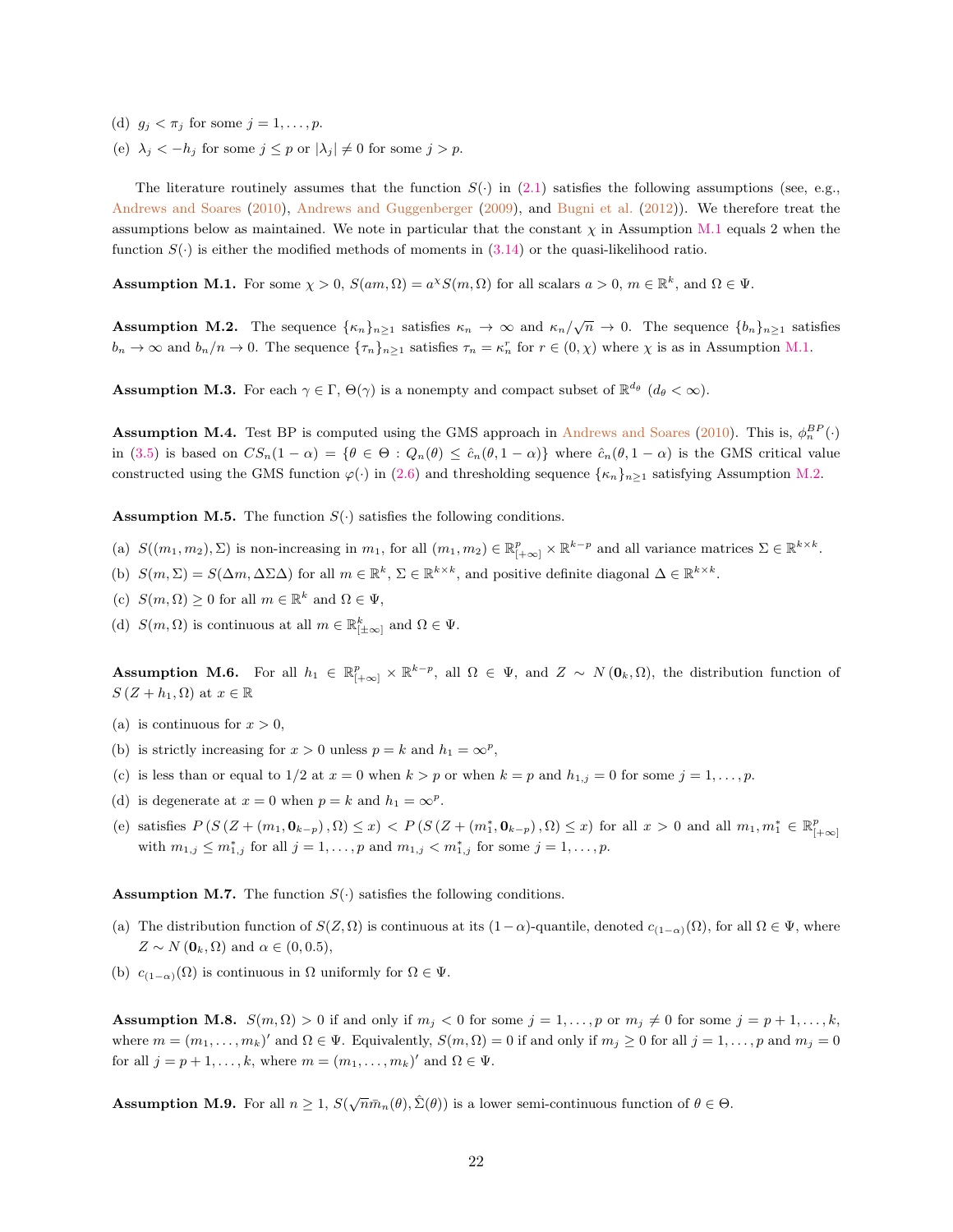# <span id="page-23-6"></span>Appendix C Auxiliary results

### C.1 Auxiliary theorems

<span id="page-23-5"></span>**Theorem C.1.** Suppose Assumptions [A.1](#page-19-0)[-A.4](#page-20-7) hold. Let  $\Lambda_{n,F}^{R2}(\gamma)$  $\Lambda_{n,F}^{R2}(\gamma)$  $\Lambda_{n,F}^{R2}(\gamma)$  be as in Table 2 and  $T_n^{R2}(\gamma)$  be as in [\(2.12\)](#page-6-2). Let  $\{(\gamma_n, F_n) \in \mathcal{L}_0\}_{n \geq 1}$  be a (sub)sequence of parameters such that for some  $(\Omega, \Lambda^{R2}) \in \mathcal{C}(\Theta^2) \times \mathcal{S}(\Theta \times \mathbb{R}_{[\pm \infty]}^k)$ : (i)  $\Omega_{F_n} \stackrel{u}{\to} \Omega$  and (ii)  $\Lambda_{n,F_n}^{R2}(\gamma_n) \stackrel{H}{\to} \Lambda^{R2}$ . Then, there exists a further subsequence  $\{u_n\}_{n\geq 1}$  of  $\{n\}_{n\geq 1}$  such that, along  ${F_u}_n$ <sub>n</sub> $\geq$ <sub>1</sub>,

$$
\{T_{u_n}^{R2}(\gamma_{u_n})|\{W_i\}_{i=1}^n\}\stackrel{d}{\to} J(\Lambda^{R2},\Omega)\equiv \inf_{(\theta,\ell)\in\Lambda^{R2}}S(v_\Omega(\theta)+\ell,\Omega(\theta)),\ a.s.\ ,
$$

where  $v_{\Omega}: \Theta \to \mathbb{R}^k$  is a tight Gaussian process with covariance (correlation) kernel  $\Omega$ .

<span id="page-23-4"></span>**Theorem C.2.** Suppose Assumptions [A.1-](#page-19-0)[A.5](#page-20-2) hold. Let  $\Lambda_{n,F}^{R2}(\gamma)$  and  $\Lambda_{n,F}^{R1}(\gamma)$  be as in Table [2,](#page-18-1) and let  $T_n^{R2}(\gamma)$  and  $\tilde{T}^{R1}_n(\gamma)$  be as in  $(2.12)$  and

<span id="page-23-3"></span>
$$
\tilde{T}_n^{R1}(\gamma) \equiv \inf_{\theta \in \Theta_1^{\delta_n}(\gamma)} S(v_n^*(\theta) + \varphi^*(\kappa_n^{-1} \sqrt{n} \hat{D}_n^{-1/2}(\theta) \bar{m}_n(\theta)), \hat{\Omega}_n(\theta)), \qquad (C-1)
$$

where  $v_n^*(\theta)$  is as in [\(2.8\)](#page-5-5),  $\varphi^*(\cdot)$  is as in Assumption [A.5,](#page-20-2) and  $\Theta_I^{\delta_n}(\gamma)$  is as in Table [2.](#page-18-1) Let  $\{(\gamma_n, F_n) \in \mathcal{L}_0\}_{n\geq 1}$ be a (sub)sequence of parameters such that for some  $(\Omega, \Lambda^{R_1}, \Lambda^{R_2}) \in C(\Theta^2) \times S(\Theta \times \mathbb{R}_{[\pm \infty]}^k)^2$ : (i)  $\Omega_{F_n} \stackrel{u}{\rightarrow} \Omega$ , (ii)  $\Lambda_{n,F_n}^{R1}(\gamma_n) \stackrel{H}{\rightarrow} \Lambda^{R1}$ , and (iii)  $\Lambda_{n,F_n}^{R2}(\gamma_n) \stackrel{H}{\rightarrow} \Lambda^{R2}$ . Then, there exists a further subsequence  $\{u_n\}_{n\geq 1}$  of  $\{n\}_{n\geq 1}$  such that, along  ${F_{u_n}}_{n\geq 1}$ ,

$$
\{\min\{\tilde{T}_{u_n}^{R1}(\gamma_{u_n}), T_{u_n}^{R2}(\gamma_{u_n})\}|\{W_i\}_{i=1}^n\} \stackrel{d}{\to} J(\Lambda^{MR}, \Omega) \equiv \inf_{(\theta,\ell) \in \Lambda^{MR}} S(v_\Omega(\theta) + \ell, \Omega(\theta)), \ a.s. ,
$$

where  $v_{\Omega}: \Theta \to \mathbb{R}^k$  is a tight Gaussian process with covariance (correlation) kernel  $\Omega$ ,

$$
\Lambda^{MR} \equiv \Lambda^{R1}_* \cup \Lambda^{R2} \quad and \quad \Lambda^{R1}_* \equiv \{ (\theta, \ell) \in \Theta \times \mathbb{R}^k_{[\pm \infty]} : \ell = \varphi^*(\ell') \text{ for some } (\theta, \ell') \in \Lambda^{R1} \} .
$$
 (C-2)

<span id="page-23-1"></span>**Theorem C.3.** Suppose Assumptions [A.1-](#page-19-0)[A.4](#page-20-7) hold. Let  $\Lambda_{b_n,F}^{SS}(\gamma)$  be as in Table [2](#page-18-1) and  $T_{b_n}^{SS}(\gamma)$  be as in [\(3.8\)](#page-10-5). Let  $\{(\gamma_n, F_n) \in \mathcal{L}_0\}_{n \geq 1}$  be a (sub)sequence of parameters such that for some  $(\Omega, \Lambda^{SS}) \in \mathcal{C}(\Theta^2) \times \mathcal{S}(\Theta \times \mathbb{R}_{[\pm \infty]}^k)$ : (i)  $\Omega_{F_n} \stackrel{u}{\to} \Omega$  and (ii)  $\Lambda_{b_n, F_n}^{SS}(\gamma_n) \stackrel{H}{\to} \Lambda^{SS}$ . Then, there exists a further subsequence  $\{u_n\}_{n\geq 1}$  of  $\{n\}_{n\geq 1}$  such that, along  ${F_u}_n$ <sub>n</sub> $\geq$ <sub>1</sub>,

$$
\{T_{u_n}^{SS}(\gamma_{u_n})|\{W_i\}_{i=1}^n\}\stackrel{d}{\to} J(\Lambda^{SS},\Omega)\equiv\inf_{(\theta,\ell)\in\Lambda^{SS}}S(v_\Omega(\theta)+\ell,\Omega(\theta,\theta)),\ a.s.\ ,
$$

where  $v_{\Omega}: \Theta \to \mathbb{R}^k$  is a tight Gaussian process with covariance (correlation) kernel  $\Omega$ .

<span id="page-23-0"></span>**Theorem C.4.** Suppose Assumptions [A.1-](#page-19-0)[A.4](#page-20-7) hold. Let  $\Lambda_{n,F}(\gamma)$  be as in Table [2](#page-18-1) and  $T_n(\gamma)$  be as in [\(2.3\)](#page-4-0). Let  $\{(\gamma_n, F_n) \in \mathcal{L}_0\}_{n \geq 1}$  be a (sub)sequence of parameters such that for some  $(\Omega, \Lambda) \in \mathcal{C}(\Theta^2) \times \mathcal{S}(\Theta \times \mathbb{R}_{[\pm \infty]}^k)$ : (i)  $\Omega_{F_n} \stackrel{u}{\to} \Omega$ and (ii)  $\Lambda_{n,F_n}(\gamma_n) \stackrel{H}{\to} \Lambda$ . Then, there exists a further subsequence  $\{u_n\}_{n\geq 1}$  of  $\{n\}_{n\geq 1}$ , such that, along  $\{F_{u_n}\}_{n\geq 1}$ ,

$$
T_{u_n}(\gamma_{u_n}) \stackrel{d}{\to} J(\Lambda, \Omega) \equiv \inf_{(\theta, \ell) \in \Lambda} S(v_\Omega(\theta) + \ell, \Omega(\theta)), \text{ as } n \to \infty,
$$

where  $v_{\Omega}: \Theta \to \mathbb{R}^k$  is a tight Gaussian process with zero-mean and covariance (correlation) kernel  $\Omega$ .

### C.2 Auxiliary lemmas

<span id="page-23-2"></span>**Lemma C.1.** Suppose Assumptions [A.1](#page-19-0)[-A.4](#page-20-7) hold. Let  ${F_n \in \mathcal{P}}_{n \geq 1}$  be a (sub)sequence of distributions s.t.  $\Omega_{F_n} \stackrel{u}{\rightarrow} \Omega$ for some  $\Omega \in \mathcal{C}(\Theta^2)$ . Then, the following results hold:

1.  $v_n \stackrel{d}{\to} v_{\Omega}$  in  $l^{\infty}(\Theta)$ , where  $v_{\Omega} : \Theta \to \mathbb{R}^k$  is a tight zero-mean Gaussian process with covariance (correlation) kernel  $\Omega$ . In addition,  $v_{\Omega}$  is a uniformly continuous function, a.s.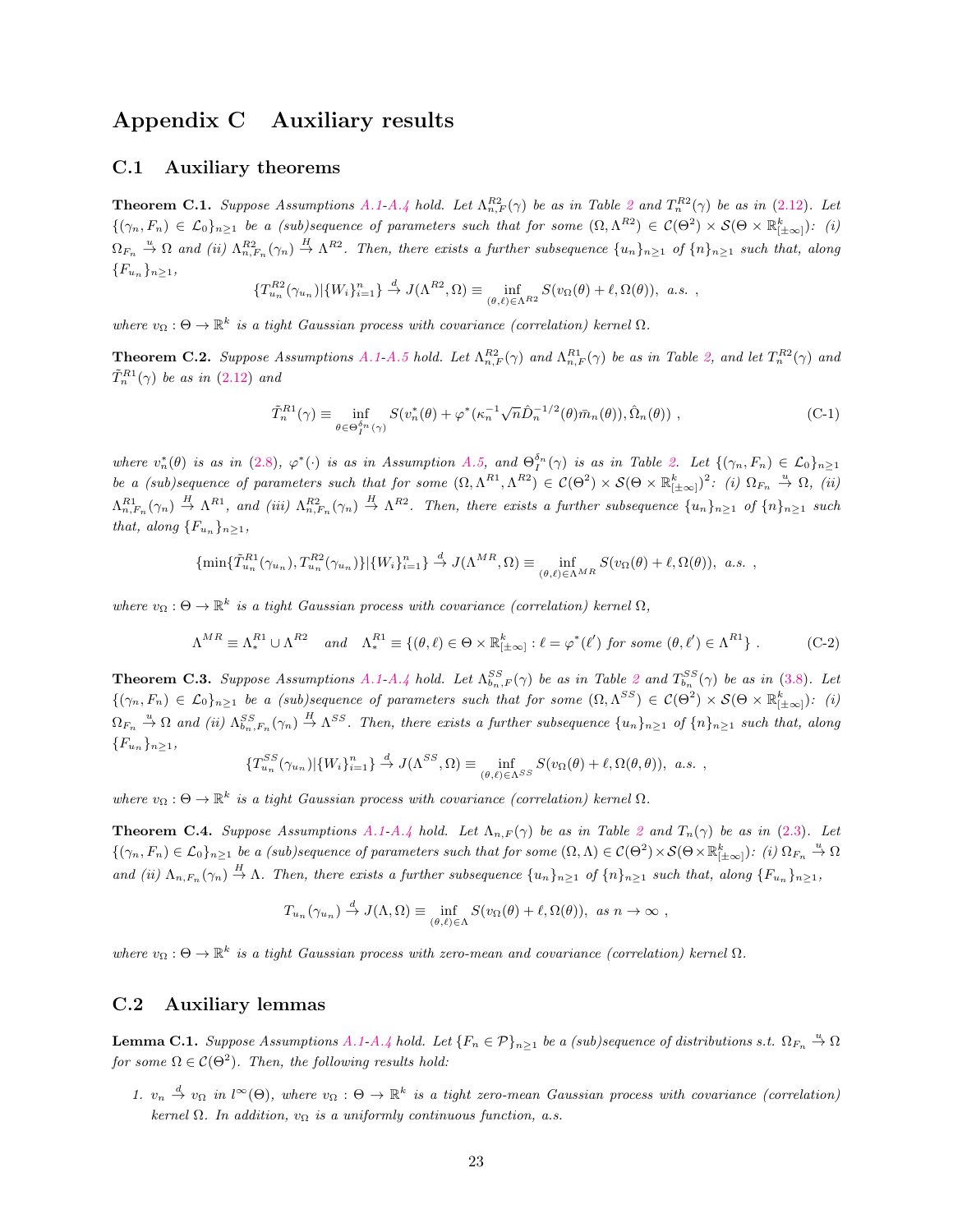- 2.  $\tilde{\Omega}_n \stackrel{p}{\rightarrow} \Omega$  in  $l^{\infty}(\Theta)$ .
- 3.  $D_{F_n}^{-1/2}(\cdot)\hat{D}_n^{1/2}(\cdot) I_k \stackrel{p}{\rightarrow} 0_k$  in  $l^{\infty}(\Theta)$ .
- 4.  $\hat{D}_n^{-1/2}(\cdot)D_{F_n}^{1/2}(\cdot) I_k \stackrel{p}{\rightarrow} \mathbf{0}_k$  in  $l^{\infty}(\Theta)$ .
- 5.  $\hat{\Omega}_n \stackrel{p}{\rightarrow} \Omega$  in  $l^{\infty}(\Theta)$ .
- 6. For any arbitrary sequence  $\{\lambda_n \in \mathbb{R}_{++}\}_{n\geq 1}$  s.t.  $\lambda_n \to \infty$ ,  $\lambda_n^{-1}v_n \stackrel{p}{\to} 0_k$  in  $l^{\infty}(\Theta)$ .
- 7. For any arbitrary sequence  $\{\lambda_n \in \mathbb{R}_{++}\}_{n\geq 1}$  s.t.  $\lambda_n \to \infty$ ,  $\lambda_n^{-1} \tilde{v}_n \stackrel{p}{\to} 0_k$  in  $l^{\infty}(\Theta)$ .
- 8.  $\{v_n^*\mid \{W_i\}_{i=1}^n\} \stackrel{d}{\rightarrow} v_\Omega$  in  $l^\infty(\Theta)$  a.s., where  $v_\Omega$  is the tight Gaussian process described in part 1.
- 9.  $\{\tilde{v}_{b_n}^{SS}|\{W_i\}_{i=1}^n\} \stackrel{d}{\to} v_{\Omega}$  in  $l^{\infty}(\Theta)$  a.s., where

<span id="page-24-6"></span>
$$
\tilde{v}_{b_n}^{SS}(\theta) \equiv \frac{1}{\sqrt{b_n}} \sum_{i=1}^{b_n} D_{F_n}^{-1/2}(\theta) (m(W_i^{SS}, \theta) - \bar{m}_n(\theta)), \qquad (C-3)
$$

 $\{W_i^{SS}\}_{i=1}^{b_n}$  is a subsample of size  $b_n$  from  $\{W_i\}_{i=1}^n$ , and  $v_{\Omega}$  is the tight Gaussian process described in part 1. 10. For  $\tilde{\Omega}_{b_n}^{SS}(\theta) \equiv D_{F_n}^{-1/2}(\theta) \hat{\Sigma}_{b_n}^{SS}(\theta) D_{F_n}^{-1/2}(\theta)$ ,  $\{\tilde{\Omega}_{b_n}^{SS}|\{W_i\}_{i=1}^n\} \stackrel{p}{\rightarrow} \Omega$  in  $l^{\infty}(\Theta)$  a.s.

<span id="page-24-3"></span>**Lemma C.2.** Let Assumptions [A.1-](#page-19-0)[A.4](#page-20-7) hold. Then, for any sequence  $\{(\gamma_n, F_n) \in \mathcal{L}\}_{n\geq 1}$  there exists a subsequence  ${u_n}_{n \geq 1}$  of  ${n \choose n_{n \geq 1}} s.t.$   $\Omega_{F_{u_n}} \stackrel{u}{\rightarrow} \Omega$ ,  $\Lambda_{u_n, F_{u_n}}(\gamma_{u_n}) \stackrel{H}{\rightarrow} \Lambda$ ,  $\Lambda_{u_n, F_{u_n}}^{R2}(\gamma_{u_n}) \stackrel{H}{\rightarrow} \Lambda^{R2}$ , and  $\Lambda_{u_n, F_{u_n}}^{R1}(\gamma_{u_n}) \stackrel{H}{\rightarrow} \Lambda^{R1}$ , for some  $(\Omega, \Lambda, \Lambda^{R1}, \Lambda^{R2}) \in \mathcal{C}(\theta) \times \mathcal{S}(\Theta \times \mathbb{R}_{[\pm \infty]}^k)^3$ , where  $\Lambda_{n,F_n}(\gamma)$ ,  $\Lambda_{n,F_n}^{R1}(\gamma)$ , and  $\Lambda_{n,F_n}^{R2}(\gamma)$  are defined in Table [2.](#page-18-1)

<span id="page-24-5"></span>**Lemma C.3.** Let  ${F_n \in \mathcal{P}}_{n \geq 1}$  be an arbitrary (sub)sequence of distributions and let  $X_n(\theta) : \Omega \to l^{\infty}(\Theta)$  be any stochastic process such that  $X_n \stackrel{p}{\to} 0$  in  $l^{\infty}(\Theta)$ . Then, there exists a subsequence  $\{u_n\}_{n\geq 1}$  of  $\{n\}_{n\geq 1}$  such that  $X_{u_n} \stackrel{a.s.}{\rightarrow} 0$  in  $l^{\infty}(\Theta)$ .

<span id="page-24-8"></span>**Lemma C.4.** Let the set  $A$  be defined as follows:

$$
A \equiv \left\{ x \in \mathbb{R}_{[+\infty]}^p \times \mathbb{R}^{k-p} : \max \left\{ \max_{j=1,\dots,p} \{ [x_j]_-\}, \max_{s=p+1,\dots,k} \{ |x_s| \} \right\} = 1 \right\} .
$$
 (C-4)

Then,  $\inf_{(x,\Omega)\in A\times \Psi} S(x,\Omega) > 0.$ 

<span id="page-24-7"></span>**Lemma C.5.** If  $S(x, \Omega) \leq 1$  then there exist a constant  $\varpi > 0$  such that  $x_j \geq -\varpi$  for all  $j \leq p$  and  $|x_j| \leq \varpi$  for all  $j > p$ .

<span id="page-24-4"></span>**Lemma C.6.** The function S satisfies the following properties: (i)  $x \in (-\infty, \infty]^p \times \mathbb{R}^{k-p}$  implies  $\sup_{\Omega \in \Psi} S(x, \Omega)$  $\infty$ , (ii)  $x \notin (-\infty, \infty]^p \times \mathbb{R}^{k-p}$  implies  $\inf_{\Omega \in \Psi} S(x, \Omega) = \infty$ .

<span id="page-24-1"></span>**Lemma C.7.** Let  $(\Omega, \Lambda, \Lambda^{R_1}) \in C(\Theta^2) \times \mathcal{S}(\Theta \times \mathbb{R}_{[\pm \infty]}^k)^2$  be such that  $\Omega_{F_n} \stackrel{u}{\to} \Omega$ ,  $\Lambda_{n,F_n}(\gamma_n) \stackrel{H}{\to} \Lambda$ , and  $\Lambda_{n,F_n}^{R_1}(\gamma_n) \stackrel{H}{\to} \Lambda^{R_1}$ , for some  $\{(\gamma_n, F_n) \in \mathcal{L}_0\}_{n \geq 1}$ . Then, Assumptions [A.5](#page-20-2) and [A.7](#page-20-0) imply that for all  $(\theta, \ell) \in \Lambda^{R_1}$  there exists  $(\theta, \tilde{\ell}) \in \Lambda$ with  $\tilde{\ell}_j \geq \varphi_j^*(\ell_j)$  for  $j \leq p$  and  $\tilde{\ell}_j = \ell_j \equiv 0$  for  $j > p$ , where  $\varphi^*(\cdot)$  is defined in Assumption [A.5.](#page-20-2)

<span id="page-24-2"></span>**Lemma C.8.** Let  $(\Omega, \Lambda, \Lambda^{R2}) \in C(\Theta^2) \times \mathcal{S}(\Theta \times \mathbb{R}_{[\pm \infty]}^k)^2$  be such that  $\Omega_{F_n} \stackrel{u}{\to} \Omega$ ,  $\Lambda_{n,F_n}(\gamma_n) \stackrel{H}{\to} \Lambda$ , and  $\Lambda_{n,F_n}^{R2}(\gamma_n) \stackrel{H}{\to} \Lambda^{R2}$ , for some  $\{(\gamma_n, F_n) \in \mathcal{L}_0\}_{n \geq 1}$ . Then, Assumption [A.7](#page-20-0) implies that for all  $(\theta, \ell) \in \Lambda^{R2}$  with  $\ell \in \mathbb{R}_{[+\infty]}^p \times \mathbb{R}^{k-p}$ , there exists  $(\theta, \tilde{\ell}) \in \Lambda$  with  $\tilde{\ell}_j \geq \ell_j$  for  $j \leq p$  and  $\tilde{\ell}_j = \ell_j$  for  $j > p$ .

<span id="page-24-9"></span>**Lemma C.9.** Let Assumptions [A.1-](#page-19-0)[A.4](#page-20-7) and [A.7](#page-20-0)[-A.9](#page-21-1) hold. For  $\gamma_0 \in \Gamma$  and  $\{\gamma_n \in \Gamma\}_{n \geq 1}$  as in Assumption [A.9,](#page-21-1) assume that  $\Omega_{F_n} \stackrel{u}{\to} \Omega$ ,  $\Lambda_{n,F_n}(\gamma_0) \stackrel{H}{\to} \Lambda$ ,  $\Lambda_{n,F_n}^{R2}(\gamma_0) \stackrel{H}{\to} \Lambda^{R2}$ ,  $\Lambda_{b_n,F_n}^{SS}(\gamma_0) \stackrel{H}{\to} \Lambda^{SS}$ ,  $\Lambda_{n,F_n}^{R2}(\gamma_n) \stackrel{H}{\to} \Lambda_A^{R2}$ , and  $\Lambda_{b_n,F_n}^{SS}(\gamma_n) \stackrel{H}{\to} \Lambda_{b_n,F_n}^{SS}(\gamma_n)$  $\Lambda_A^{SS}$  for some  $(\Omega, \Lambda, \Lambda^{SS}, \Lambda^{R2}, \Lambda_A^{SS}, \Lambda_A^{R2}) \in \mathcal{C}(\Theta^2) \times \mathcal{S}(\Theta \times \mathbb{R}_{[\pm \infty]}^k)^5$ . Then,

$$
c_{(1-\alpha)}(\Lambda^{R2},\Omega) \leq c_{(1-\alpha)}(\Lambda^{SS},\Omega) .
$$

<span id="page-24-0"></span>Lemma C.10. Let Assumptions [A.1-](#page-19-0)[A.4](#page-20-7) and [A.7-](#page-20-0)[A.11](#page-21-3) hold. Then,

$$
\liminf_{n \to \infty} \ (E_{F_n}[\phi_n^{R2}(\gamma_0)] - E_{F_n}[\phi_n^{SS}(\gamma_0)]) \ > \ 0 \ .
$$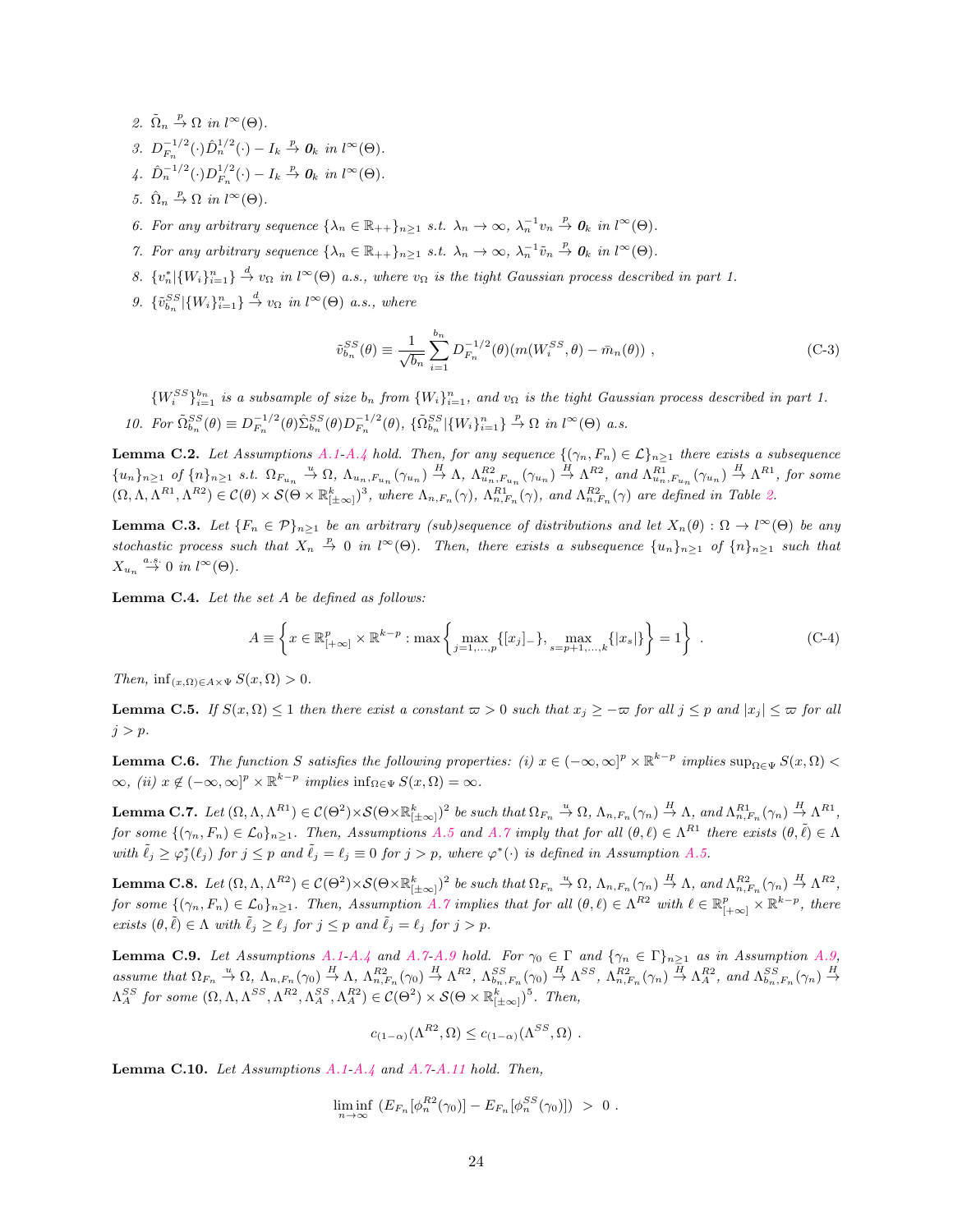# Appendix D Proofs

### D.1 Proofs of the main theorems

*Proof of Theorem [2.1.](#page-7-3)* We divide the proof in six steps and show that for  $\eta \geq 0$ ,

$$
\limsup_{n \to \infty} \sup_{(\gamma, F) \in \mathcal{L}_0} P_F(T_n(\gamma) > \hat{c}_n^{MR}(\gamma, 1 - \alpha) + \eta) \le \alpha.
$$

Steps 1-4 hold for  $\eta \ge 0$ , step 5 needs  $\eta > 0$ , and step 6 holds for  $\eta = 0$  under Assumption [A.6.](#page-20-3)

Step 1. For any  $(\gamma, F) \in \mathcal{L}_0$ , let  $\tilde{T}_n^{R_1}(\gamma)$  be as in  $(C-1)$  and  $\tilde{c}_n^{MR}(\gamma, 1-\alpha)$  be the conditional  $(1-\alpha)$ -quantile of  $\min\{\tilde{T}_n^{R1}(\gamma), T_n^{R2}(\gamma)\}\.$  Consider the following derivation

$$
P_F(T_n(\gamma) > \hat{c}_n^{MR}(\gamma, 1 - \alpha) + \eta) \leq P_F(T_n(\gamma) > \tilde{c}_n^{MR}(\gamma, 1 - \alpha) + \eta) + P_F(\hat{c}_n^{MR}(\gamma, 1 - \alpha) < \tilde{c}_n^{MR}(\gamma, 1 - \alpha))
$$
  

$$
\leq P_F(T_n(\gamma) > \tilde{c}_n^{MR}(\gamma, 1 - \alpha) + \eta) + P_F(\hat{\Theta}_I(\gamma) \not\subseteq \Theta_I^{\delta_n}(\gamma)) ,
$$

where the second inequality follows from the fact that Assumption [A.5](#page-20-2) and  $\hat{c}_n^{MR}(\gamma, 1-\alpha) < \tilde{c}_n^{MR}(\gamma, 1-\alpha)$  imply that  $\hat{\Theta}_{I}(\gamma) \not\subseteq \Theta_{I}^{\delta_{n}}(\gamma)$ . By this and Lemma D.13 in [Bugni et al.](#page-39-10) [\(2013\)](#page-39-10) (with a redifined parameter space equal to  $\Theta(\gamma)$ , it follows that

$$
\limsup_{n \to \infty} \sup_{(\gamma, F) \in \mathcal{L}_0} P_F(T_n(\gamma) > \hat{c}_n^{MR}(\gamma, 1 - \alpha) + \eta) \le \limsup_{n \to \infty} \sup_{(\gamma, F) \in \mathcal{L}_0} P_F(T_n(\gamma) > \tilde{c}_n^{MR}(\gamma, 1 - \alpha) + \eta).
$$

Step 2. By definition, there exists a subsequence  $\{a_n\}_{n\geq 1}$  of  $\{n\}_{n\geq 1}$  and a subsequence  $\{\gamma_{a_n}, F_{a_n}\}_{n\geq 1}$  s.t.

$$
\limsup_{n \to \infty} \sup_{(\gamma, F) \in \mathcal{L}_0} P_F(T_n(\gamma) > \hat{c}_n^{MR}(\gamma, 1 - \alpha) + \eta) = \lim_{n \to \infty} P_{F_{a_n}}(T_{a_n}(\gamma_{a_n}) > \tilde{c}_{a_n}^{MR}(\gamma_{a_n}, 1 - \alpha) + \eta) \tag{D-1}
$$

By Lemma [C.2,](#page-24-3) there is a further sequence  $\{u_n\}_{n\geq 1}$  of  $\{a_n\}_{n\geq 1}$  s.t.  $\Omega_{F_{u_n}} \stackrel{u}{\rightarrow} \Omega$ ,  $\Lambda_{u_n,F_{u_n}}(\gamma_{u_n}) \stackrel{H}{\rightarrow} \Lambda$ ,  $\Lambda_{u_n,F_{u_n}}^{R1}(\gamma_{u_n}) \stackrel{H}{\rightarrow}$  $\Lambda^{R1}$ , and  $\Lambda^{R2}_{u_n,F_{u_n}}(\gamma_{u_n}) \stackrel{H}{\rightarrow} \Lambda^{R2}$ , for some  $(\Omega,\Lambda,\Lambda^{R1},\Lambda^{R2}) \in \mathcal{C}(\theta) \times \mathcal{S}(\Theta \times \mathbb{R}_{[\pm \infty]}^k)^3$ . Since  $\Omega_{F_{u_n}} \stackrel{u}{\rightarrow} \Omega$  and  $\Lambda_{u_n,F_{u_n}}(\gamma_{u_n}) \stackrel{H}{\to} \Lambda$ , Theorem [C.4](#page-23-0) implies that  $T_{u_n}(\gamma_{u_n}) \stackrel{d}{\to} J(\Lambda,\Omega) \equiv \inf_{(\theta,\ell) \in \Lambda} S(v_\Omega(\theta)+\ell,\Omega(\theta))$ . Similarly, Theorem [C.2](#page-23-4) implies that  $\{\min\{\tilde{T}_{u_n}^{R1}(\gamma_{u_n}), T_{u_n}^{R2}(\gamma_{u_n})\}|\{W_i\}_{i=1}^{u_n}\}\stackrel{d}{\to} J(\Lambda^{MR}, \Omega)$  a.s.

Step 3. We show that  $J(\Lambda^{MR}, \Omega) \geq J(\Lambda, \Omega)$ . Suppose not, i.e.,  $\exists (\theta, \ell) \in \Lambda^{R_1}_* \cup \Lambda^{R_2}$  s.t.  $S(v_{\Omega}(\theta) + \ell, \Omega(\theta)) < J(\Lambda, \Omega)$ . If  $(\theta, \ell) \in \Lambda^{R1}$  then by definition  $\exists (\theta, \ell') \in \Lambda^{R1}$  s.t.  $\varphi^*(\ell') = \ell$  and  $S(v_{\Omega}(\theta) + \varphi^*(\ell'), \Omega(\theta)) < J(\Lambda, \Omega)$ . By Lemma [C.7,](#page-24-1)  $\exists (\theta, \tilde{\ell}) \in \Lambda$  where  $\tilde{\ell}_j \geq \varphi_j^*(\ell_j')$  for  $j \leq p$  and  $\tilde{\ell}_j = 0$  for  $j > p$ . Thus

$$
S(v_{\Omega}(\theta) + \tilde{\ell}, \Omega(\theta)) \leq S(v_{\Omega}(\theta) + \varphi^*(\ell'), \Omega(\theta)) < J(\Lambda, \Omega) \equiv \inf_{(\theta, \ell) \in \Lambda} S(v_{\Omega}(\theta) + \ell, \Omega(\theta)),
$$

which is a contradiction to  $(\theta, \tilde{\ell}) \in \Lambda$ . If  $(\theta, \ell) \in \Lambda^{R2}$ , we first need to show that  $\ell \in \mathbb{R}_{[+\infty]}^p \times \mathbb{R}^{k-p}$ . Suppose not, i.e., suppose that  $\ell_j = -\infty$  for some  $j \leq p$  or  $|\ell_j| = \infty$  for some  $j > p$ . Since  $v_{\Omega} : \Theta \to \mathbb{R}^k$  is a tight Gaussian process, it follows that  $v_{\Omega,j}(\theta) + \ell_j = -\infty$  for some  $j \leq p$  or  $|v_{\Omega,j}(\theta) + \ell_j| = \infty$  for some  $j > p$ . By Lemma [C.6,](#page-24-4) we have  $S(v_{\Omega}(\theta) + \ell, \Omega(\theta)) = \infty$  which contradicts  $S(v_{\Omega}(\theta) + \ell, \Omega(\theta)) < J(\Lambda, \Omega)$ . Since  $\ell \in \mathbb{R}^p_{[+\infty]} \times \mathbb{R}^{k-p}$ , Lemma [C.8](#page-24-2) implies that  $\exists (\theta, \tilde{\ell}) \in \Lambda$  where  $\tilde{\ell}_j \geq \ell_j$  for  $j \leq p$  and  $\tilde{\ell}_j = \ell_j$  for  $j > p$ . We conclude that

$$
S(v_{\Omega}(\theta) + \tilde{\ell}, \Omega(\theta)) \leq S(v_{\Omega}(\theta) + \ell, \Omega(\theta)) < J(\Lambda, \Omega) \equiv \inf_{(\theta, \ell) \in \Lambda} S(v_{\Omega}(\theta) + \ell, \Omega(\theta)),
$$

which is a contradiction to  $(\theta, \tilde{\ell}) \in \Lambda$ .

Step 4. We now show that for  $c_{(1-\alpha)}(\Lambda,\Omega)$  being the  $(1-\alpha)$ -quantile of  $J(\Lambda,\Omega)$  and any  $\varepsilon > 0$ ,

<span id="page-25-0"></span> $\overline{\phantom{a}}$ 

$$
\lim P_{F_{u_n}}(\tilde{c}_{u_n}^{MR}(\gamma_{u_n}, 1 - \alpha) \le c_{(1-\alpha)}(\Lambda, \Omega) - \varepsilon) = 0.
$$
\n(D-2)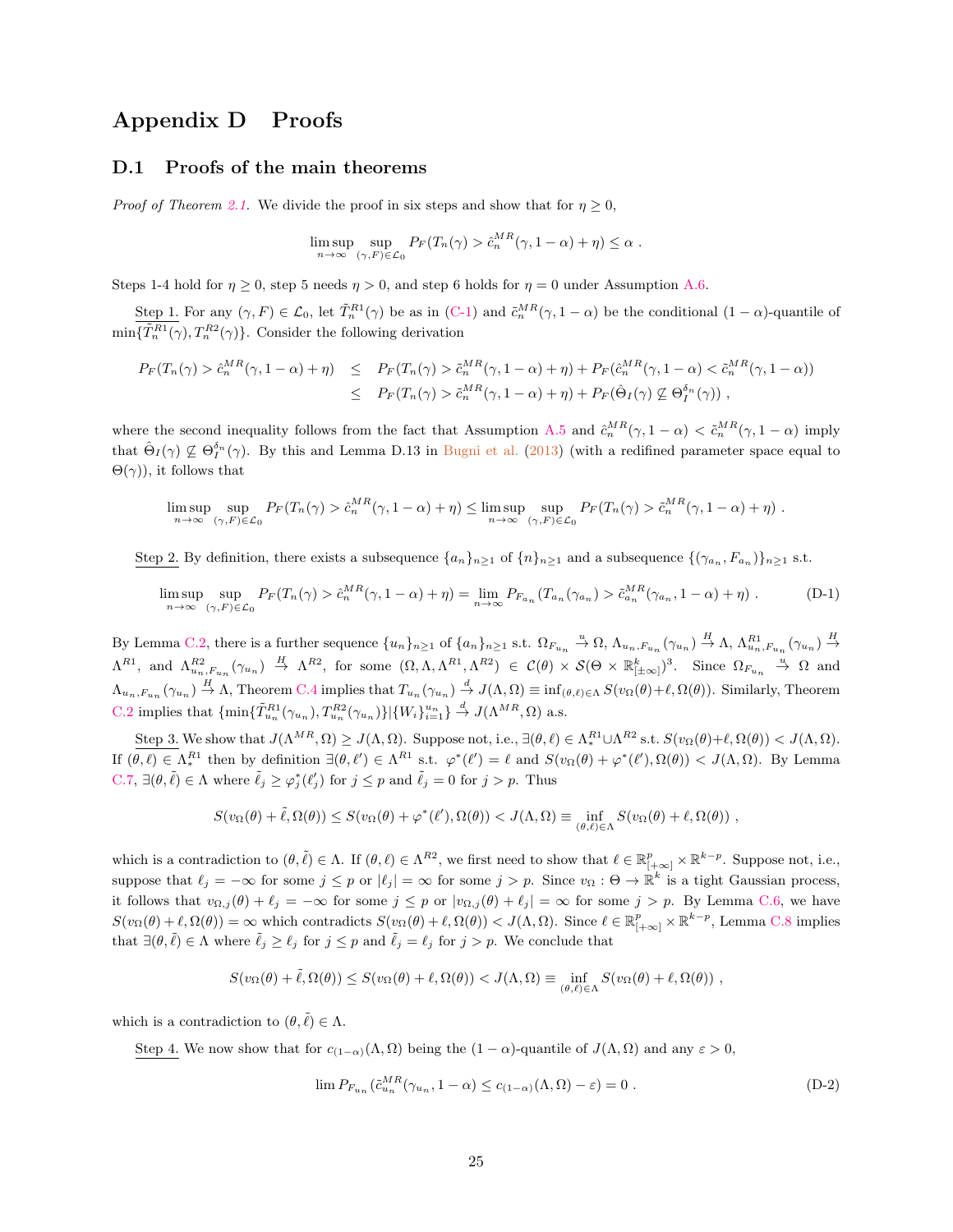Let  $\varepsilon > 0$  be s.t.  $c_{(1-\alpha)}(\Lambda, \Omega) - \varepsilon$  is a continuity point of the CDF of  $J(\Lambda, \Omega)$ . Then,

$$
\lim_{n \to \infty} P_{F_{u_n}}\left(\min\{\tilde{T}_{u_n}^{R1}(\gamma_{u_n}), T_{u_n}^{R2}(\gamma_{u_n})\} \le c_{(1-\alpha)}(\Lambda, \Omega) - \varepsilon\middle| \{W_i\}_{i=1}^{u_n}\right) = P\left(J(\Lambda^{MR}, \Omega) \le c_{(1-\alpha)}(\Lambda, \Omega) - \varepsilon\right)
$$
  

$$
\le P\left(J(\Lambda, \Omega) \le c_{(1-\alpha)}(\Lambda, \Omega) - \varepsilon\right) < 1 - \alpha,
$$

where the first equality holds because  $\{\min\{\tilde{T}_{u_n}^{R1}(\gamma_{u_n}), T_{u_n}^{R2}(\gamma_{u_n})\}|\{W_i\}_{i=1}^{u_n}\}\overset{d}{\to} J(\Lambda^{MR},\Omega)$  a.s., the second weak inequality is a consequence of  $J(\Lambda^{MR}, \Omega) \geq J(\Lambda, \Omega)$ , and the final strict inequality follows from  $c_{(1-\alpha)}(\Lambda, \Omega)$  being the  $(1 - \alpha)$ -quantile of  $J(\Lambda, \Omega)$ . Next, notice that

$$
\left\{\lim P_{F_{u_n}}\left(\min\{\tilde{T}_{u_n}^{R1}(\gamma_{u_n}),T_{u_n}^{R2}(\gamma_{u_n})\}\leq c_{(1-\alpha)}(\Lambda,\Omega)-\varepsilon\Big|\left\{W_i\right\}_{i=1}^{u_n}\right)<1-\alpha\right\}\subseteq\left\{\liminf\{\tilde{c}_{u_n}^{MR}(1-\alpha)>c_{(1-\alpha)}(\Lambda,\Omega)-\varepsilon\}\right\}
$$

<span id="page-26-0"></span>.

Since the RHS occurs a.s., then the LHS must also occur a.s. Then, [\(D-2\)](#page-25-0) is a consequence of this and Fatou's Lemma.

Step 5. For  $\eta > 0$ , we can define  $\varepsilon > 0$  in step 4 so that  $\eta - \varepsilon > 0$  and  $c_{(1-\alpha)}(\Lambda, \Omega) + \eta - \varepsilon$  is a continuity point of the CDF of  $J(\Lambda, \Omega)$ . It then follows that

$$
P_{F_{u_n}}\left(T_{u_n}(\gamma_{u_n}) > \tilde{c}_{u_n}^{MR}(\gamma_{u_n}, 1-\alpha) + \eta\right) \le P_{F_{u_n}}\left(\tilde{c}_{u_n}^{MR}(\gamma_{u_n}, 1-\alpha) \le c_{(1-\alpha)}(\Lambda, \Omega) - \varepsilon\right)
$$
  
+  $1 - P_{F_{u_n}}\left(T_{u_n}(\gamma_{u_n}) \le c_{(1-\alpha)}(\Lambda, \Omega) + \eta - \varepsilon\right)$ . (D-3)

Taking limit supremum on both sides, using steps 2 and 4, and that  $\eta - \varepsilon > 0$ ,

$$
\limsup_{n \to \infty} P_{F_{u_n}} \left( T_{u_n}(\gamma_{u_n}) > \hat{c}_{u_n}^{MR}(\gamma_{u_n}, 1-\alpha) + \eta \right) \leq 1 - P \left( J(\Lambda, \Omega) \leq c_{(1-\alpha)}(\Lambda, \Omega) + \eta - \varepsilon \right) \leq \alpha.
$$

This combined with steps 1 and 2 completes the proof under  $\eta > 0$ .

Step 6. For  $\eta = 0$ , there are two cases to consider. First, suppose  $c_{(1-\alpha)}(\Lambda, \Omega) = 0$ . Then, by Assumption [A.6,](#page-20-3)

$$
\limsup_{n \to \infty} P_{F_{u_n}}(T_{u_n}(\gamma_{u_n}) > \tilde{c}_{u_n}^{MR}(\gamma_{u_n}, 1 - \alpha)) \leq \limsup_{n \to \infty} P_{F_{u_n}}(T_{u_n}(\gamma_{u_n}) \neq 0) \leq \alpha.
$$

The proof is completed by combining the previous equation with steps 1 and 2. Second, suppose  $c_{(1-\alpha)}(\Lambda,\Omega) > 0$ . Consider a sequence  $\{\varepsilon_m\}_{m\geq 1}$  s.t.  $\varepsilon_m \downarrow 0$  and  $c_{(1-\alpha)}(\Lambda,\Omega) - \varepsilon_m$  is a continuity point of the CDF of  $J(\Lambda,\Omega)$  for all  $m \in \mathbb{N}$ . For any  $m \in \mathbb{N}$ , it follows from [\(D-3\)](#page-26-0) and steps 2 and 3 that

$$
\limsup_{n \to \infty} P_{F_{u_n}}(T_{u_n}(\gamma_{u_n}) > \tilde{c}_{u_n}^{MR}(\gamma_{u_n}, 1 - \alpha)) \leq 1 - P(J(\Lambda, \Omega) \leq c_{(1-\alpha)}(\Lambda, \Omega) - \varepsilon_m) .
$$

Taking  $\varepsilon_m \downarrow 0$  and using continuity gives the RHS equal to  $\alpha$ . Combining the previous equation with steps 1 and 2 completes the proof.  $\Box$ 

Proof of Theorem [3.1.](#page-9-0) This proof follows identical steps to those in the proof of [Bugni et al.](#page-39-10) [\(2013,](#page-39-10) Theorem 6.1)  $\Box$ and is therefore omitted.

*Proof of Theorem [3.2.](#page-10-0)* Suppose not, i.e., suppose that  $\liminf (E_{F_n} [\phi_n^{R2}(\gamma_0)] - E_{F_n} [\phi_n^{SS}(\gamma_0)]) \equiv -\delta < 0$ . Consider a subsequence  $\{k_n\}_{n\geq 1}$  of  $\{n\}_{n\geq 1}$  such that,

$$
P_{F_{k_n}}(T_{k_n}(\gamma_0) > c_{k_n}^{R2}(\gamma_0, 1 - \alpha)) = E_{F_{k_n}}[\phi_{k_n}^{R2}(\gamma_0)] < E_{F_{k_n}}[\phi_{k_n}^{SS}(\gamma_0)] - \delta/2 = P_{F_{k_n}}(T_{k_n}(\gamma_0) > c_{k_n}^{SS}(\gamma_0, 1 - \alpha)) - \delta/2,
$$

or, equivalently,

<span id="page-26-1"></span>
$$
P_{F_{k_n}}(T_{k_n}(\gamma_0) \le c_{k_n}^{SS}(\gamma_0, 1 - \alpha)) + \delta/2 < P_{F_{k_n}}(T_{k_n}(\gamma_0) \le c_{k_n}^{R2}(\gamma_0, 1 - \alpha)) \tag{D-4}
$$

Lemma [C.2](#page-24-3) implies that for some  $(\Omega, \Lambda, \Lambda^{R2}, \Lambda^{SS}, \Lambda^{R2}_A, \Lambda^{SS}_A) \in \mathcal{C}(\Theta^2) \times \mathcal{S}(\Theta \times \mathbb{R}^k_{[\pm \infty]})^5$ ,  $\Omega_{F_{k_n}} \stackrel{u}{\to} \Omega$ ,  $\Lambda^{R2}_{k_n, F_{k_n}}(\gamma_0) \stackrel{H}{\to}$  $\Lambda^{R2}$ ,  $\Lambda^{SS}_{b_{k_n},F_{k_n}}(\gamma_0) \stackrel{H}{\rightarrow} \Lambda^{SS}$ ,  $\Lambda^{R2}_{k_n,F_{k_n}}(\gamma_{k_n}) \stackrel{H}{\rightarrow} \Lambda^{R2}_{A}$ , and  $\Lambda^{SS}_{b_{k_n},F_{k_n}}(\gamma_{k_n}) \stackrel{H}{\rightarrow} \Lambda^{SS}$ . Then, Theorems [C.4,](#page-23-0) [C.1,](#page-23-5) and [C.3](#page-23-1) imply that  $T_{k_n}(\gamma_0) \stackrel{d}{\rightarrow} J(\Lambda, \Omega)$ ,  $\{T_{k_n}^{R2}(\gamma_0)|\{W_i\}_{i=1}^{k_n}\} \stackrel{d}{\rightarrow} J(\Lambda^{R2}, \Omega)$  a.s., and  $\{T_{k_n}^{SS}(\gamma_0)|\{W_i\}_{i=1}^{k_n}\} \stackrel{d}{\rightarrow} J(\Lambda^{SS}, \Omega)$  a.s.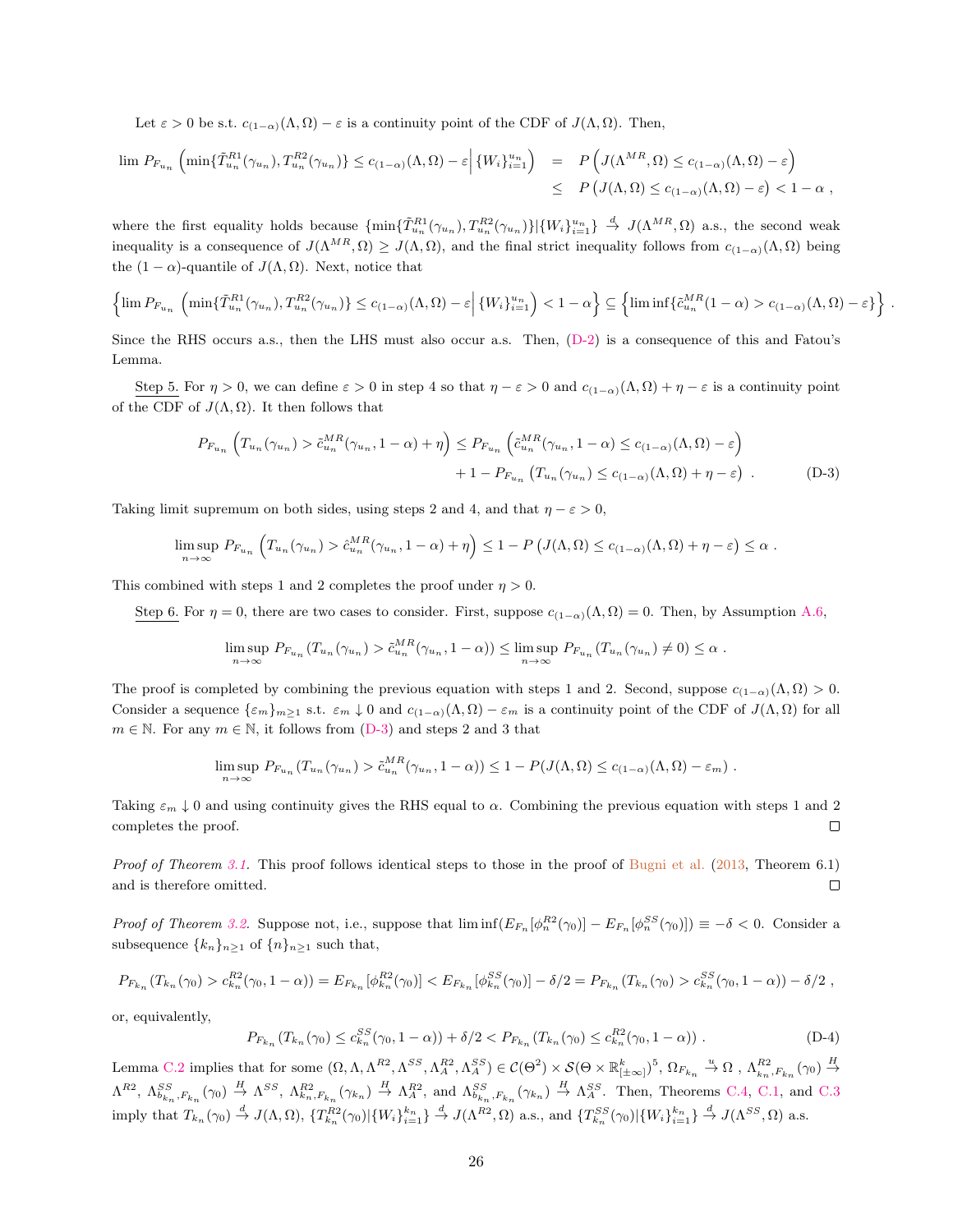We next show that  $c_{k_n}^{R2}(\gamma_0, 1-\alpha) \stackrel{a.s.}{\rightarrow} c_{1-\alpha}(\Lambda^{R2}, \Omega)$ . Let  $\varepsilon > 0$  be arbitrary and pick  $\tilde{\varepsilon} \in (0, \varepsilon)$  s.t.  $c_{(1-\alpha)}(\Lambda^{R2}, \Omega) + \tilde{\varepsilon}$ and  $c_{(1-\alpha)}(\Lambda^{R2}, \Omega) - \tilde{\varepsilon}$  are both a continuity points of the CDF of  $J(\Lambda^{R2}, \Omega)$ . Then,

$$
\lim_{n \to \infty} P_{F_{k_n}}(T_{k_n}^{R2}(\gamma_0) \le c_{(1-\alpha)}(\Lambda^{R2}, \Omega) + \tilde{\varepsilon} \left[ \{ W_i \}_{i=1}^n \right] = P(J(\Lambda^{R2}, \Omega) \le c_{(1-\alpha)}(\Lambda^{R2}, \Omega) + \tilde{\varepsilon}) > 1 - \alpha \quad a.s. , \tag{D-5}
$$

where the first equality holds because of  $\{T_{k_n}^{R2}(\gamma_0)|\{W_i\}_{i=1}^{k_n}\}\stackrel{d}{\to} J(\Lambda^{R2},\Omega)$  a.s., and the strict inequality is due to  $\tilde{\varepsilon} > 0$  and  $c_{(1-\alpha)}(\Lambda^{R2}, \Omega) + \tilde{\varepsilon}$  being a continuity point of the CDF of  $J(\Lambda^{R2}, \Omega)$ . Similarly,

<span id="page-27-2"></span>
$$
\lim_{n \to \infty} P_{F_{k_n}}(T_{k_n}^{R2}(\gamma_0) \le c_{(1-\alpha)}(\Lambda^{R2}, \Omega) - \tilde{\varepsilon} \|\{W_i\}_{i=1}^n) = P(J(\Lambda^{R2}, \Omega) \le c_{(1-\alpha)}(\Lambda^{R2}, \Omega) - \tilde{\varepsilon}) < 1 - \alpha. \tag{D-6}
$$

Next, notice that,

$$
\{\lim_{n\to\infty} P_{F_{k_n}}(T_{k_n}^{R2}(\gamma_0)\leq c_{(1-\alpha)}(\Lambda^{R2},\Omega)+\tilde{\varepsilon}|\{W_i\}_{i=1}^n)>1-\alpha\}\subseteq \{\liminf_{n\to\infty}\{c_{k_n}^{R2}(\gamma_0,1-\alpha)
$$

with the same result holding with  $-\tilde{\varepsilon}$  replacing  $\tilde{\varepsilon}$ . From [\(D-5\)](#page-27-0), [\(D-6\)](#page-27-1), [\(D-7\)](#page-27-2), we conclude that

<span id="page-27-1"></span><span id="page-27-0"></span>
$$
P_{Fn}(\liminf_{n\to\infty}\{|c_{k_n}^{R2}(\gamma_0,1-\alpha)-c_{(1-\alpha)}(\Lambda^{R2},\Omega)|\leq\varepsilon\})=1,
$$

which is equivalent to  $c_{k_n}^{R2}(\gamma_0, 1-\alpha) \stackrel{a.s.}{\rightarrow} c_{(1-\alpha)}(\Lambda^{R2}, \Omega)$ . By similar arguments,  $c_{k_n}^{SS}(\gamma_0, 1-\alpha) \stackrel{a.s.}{\rightarrow} c_{(1-\alpha)}(\Lambda^{SS}, \Omega)$ .

Let  $\varepsilon > 0$  be s.t.  $c_{(1-\alpha)}(\Lambda^{SS}, \Omega) - \varepsilon$  is a continuity point of the CDF of  $J(\Lambda, \Omega)$  and note that

$$
P_{F_{k_n}}(T_{k_n}(\gamma_0) \le c_{k_n}^{SS}(\gamma_0, 1 - \alpha)) \ge P_{F_{k_n}}(\{T_{k_n}(\gamma_0) \le c_{(1-\alpha)}(\Lambda^{SS}, \Omega) - \varepsilon\} \cap \{c_{k_n}^{SS}(\gamma_0, 1 - \alpha) \ge c_{(1-\alpha)}(\Lambda^{SS}, \Omega) - \varepsilon\}) + P_{F_{k_n}}(\{T_{k_n}(\gamma_0) \le c_{k_n}^{SS}(\gamma_0, 1 - \alpha)\} \cap \{c_{k_n}^{SS}(\gamma_0, 1 - \alpha) < c_{(1-\alpha)}(\Lambda^{SS}, \Omega) - \varepsilon\}).
$$

Taking lim inf and using that  $T_{k_n}(\gamma_0) \stackrel{d}{\to} J(\Lambda, \Omega)$  and  $c_{k_n}^{SS}(\gamma_0, 1 - \alpha) \stackrel{a.s.}{\to} c_{(1-\alpha)}(\Lambda^{SS}, \Omega)$ , we deduce that

$$
\liminf_{n \to \infty} P_{F_{k_n}}(T_{k_n}(\gamma_0) \le c_{k_n}^{SS}(\gamma_0, 1 - \alpha)) \ge P(J(\Lambda, \Omega) \le c_{(1-\alpha)}(\Lambda^{SS}, \Omega) - \varepsilon) \tag{D-8}
$$

Fix  $\varepsilon > 0$  arbitrarily and pick  $\tilde{\varepsilon} \in (0,\varepsilon)$  s.t.  $c_{(1-\alpha)}(\Lambda^{R2},\Omega) + \tilde{\varepsilon}$  is a continuity point of the CDF of  $J(\Lambda,\Omega)$ . Then,

$$
P_{F_{k_n}}(T_{k_n}(\gamma_0) \leq c_{k_n}^{R2}(\gamma_0, 1 - \alpha)) \leq P_{F_{k_n}}(T_{k_n}(\gamma_0) \leq c_{(1-\alpha)}(\Lambda^{R2}, \Omega) + \tilde{\varepsilon}) + P_{F_{k_n}}(c_{k_n}^{R2}(\gamma_0, 1 - \alpha) > c_{(1-\alpha)}(\Lambda^{R2}, \Omega) + \tilde{\varepsilon})
$$

Taking lim sup on both sides, and using that  $T_{k_n}(\gamma_0) \stackrel{d}{\rightarrow} J(\Lambda, \Omega)$ ,  $c_{k_n}^{R2}(\gamma_0, 1 - \alpha) \stackrel{a.s.}{\rightarrow} c_{(1-\alpha)}(\Lambda^{R2}, \Omega)$ , and  $\tilde{\varepsilon} \in (0, \varepsilon)$ ,

$$
\limsup_{n \to \infty} P_{F_{k_n}}(T_{k_n}(\gamma_0) \le c_{k_n}^{R2}(\gamma_0, 1 - \alpha)) \le P(J(\Lambda, \Omega) \le c_{(1-\alpha)}(\Lambda^{R2}, \Omega) + \tilde{\varepsilon}) \tag{D-9}
$$

Next consider the following derivation

$$
P(J(\Lambda, \Omega) \le c_{(1-\alpha)}(\Lambda^{SS}, \Omega) - \varepsilon) + \delta/2 \le \liminf P_{F_{k_n}}(T_{k_n}(\gamma_0) \le c_{k_n}^{SS}(\gamma_0, 1 - \alpha)) + \delta/2
$$
  
\n
$$
\le \limsup P_{F_{k_n}}(T_{k_n}(\gamma_0) \le c_{k_n}^{RS}(\gamma_0, 1 - \alpha))
$$
  
\n
$$
\le P(J(\Lambda, \Omega) \le c_{(1-\alpha)}(\Lambda^{RS}, \Omega) + \varepsilon)
$$
  
\n
$$
\le P(J(\Lambda, \Omega) \le c_{(1-\alpha)}(\Lambda^{SS}, \Omega) + \varepsilon),
$$

where the first inequality follows from [\(D-8\)](#page-27-3), the second inequality follows from [\(D-4\)](#page-26-1), the third inequality follows from [\(D-9\)](#page-27-4), and the fourth inequality follows from  $c_{(1-\alpha)}(\Lambda^{R2}, \Omega) \leq c_{(1-\alpha)}(\Lambda^{SS}, \Omega)$ . We conclude that

$$
P(J(\Lambda,\Omega) \le c_{(1-\alpha)}(\Lambda^{SS},\Omega) + \varepsilon) - P(J(\Lambda,\Omega) \le c_{(1-\alpha)}(\Lambda^{SS},\Omega) - \varepsilon) \ge \delta/2 > 0.
$$

Taking  $\varepsilon \downarrow 0$  and using Assumption [A.10,](#page-21-2) the LHS converges to zero, which is a contradiction.

<span id="page-27-4"></span><span id="page-27-3"></span> $\Box$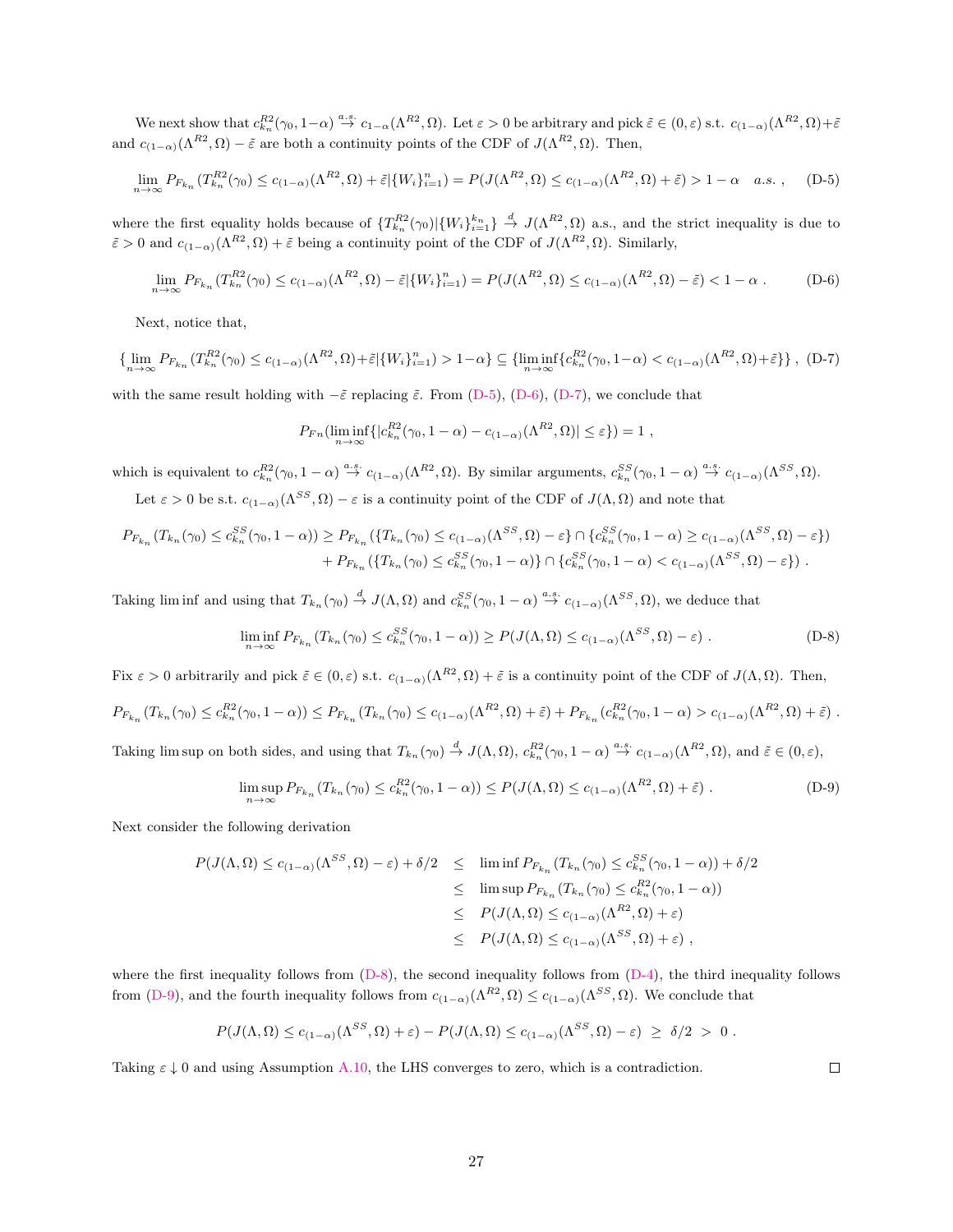### D.2 Proofs of theorems in Appendix [C](#page-23-6)

*Proof of Theorem [C.1.](#page-23-5)* Step 1. To simplify expressions, let  $\Lambda_n^{R2} \equiv \Lambda_{n,F_n}^{R2}(\gamma_n)$ . Consider the following derivation,

$$
T_n^{R2}(\gamma_n) = \inf_{\theta \in \Theta(\gamma_n)} S\left(v_n^*(\theta) + \mu_{n,1}(\theta) + \mu_{n,2}(\theta)' \kappa_n^{-1} \sqrt{n} D_{F_n}^{-1/2}(\theta) E_{F_n}[m(W,\theta)], \hat{\Omega}_n(\theta)\right)
$$
  
= 
$$
\inf_{(\theta,\ell) \in \Lambda_n^{R2}} S\left(v_n^*(\theta) + \mu_{n,1}(\theta) + \mu_{n,2}(\theta)' \ell, \hat{\Omega}_n(\theta)\right),
$$

where  $\mu_n(\theta) = (\mu_{n,1}(\theta), \mu_{n,2}(\theta)), \mu_{n,1}(\theta) \equiv \kappa_n^{-1} \tilde{v}_n(\theta), \mu_{n,2}(\theta) \equiv \{\hat{\sigma}_{n,j}^{-1}(\theta)\sigma_{F_n,j}(\theta)\}_{j=1}^k$ , and  $\tilde{v}_n(\theta) \equiv \sqrt{n}\hat{D}_n^{-1}(\theta)(\bar{m}_n(\theta) - E_F[m(W, \theta)])$ . Note that  $\hat{D}_n^{-1/2}(\theta)$  and  $D_{F_n}^{1/2}(\theta)$  are both dia

Step 2. We now show that there is a subsequence  $\{a_n\}_{n\geq 1}$  of  $\{n\}_{n\geq 1}$  s.t.  $\{(v_{a_n}^*, \mu_{a_n}, \hat{\Omega}_{a_n}) | \{W_i\}_{i=1}^{a_n}\}$   $\stackrel{d}{\rightarrow}$  $(v_{\Omega},(\mathbf{0}_k,\mathbf{1}_k),\Omega)$  in  $l^{\infty}(\theta)$  a.s. By part 8 in Lemma [C.1,](#page-23-2)  $\{v_n^*|\{W_i\}_{i=1}^n\} \stackrel{d}{\rightarrow} v_{\Omega}$  in  $l^{\infty}(\theta)$ . Then the result would follow from finding a subsequence  $\{a_n\}_{n\geq 1}$  of  $\{n\}_{n\geq 1}$  s.t.  $\{(\mu_{a_n}, \hat{\Omega}_{a_n}) | \{W_i\}_{i=1}^{a_n}\} \rightarrow ((\mathbf{0}_k, \mathbf{1}_k), \Omega)$  in  $l^{\infty}(\theta)$  a.s. Since  $(\mu_n, \hat{\Omega}_n)$  is conditionally non-random, this is equivalent to finding a subsequence  $\{a_n\}_{n\geq 1}$  of  $\{n\}_{n\geq 1}$  s.t.  $(\mu_{a_n}, \hat{\Omega}_{a_n}) \stackrel{a.s.}{\rightarrow} ((\mathbf{0}_k, \mathbf{1}_k), \Omega)$  in  $l^{\infty}(\theta)$ . In turn, this follows from step 1, part 5 of Lemma [C.1,](#page-23-2) and Lemma [C.3.](#page-24-5)

Step 3. Since  $\Theta_I(F_n, \gamma_n) \neq \emptyset$ , there is a sequence  $\{\theta_n \in \Theta(\gamma_n)\}_{n \geq 1}$  s.t. for  $\ell_{n,j} \equiv \kappa_n^{-1} \sqrt{n} \sigma_{F_n,j}^{-1}(\theta_n) E_{F_n}[m_j(W, \theta_n)],$ 

$$
\limsup_{n \to \infty} \ell_{n,j} \equiv \bar{\ell}_j \ge 0, \quad \text{for } j \le p, \qquad \text{and} \quad \lim_{n \to \infty} |\ell_{n,j}| \equiv \bar{\ell}_j = 0, \quad \text{for } j > p. \tag{D-10}
$$

By compactness of  $(\Theta \times \mathbb{R}_{|\pm \infty|}^k, d)$ , there is a subsequence  $\{k_n\}_{n\geq 1}$  of  $\{a_n\}_{n\geq 1}$  s.t.  $d((\theta_{k_n}, \ell_{k_n}), (\bar{\theta}, \bar{\ell})) \to 0$  for some  $(\bar{\theta}, \bar{\ell}) \in \Theta \times \mathbb{R}_{+\infty}^p \times \mathbf{0}_{k-p}$ . By step 2,  $\lim(v_{k_n}(\theta_{k_n}), \mu_{k_n}(\theta_{k_n}), \Omega_{k_n}(\theta_{k_n})) = (v_{\Omega}(\bar{\theta}), (\mathbf{0}_k, \mathbf{1}_k), \Omega(\bar{\theta}))$ , and so

$$
T_{k_n}^{R2}(\gamma_{k_n}) \le S(v_{k_n}(\theta_{k_n}) + \mu_{k_n,1}(\theta_{k_n}) + \mu_{k_n,2}(\theta_{k_n})'\ell_{k_n}, \Omega_{k_n}(\theta_{k_n})) \to S(v_{\Omega}(\bar{\theta}) + \bar{\ell}, \Omega(\bar{\theta})) ,
$$
 (D-11)

where the convergence occurs because by the continuity of  $S(\cdot)$  and the convergence of its argument. Since  $(v_{\Omega}(\bar{\theta}) +$  $\overline{\ell}, \Omega(\overline{\theta}) \in \mathbb{R}^p_{[+\infty]} \times \mathbb{R}^{k-p} \times \Psi$ , we conclude that  $S(v_\Omega(\overline{\theta}) + \overline{\ell}, \Omega(\overline{\theta}))$  is bounded.

Step 4. Let D denote the space of functions that map  $\Theta$  onto  $\mathbb{R}^k \times \Psi$  and let  $\mathcal{D}_0$  be the space of uniformly continuous functions that map  $\Theta$  onto  $\mathbb{R}^k \times \Psi$ . Let the sequence of functionals  $\{g_n\}_{n\geq 1}$  with  $g_n : \mathcal{D} \to \mathbb{R}$  given by

<span id="page-28-0"></span>
$$
g_n(v(\cdot), \mu(\cdot), \Omega(\cdot)) \equiv \inf_{(\theta, \ell) \in \Lambda_n^R} S(v(\theta) + \mu_1(\theta) + \mu_2(\theta)' \ell, \Omega(\theta)). \tag{D-12}
$$

Let the functional  $g: \mathcal{D}_0 \to \mathbb{R}$  be defined by

<span id="page-28-1"></span>
$$
g(v(\cdot), \mu(\cdot), \Omega(\cdot)) \equiv \inf_{(\theta,\ell) \in \Lambda^{R2}} S(v(\theta) + \mu_1(\theta) + \mu_2(\theta)' \ell, \Omega(\theta)).
$$

We now show that if the sequence of (deterministic) functions  $\{(v_n(\cdot), \mu_n(\cdot), \Omega_n(\cdot)) \in \mathcal{D}\}_{n \geq 1}$  satisfies

$$
\lim_{n \to \infty} \sup_{\theta \in \Theta} || (v_n(\theta), \mu_n(\theta), \Omega_n(\theta)) - (v(\theta), (\mathbf{0}_k, \mathbf{1}_k), \Omega(\theta)) || = 0 ,
$$
\n(D-13)

for some  $(v(\cdot), \Omega(\cdot)) \in \mathcal{D}_0$ , then  $\lim_{n\to\infty} g_n(v_n(\cdot), \mu_n(\cdot), \Omega_n(\cdot)) = g(v(\cdot), (\mathbf{0}_k, \mathbf{1}_k), \Omega(\cdot))$ . To prove this we show that  $\liminf_{n\to\infty} g_n(v_n(\cdot), \mu_n(\cdot), \Omega_n(\cdot)) \geq g(v(\cdot), (\mathbf{0}_k, \mathbf{1}_k), \Omega(\cdot)).$  Showing the reverse inequality for the lim sup is similar and therefore omitted. Suppose not, i.e., suppose that  $\exists \delta > 0$  and a subsequence  $\{a_n\}_{n\geq 1}$  of  $\{n\}_{n\geq 1}$  s.t.  $\forall n \in \mathbb{N}$ ,

<span id="page-28-3"></span><span id="page-28-2"></span>
$$
g_{a_n}(v_{a_n}(\cdot), \mu_{a_n}(\cdot), \Omega_{a_n}(\cdot)) < g(v(\cdot), (\mathbf{0}_k, \mathbf{1}_k), \Omega(\cdot)) - \delta.
$$
 (D-14)

By definition,  $\exists \{(\theta_{a_n}, \ell_{a_n})\}_{n \geq 1}$  that approximates the infimum in [\(D-12\)](#page-28-0), i.e.,  $\forall n \in \mathbb{N}$ ,  $(\theta_{a_n}, \ell_{a_n}) \in \Lambda_{a_n}^{R_2}$  and

$$
|g_{a_n}(v_{a_n}(\cdot), \mu_{a_n}(\cdot), \Omega_{a_n}(\cdot)) - S(v_{a_n}(\theta_{a_n}) + \mu_1(\theta_{a_n}) + \mu_2(\theta_{a_n})' \ell_{a_n}, \Omega_{a_n}(\theta_{a_n}))| \le \delta/2.
$$
 (D-15)

Since  $\Lambda_{a_n}^{R_2} \subseteq \Theta \times \mathbb{R}_{[\pm \infty]}^k$  and  $(\Theta \times \mathbb{R}_{[\pm \infty]}^k, d)$  is a compact metric space, there exists a subsequence  $\{u_n\}_{n \geq 1}$  of  $\{a_n\}_{n \geq 1}$ and  $(\theta^*, \ell^*) \in \Theta \times \mathbb{R}^k_{[\pm \infty]}$  s.t.  $d((\theta_{u_n}, \ell_{u_n}), (\theta^*, \ell^*)) \to 0$ . We first show that  $(\theta^*, \ell^*) \in \Lambda^{R_2}$ . Suppose not, i.e.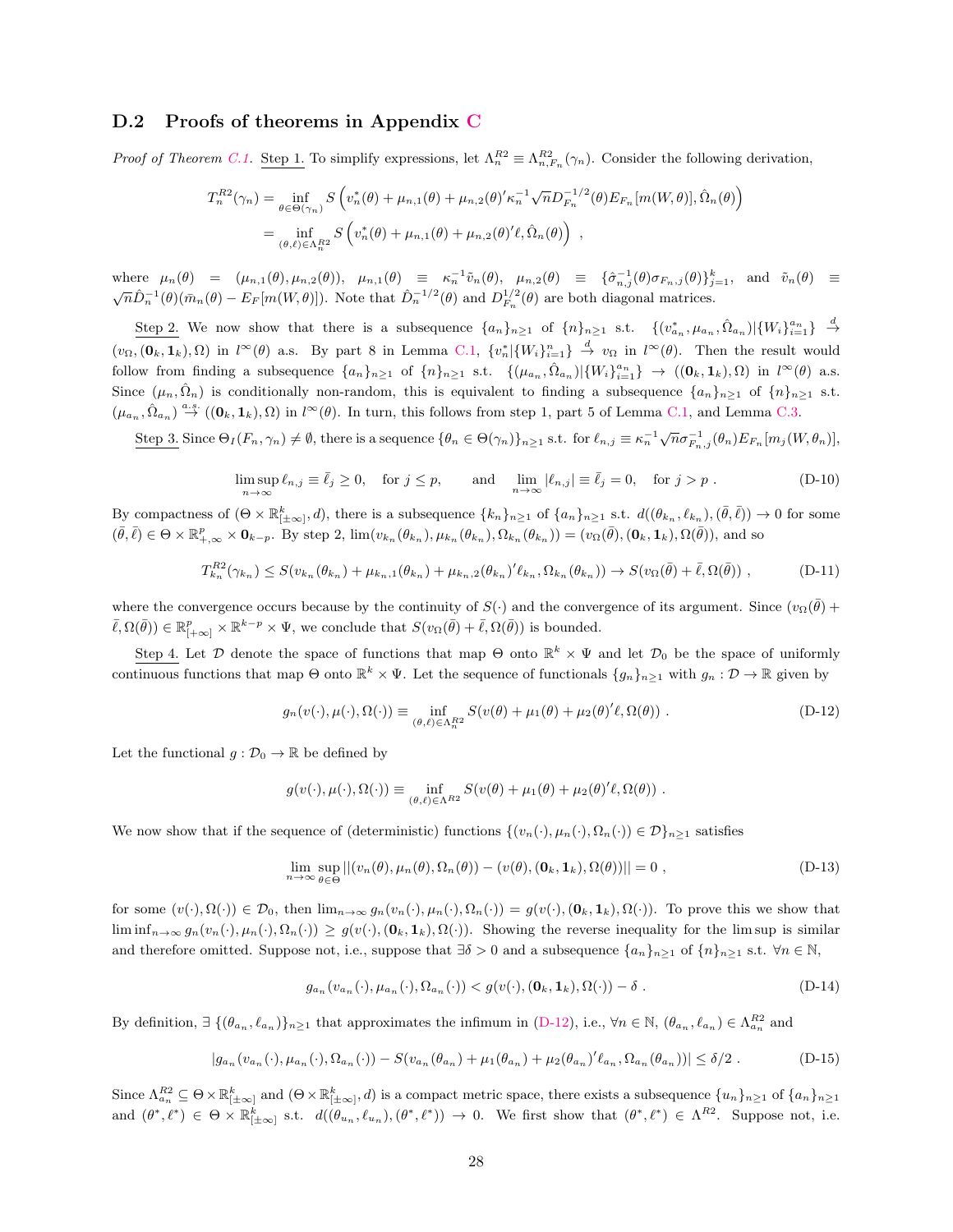$(\theta^*, \ell^*) \notin \Lambda^{R2}$ , and consider the following argument

$$
d((\theta_{u_n}, \ell_{u_n}), (\theta^*, \ell^*)) + d_H(\Lambda_{u_n}^{R^2}, \Lambda^{R^2}) \geq d((\theta_{u_n}, \ell_{u_n}), (\theta^*, \ell^*)) + \inf_{(\theta, \ell) \in \Lambda^{R^2}} d((\theta, \ell), (\theta_{u_n}, \ell_{u_n}))
$$
  

$$
\geq \inf_{(\theta, \ell) \in \Lambda^{R^2}} d((\theta, \ell), (\theta^*, \ell^*)) > 0,
$$

where the first inequality follows from the definition of Hausdorff distance and the fact that  $(\theta_{u_n}, \ell_{u_n}) \in \Lambda_{u_n}^{R_2}$ , and the second inequality follows by the triangular inequality. The final strict inequality follows from the fact that  $\Lambda^{R2} \in \mathcal{S}(\Theta \times \mathbb{R}_{[\pm \infty]}^k)$ , i.e., it is a compact subset of  $(\Theta \times \mathbb{R}_{[\pm \infty]}^k, d)$ ,  $d((\theta, \ell), (\theta^*, \ell^*))$  is a continuous real-valued function, and [Royden](#page-40-16) [\(1988,](#page-40-16) Theorem 7.18). Taking limits as  $n \to \infty$  and using that  $d((\theta_{u_n}, \ell_{u_n}), (\theta^*, \ell^*)) \to 0$  and  $\Lambda_{u_n}^{R2} \stackrel{H}{\rightarrow} \Lambda^{R2}$ , we reach a contradiction.

We now show that  $\ell^* \in \mathbb{R}_{[+\infty]}^p \times \mathbb{R}^{k-p}$ . Suppose not, i.e., suppose that  $\exists j = 1, \ldots, k$  s.t.  $l_j^* = -\infty$  or  $\exists j > p$  s.t.  $\ell_j^* = \infty$ . Let J denote the set of indices  $j = 1, ..., k$  s.t. this occurs. For any  $\ell \in \mathbb{R}^k_{[\pm \infty]}$  define  $\Xi(\ell) \equiv \max_{j \in J} |\ell_j|!$ . By definition of  $\Lambda_{u_n,F_{u_n}}^{R^2}$ ,  $\ell_{u_n} \in \mathbb{R}^k$  and thus,  $\Xi(\ell_{u_n}) < \infty$ . By the case under consideration,  $\lim \Xi(\ell_{u_n}) = \Xi(\ell^*) = \infty$ . Since  $(\Theta, || \cdot ||)$  is a compact metric space,  $d((\theta_{u_n}, \ell_{u_n}), (\theta^*, \ell^*)) \to 0$  implies that  $\theta_{u_n} \to \theta^*$ . Then,

$$
|| (v_{u_n}(\theta_{u_n}), \mu_{u_n}(\theta_{u_n}), \Omega_{u_n}(\theta_{u_n})) - (v(\theta^*), (\mathbf{0}_k, \mathbf{1}_k), \Omega(\theta^*))||
$$
  
\n
$$
\leq || (v_{u_n}(\theta_{u_n}), \mu_{u_n}(\theta_{u_n}), \Omega_{u_n}(\theta_{u_n})) - (v(\theta_{u_n}), (\mathbf{0}_k, \mathbf{1}_k), \Omega(\theta_{u_n}))|| + || (v(\theta_{u_n}), \Omega(\theta_{u_n})) - (v(\theta^*), \Omega(\theta^*))||
$$
  
\n
$$
\leq \sup_{\theta \in \Theta} || (v_{u_n}(\theta), \mu_{u_n}(\theta), \Omega_{u_n}(\theta)) - (v(\theta), (\mathbf{0}_k, \mathbf{1}_k), \Omega(\theta))|| + || (v(\theta_{u_n}), \Omega(\theta_{u_n})) - (v(\theta^*), \Omega(\theta^*))|| \to 0 ,
$$

where the last convergence holds by  $(D-13)$ ,  $\theta_{u_n} \to \theta^*$ , and  $(v(\cdot), \Omega(\cdot)) \in \mathcal{D}_0$ .

Since  $(v(\cdot), \Omega(\cdot)) \in \mathcal{D}_0$ , the compactness of  $\Theta$  implies that  $(v(\theta^*), \Omega(\theta^*)$  is bounded. Since  $\lim \Xi(\ell_{u_n}) = \Xi(\ell^*) = \infty$ and  $\lim v_{u_n}(\theta_{u_n}) = v(\theta^*) \in \mathbb{R}^k$ , it then follows that  $\lim_{n \to \infty} \mathbb{E}(\ell_{u_n})^{-1} ||v_{u_n}(\theta_{u_n})|| = 0$ . By construction,  $\{\Xi(\ell_{u_n})^{-1}\ell_{u_n}\}_{n \geq 1}$ is s.t.  $\lim_{n} \mathbb{E}(\ell_{u_n})^{-1} [\ell_{u_n,j}]_ = 1$  for some  $j \leq p$  or  $\lim_{n} \mathbb{E}(\ell_{u_n})^{-1} |\ell_{u_n,j}| = 1$  for some  $j > p$ . By this, it follows that  $\{\Xi(\ell_{u_n})^{-1}(v_{u_n}(\theta_{u_n})+\ell_{u_n}),\Omega_{u_n}(\theta_{u_n})\}_{n\geq 1}$  with  $\lim \Omega_{u_n}(\theta_{u_n}) = \Omega(\theta^*) \in \Psi$  and  $\lim \Xi(\ell_{u_n})^{-1}[v_{u_n,j}(\theta_{u_n})+\ell_{u_n,j}]_-=1$ for some  $j \leq p$  or  $\lim_{n \to \infty} \mathbb{E}(h_{u_n})^{-1} |v_{u_n,j}(\theta_{u_n}) + \ell_{u_n,j}| = 1$  for some  $j > p$ . This implies that,

$$
S(v_{u_n}(\theta_{u_n}) + \ell_{u_n}, \Omega_{u_n}(\theta_{u_n})) = \Xi(\ell_{u_n})^X S(\Xi(\ell_{u_n})^{-1}(v_{u_n}(\theta_{u_n}) + \ell_{u_n}), \Omega_{u_n}(\theta_{u_n})) \to \infty.
$$

Since  $\{(\theta_{u_n}, \ell_{u_n})\}_{n\geq 1}$  is a subsequence of  $\{(\theta_{a_n}, \ell_{a_n})\}_{n\geq 1}$  that approximately achieves the infimum in [\(D-12\)](#page-28-0),

<span id="page-29-1"></span><span id="page-29-0"></span>
$$
g_n(v_n(\cdot), \mu_n(\cdot), \Sigma_n(\cdot)) \to \infty . \tag{D-16}
$$

However, [\(D-16\)](#page-29-0) violates step 3 and is therefore a contradiction.

We then know that  $d((\theta_{a_n}, \ell_{a_n}), (\theta^*, \ell^*)) \to 0$  with  $\ell^* \in \mathbb{R}^p_{[+\infty]} \times \mathbb{R}^{k-p}$ . By repeating previous arguments, we conclude that  $\lim(v_{u_n}(\theta_{u_n}), \mu_{u_n}(\theta_{u_n}), \Omega_{u_n}(\theta_{u_n})) = (v(\theta^*), (\mathbf{0}_k, \mathbf{1}_k), \Omega(\theta^*)) \in \mathbb{R}^k \times \Psi$ . This implies that  $\lim(v_{u_n}(\theta_{u_n}) + \mathbf{1}_k)$  $\mu_{u_n,1}(\theta_{u_n}) + \mu_{u_n,2}(\theta_{u_n})'\ell_{u_n}, \Omega_{u_n}(\theta_{u_n}) = (v(\theta^*) + \ell^*, \Omega(\theta^*)) \in (\mathbb{R}_{|\pm \infty|}^k \times \Psi)$ , i.e.,  $\exists N \in \mathbb{N} \text{ s.t. } \forall n \ge N$ ,

$$
||S(v_{u_n}(\theta_{u_n}) + \mu_{u_n,1}(\theta_{u_n}) + \mu_{u_n,2}(\theta_{u_n})'\ell_{u_n},\Omega_{u_n}(\theta_{u_n})) - S(v(\theta^*) + \ell^*,\Omega(\theta^*))|| \le \delta/2.
$$
 (D-17)

By combining [\(D-15\)](#page-28-2), [\(D-17\)](#page-29-1), and the fact that  $(\theta^*, \ell^*) \in \Lambda^{R2}$ , it follows that  $\exists N \in \mathbb{N}$  s.t.  $\forall n \ge N$ ,

$$
g_{u_n}(v_{u_n}(\cdot),\mu_{u_n}(\cdot),\Omega_{u_n}(\cdot))\geq S(v_\Omega(\theta^*)+\ell^*,\Omega(\theta^*))-\delta\geq g(v(\cdot),(\mathbf{0}_k,\mathbf{1}_k),\Omega(\cdot))-\delta\;,
$$

which is a contradiction to  $(D-14)$ .

Step 5. The proof is completed by combining the representation in step 1, the convergence result in step 2, the continuity result in step 4, and the extended continuous mapping theorem (see, e.g., [van der Vaart and Wellner,](#page-40-15) [1996,](#page-40-15) Theorem 1.11.1). In order to apply this result, it is important to notice that parts 1 and 5 in Lemma [C.1](#page-23-2) and standard convergence results imply that  $(v(\cdot), \Omega(\cdot)) \in \mathcal{D}_0$  a.s.  $\Box$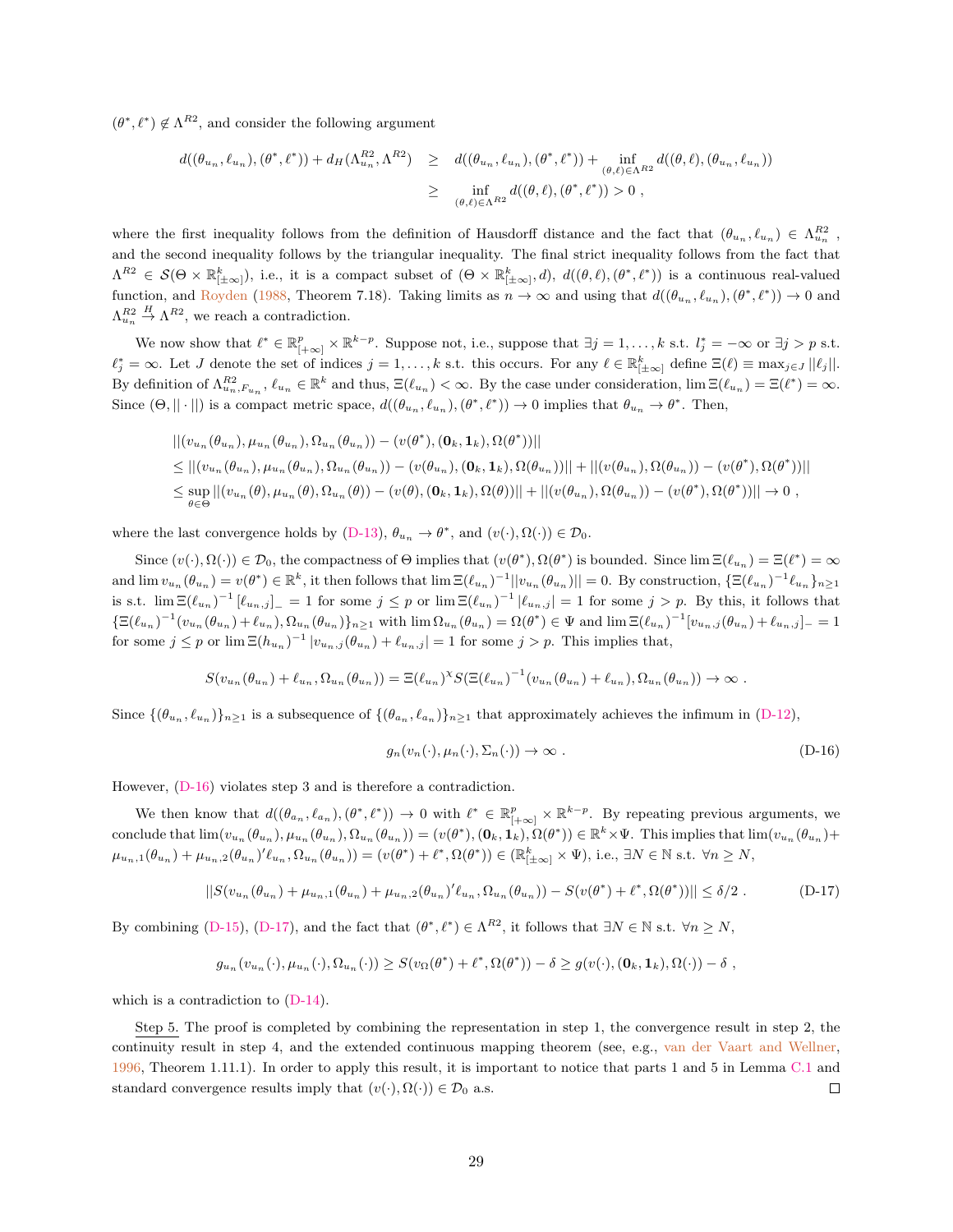Proof of Theorem [C.2.](#page-23-4) Step 1. To simplify expressions let  $\Lambda_n^{R2} \equiv \Lambda_{n,F_n}^{R2}(\gamma_n)$ ,  $\Lambda_n^{R1} \equiv \Lambda_{n,F_n}^{R1}(\gamma_n)$ , and consider the following derivation,

$$
\min\{\tilde{T}_{n}^{R1}(\gamma_{n}),T_{n}^{R2}(\gamma_{n})\}\n= \min\left\{\n\inf_{\theta\in\Theta_{1}^{\delta_{n}}(\gamma_{n})} S(v_{n}^{*}(\theta)+\varphi^{*}(\kappa_{n}^{-1}\sqrt{n}\hat{D}_{n}^{-1/2}(\theta)\bar{m}_{n}(\theta)),\n\hat{\Omega}_{n}(\theta)),\n\inf_{\theta\in\Theta_{(\gamma_{n})}(\gamma_{n})} S(v_{n}^{*}(\theta)+\kappa_{n}^{-1}\sqrt{n}\hat{D}_{n}^{-1/2}(\theta)\bar{m}_{n}(\theta),\n\hat{\Omega}_{n}(\theta))\n\right\}
$$
\n
$$
= \min\left\{\n\inf_{\theta\in\Theta_{1}^{\delta_{n}}(\gamma_{n})} S(v_{n}^{*}(\theta)+\varphi^{*}(\mu_{n,1}(\theta)+\mu_{n,2}(\theta)^{\prime}\kappa_{n}^{-1}D_{F_{n}}^{-1/2}(\theta)\sqrt{n}(E_{F_{n}}m(W,\theta))),\n\hat{\Omega}_{n}(\theta)),\n\right\}
$$
\n
$$
= \min\left\{\n\inf_{\theta\in\Theta_{(\gamma_{n})}(\gamma_{n}^{*}(\theta)+\mu_{n,1}(\theta)+\mu_{n,2}(\theta)^{\prime}\kappa_{n}^{-1}D_{F_{n}}^{-1/2}(\theta)\sqrt{n}(E_{F_{n}}m(W,\theta)),\n\hat{\Omega}_{n}(\theta))\n\right\}
$$
\n
$$
= \min\left\{\n\inf_{(\theta,\ell)\in\Lambda_{n}^{R1}} S(v_{n}^{*}(\theta)+\varphi^{*}(\mu_{n,1}(\theta)+\mu_{n,2}(\theta)^{\prime}\ell),\n\hat{\Omega}_{n}(\theta)),\n\inf_{(\theta,\ell)\in\Lambda_{n}^{R2}} S(v_{n}^{*}(\theta)+\mu_{n,1}(\theta)+\mu_{n,2}(\theta)^{\prime}\ell,\hat{\Omega}_{n}(\theta))\n\right\}
$$

where  $\mu_n(\theta) \equiv (\mu_{n,1}(\theta), \mu_{n,2}(\theta)), \mu_{n,1}(\theta) \equiv \kappa_n^{-1} \hat{D}_n^{-1/2}(\theta) \sqrt{n} (\bar{m}_n(\theta) - E_{F_n} m(W, \theta)) \equiv \kappa_n^{-1} \tilde{v}_n(\theta),$  and  $\mu_{n,2}(\theta) \equiv$  ${\{\sigma_{n,j}^{-1}(\theta)\sigma_{F_n,j}(\theta)\}_{j=1}^k}$ . Note that we used that  $D_{F_n}^{-1/2}(\theta)$  and  $\hat{D}_n^{-1/2}(\theta)$  are both diagonal matrices.

Step 2. There is a subsequence  $\{a_n\}_{n\geq 1}$  of  $\{n\}_{n\geq 1}$  s.t.  $\{(\hat{v}_{a_n}^*, \mu_{a_n}, \hat{\Omega}_{a_n}) | \{W_i\}_{i=1}^{a_n}\} \rightarrow^d (v_{\Omega}, (\mathbf{0}_k, \mathbf{1}_k), \Omega)$  in  $l^{\infty}(\Theta)$ a.s. This step is identical to Step 2 in the proof of Theorem [C.1.](#page-23-5)

Step 3. Let  $\mathcal D$  denote the space of bounded functions that map  $\Theta$  onto  $\mathbb{R}^{2k}\times\Psi$  and let  $\mathcal D_0$  be the space of bounded uniformly continuous functions that map  $\Theta$  onto  $\mathbb{R}^{2k}\times\Psi$ . Let the sequence of functionals  $\{g_n\}_{n\geq 1}, \{g_n^1\}_{n\geq 1}, \{g_n^2\}_{n\geq 1}$ with  $g_n: \mathcal{D} \to \mathbb{R}, g_n^1: \mathcal{D} \to \mathbb{R}$ , and  $g_n^2: \mathcal{D} \to \mathbb{R}$  be defined by

$$
g_n(v(\cdot), \mu(\cdot), \Omega(\cdot)) \equiv \min \left\{ g_n^1(v(\cdot), \mu(\cdot), \Omega(\cdot)), g_n^2(v(\cdot), \mu(\cdot), \Omega(\cdot)) \right\}
$$
  
\n
$$
g_n^1(v(\cdot), \mu(\cdot), \Omega(\cdot)) \equiv \inf_{(\theta, \ell) \in \Lambda_n^R} S(v_n^*(\theta) + \varphi^*(\mu_{n,1}(\theta) + \mu_{n,2}(\theta)'\ell), \Omega(\theta))
$$
  
\n
$$
g_n^2(v(\cdot), \mu(\cdot), \Omega(\cdot)) \equiv \inf_{(\theta, \ell) \in \Lambda_n^R} S(v_n^*(\theta) + \mu_{n,1}(\theta) + \mu_{n,2}(\theta)'\ell, \Omega(\theta)).
$$

Let the functional  $g: \mathcal{D}_0 \to \mathbb{R}, g^1: \mathcal{D}_0 \to \mathbb{R}, \text{ and } g^2: \mathcal{D}_0 \to \mathbb{R}$  be defined by:

$$
g(v(\cdot), \mu(\cdot), \Omega(\cdot)) \equiv \min \{g^1(v(\cdot), \mu(\cdot), \Omega(\cdot)), g^2(v(\cdot), \mu(\cdot), \Omega(\cdot))\}
$$
  

$$
g^1(v(\cdot), \mu(\cdot), \Omega(\cdot)) \equiv \inf_{(\theta, \ell) \in \Lambda^{R1}} S(v_{\Omega}(\theta) + \varphi^*(\mu_1(\theta) + \mu_2(\theta)^{\prime}\ell), \Omega(\theta))
$$
  

$$
g^2(v(\cdot), \mu(\cdot), \Omega(\cdot)) \equiv \inf_{(\theta, l) \in \Lambda^{R2}} S(v_{\Omega}(\theta) + \mu_1(\theta) + \mu_2(\theta)^{\prime}\ell, \Omega(\theta)).
$$

If the sequence of deterministic functions  $\{(v_n(\cdot), \mu_n(\cdot), \Omega_n(\cdot))\}_{n\geq 1}$  with  $(v_n(\cdot), \mu_n(\cdot), \Omega_n(\cdot)) \in \mathcal{D}$  for all  $n \in \mathbb{N}$  satisfies

$$
\lim_{n\to\infty}\sup_{\theta\in\Theta}||(v_n(\theta),\mu_n(\theta),\Omega_n(\theta))-(v_\Omega(\theta),(\mathbf{0}_k,\mathbf{1}_k),\Omega(\theta))||=0,
$$

for some  $(v(\cdot),(\mathbf{0}_k,\mathbf{1}_k),\Omega(\cdot)) \in \mathcal{D}_0$  then  $\lim_{n\to\infty} ||g_n^s(v_n(\cdot),\mu_n(\cdot),\Omega_n(\cdot)) - g^s(v(\cdot),(\mathbf{0}_k,\mathbf{1}_k),\Omega(\cdot))|| = 0$  for  $s = 1,2$ , respectively. This follows from similar steps to those in the proof of Theorem [C.1,](#page-23-5) step 4. By continuity of the minimum function,

$$
\lim_{n\to\infty}||g_n(v_n(\cdot),\mu_n(\cdot),\Omega_n(\cdot))-g(v(\cdot),(\mathbf{0}_k,\mathbf{1}_k),\Omega(\cdot))||=0.
$$

Step 4. By combining the representation of  $\min\{\tilde{T}_n^{R1}(\gamma_n), T_n^{R2}(\gamma_n)\}\$ in step 1, the convergence results in steps 2 and 3, Theorem [C.1,](#page-23-5) and the extended continuous mapping theorem (see, e.g., Theorem 1.11.1 of [van der Vaart and](#page-40-15) [Wellner](#page-40-15) [\(1996\)](#page-40-15)) we conclude that

$$
\{\min\{\tilde{T}_n^{R1}(\gamma_n),T_n^{R2}(\gamma_n)\}\vert \{W_i\}_{i=1}^n\} \stackrel{d}{\to} \min\left\{J(\Lambda_*^{R1},\Omega),J(\Lambda^{R2},\Omega)\right\} a.s.,
$$

where

$$
J(\Lambda_*^{R1}, \Omega) \equiv \inf_{(\theta,\ell)\in\Lambda_*^{R1}} S(v_{\Omega}(\theta) + \ell, \Omega(\theta)) = \inf_{(\theta,\ell')\in\Lambda^{R1}} S(v_{\Omega}(\theta) + \varphi^*(\ell'), \Omega(\theta)).
$$
 (D-18)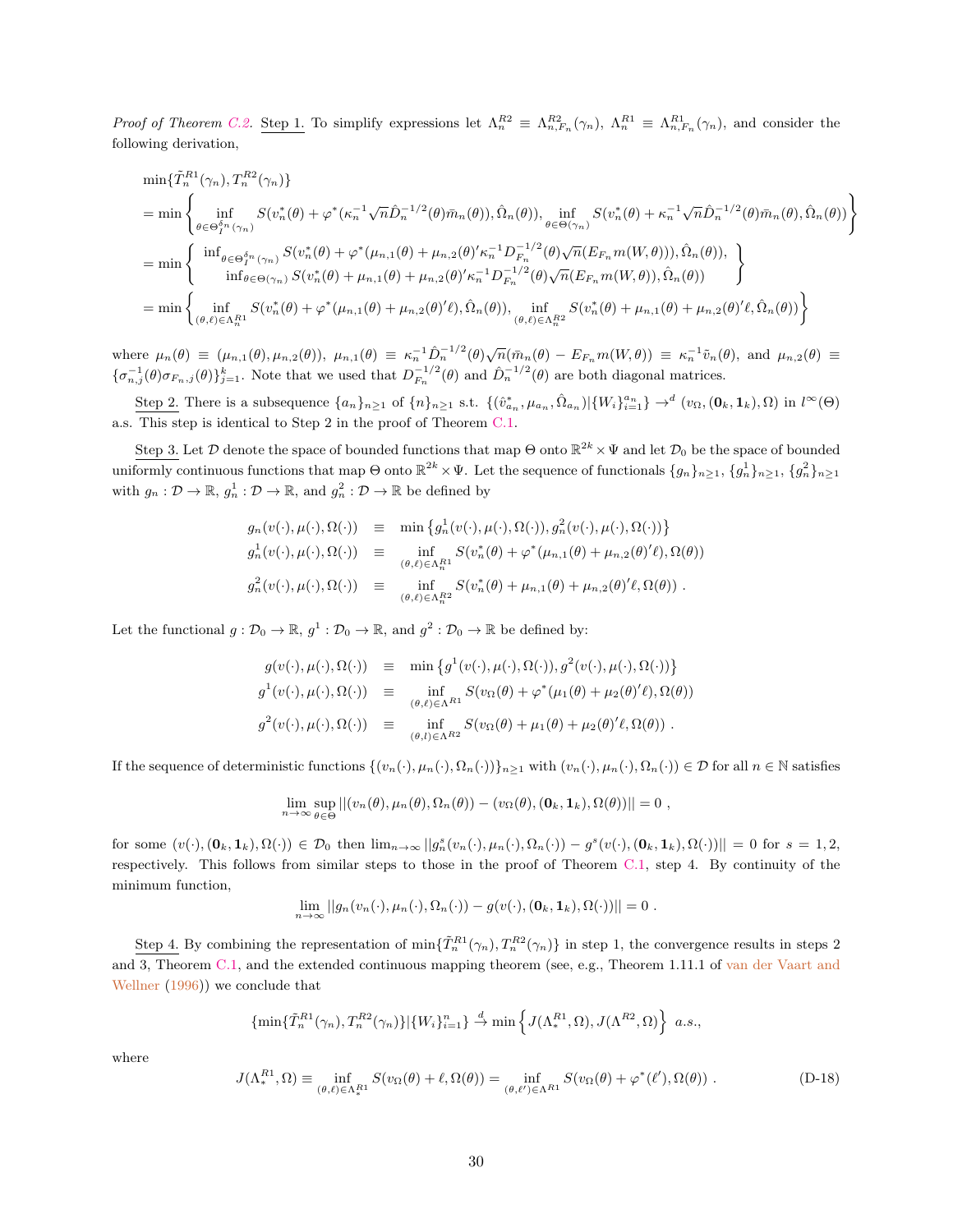The result then follows by noticing that,

$$
\min \left\{ J(\Lambda_*^{R1}, \Omega), J(\Lambda^{R2}, \Omega) \right\} = \min \left\{ \inf_{(\theta, \ell) \in \Lambda_*^{R1}} S(v_{\Omega}(\theta) + \ell, \Omega(\theta)), \inf_{(\theta, \ell) \in \Lambda^{R2}} S(v_{\Omega}(\theta) + \ell, \Omega(\theta)) \right\}
$$
  

$$
= \inf_{(\theta, \ell) \in \Lambda_*^{R1} \cup \Lambda^{R2}} S(v_{\Omega}(\theta) + \ell, \Omega(\theta)) = J(\Lambda^{MR}, \Omega) .
$$

 $\Box$ 

This completes the proof.

*Proof of Theorem [C.3.](#page-23-1)* This proof is similar to that of Theorem [C.1.](#page-23-5) For the sake of brevity, we only provide a sketch that focuses on the main differences. From the definition of  $T_{b_n}^{SS}(\gamma_n)$ , we can consider the following derivation,

$$
T_{b_n}^{SS}(\gamma_n) \equiv \inf_{\theta \in \Theta(\gamma_n)} Q_{b_n}^{SS}(\theta) = \inf_{\theta \in \Theta(\gamma_n)} S(\sqrt{b_n} \bar{m}_{b_n}^{SS}(\theta), \hat{\Sigma}_{b_n}^{SS}(\theta))
$$
  
\n
$$
= \inf_{\theta \in \Theta(\gamma_n)} S(\tilde{v}_{b_n}^{SS}(\theta) + \sqrt{b_n} D_{F_n}^{-1/2}(\theta) (\bar{m}_n(\theta) - E_{F_n}[m(W, \theta)]) + \sqrt{b_n} D_{F_n}^{-1/2}(\theta) E_{F_n}[m(W, \theta)], \tilde{\Omega}_{b_n}^{SS}(\theta))
$$
  
\n
$$
= \inf_{(\theta, \ell) \in \Lambda_{b_n}^{SS}} S(\tilde{v}_{b_n}^{SS}(\theta) + \mu_n(\theta) + \ell, \tilde{\Omega}_{b_n}^{SS}(\theta)),
$$

where  $\mu_n(\theta) \equiv \sqrt{b_n} D_{F_n}^{-1/2}(\theta) (\bar{m}_n(\theta) - E_{F_n}[m(W, \theta)]), \tilde{v}_{b_n}^{SS}(\theta)$  is as in [\(C-3\)](#page-24-6), and  $\tilde{\Omega}_n^{SS}(\theta) \equiv D_{F_n}^{-1/2}(\theta) \tilde{\Sigma}_{b_n}^{SS}(\theta) D_{F_n}^{-1/2}(\theta)$ . From here, we can repeat the arguments used in the proof of Theorem [C.1.](#page-23-5) The main difference in the argument is that the reference to parts 2 and 8 in Lemma [C.1](#page-23-2) need to be replaced by parts 10 and 9, respectively.  $\Box$ 

Proof of Theorem [C.4.](#page-23-0) The proof of this theorem follows by combining arguments from the proof of Theorem [C.1](#page-23-5) with those from [Bugni et al.](#page-39-10)  $(2013,$  Theorem 3.1). It is therefore omitted.  $\Box$ 

### D.3 Proofs of lemmas in Appendix [C](#page-23-6)

We note that Lemmas [C.2-](#page-24-3)[C.5](#page-24-7) correspond to Lemmas D3-D7 in [Bugni et al.](#page-39-10) [\(2013\)](#page-39-10) and so we do not include the proofs of those lemmas in this paper.

Proof of Lemma [C.1.](#page-23-2) The proof of parts 1-8 follow from similar arguments to those used in the proof of [Bugni et al.](#page-39-10) [\(2013,](#page-39-10) Theorem D.2). Therefore, we now focus on the proof of parts 9-10.

<u>Part 9.</u> By the argument used to prove [Bugni et al.](#page-39-10) [\(2013,](#page-39-10) Theorem D.2 (part 1)),  $\mathcal{M}(F) \equiv \{D_F^{-1/2}(\theta)m(\cdot,\theta):$  $W \to \mathbb{R}^k$  is Donsker and pre-Gaussian, both uniformly in  $F \in \mathcal{P}$ . Thus, we can extend the arguments in the proof of [van der Vaart and Wellner](#page-40-15) [\(1996,](#page-40-15) Theorem 3.6.13 and Example 3.6.14) to hold under a drifting sequence of distributions  $\{F_n\}_{n>1}$  along the lines of [van der Vaart and Wellner](#page-40-15) [\(1996,](#page-40-15) Section 2.8.3). From this, it follows that:

<span id="page-31-0"></span>
$$
\left\{ \sqrt{\frac{n}{(n-b_n)}} \tilde{v}_{b_n}^{SS}(\theta) \middle| \{W_i\}_{i=1}^n \right\} \stackrel{d}{\to} v_\Omega(\theta) \quad \text{in } l^\infty(\Theta) \quad a.s. \tag{D-19}
$$

To conclude the proof, note that,

$$
\sup_{\theta \in \Theta} \left\| \sqrt{\frac{n}{(n - b_n)}} \tilde{v}_{b_n}^{SS}(\theta) - \tilde{v}_{b_n}^{SS}(\theta) \right\| = \sup_{\theta \in \Theta} \|\tilde{v}_{b_n}^{SS}(\theta)\| \sqrt{\frac{b_n/n}{(1 - b_n/n)}}.
$$

In order to complete the proof, it suffices to show that the RHS of the previous equation is  $o_p(1)$  a.s. In turn, this follows from  $b_n/n = o(1)$  and [\(D-19\)](#page-31-0) as they imply that  $\{\sup_{\theta \in \Theta} ||\tilde{v}_{b_n}^{SS}(\theta)|| | \{W_i\}_{i=1}^n\} = O_p(1)$  a.s.

Part 10. This result follows from considering the subsampling analogue of the arguments used to prove [Bugni](#page-39-10) [et al.](#page-39-10) [\(2013,](#page-39-10) Theorem D.2 (part 2)).  $\Box$ 

Proof of Lemma [C.6.](#page-24-4) Part 1. Suppose not, that is, suppose that  $\sup_{\Omega \in \Psi} S(x, \Omega) = \infty$  for  $x \in (-\infty, \infty]^p \times \mathbb{R}^{k-p}$ . By definition, there exists a sequence  $\{\Omega_n \in \Psi\}_{n\geq 1}$  s.t.  $S(x, \Omega_n) \to \infty$ . By the compactness of  $\Psi$ , there exists a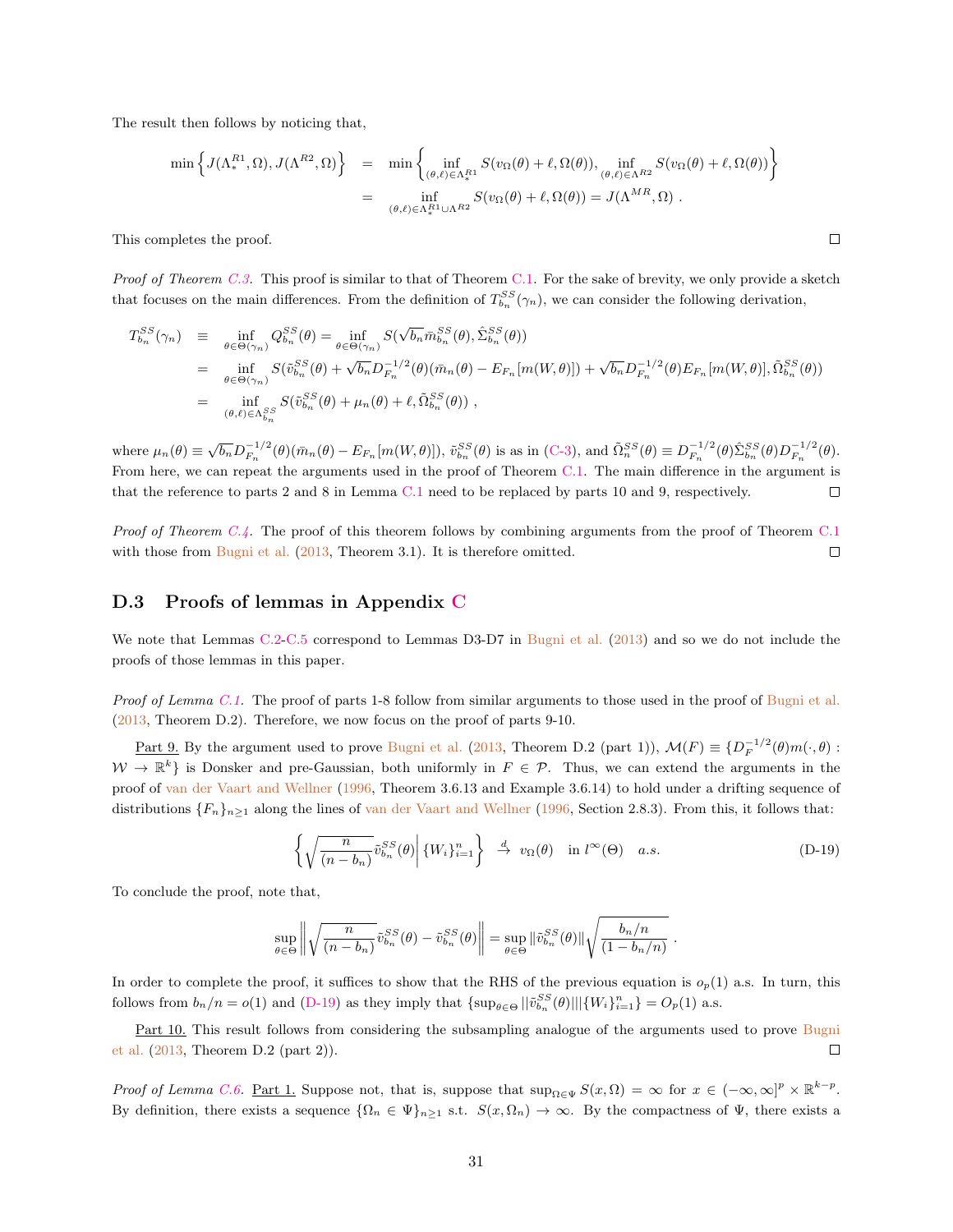subsequence  $\{k_n\}_{n\geq 1}$  of  $\{n\}_{n\geq 1}$  s.t.  $\Omega_{k_n}\to\Omega^*\in\Psi$ . By continuity of S on  $(-\infty,\infty]^p\times\mathbb{R}^{k-p}\times\Psi$  it then follows that  $\lim S(x, \Omega_{k_n}) = S(x, \Omega^*) = \infty$  for  $(x, \Omega^*) \in (-\infty, \infty]^p \times \mathbb{R}^{k-p} \times \Psi$ , which is a contradiction to  $S: (-\infty, \infty]^p \times \mathbb{R}^{k-p} \to$  $\mathbb{R}_+$ .

<u>Part 2</u>. Suppose not, that is, suppose that  $\sup_{\Omega \in \Psi} S(x, \Omega) = B < \infty$  for  $x \notin (-\infty, \infty]^p \times \mathbb{R}^{k-p}$ . By definition, there exists a sequence  $\{\Omega_n \in \Psi\}_{n\geq 1}$  s.t.  $S(x, \Omega_n) \to \infty$ . By the compactness of  $\Psi$ , there exists a subsequence  $\{k_n\}_{n\geq 1}$  of  ${n}_{n \geq 1}$  s.t.  $\Omega_{k_n} \to \Omega^* \in \Psi$ . By continuity of S on  $\mathbb{R}_{\left[\pm \infty\right]}^k \times \Psi$  it then follows that  $\lim S(x, \Omega_{k_n}) = S(x, \Omega^*) = B < \infty$ for  $(x, \Omega^*) \in \mathbb{R}^k_{\vert \pm \infty \vert} \times \Psi$ . Let  $J \in \{1, \dots k\}$  be set of coordinates s.t.  $x_j = -\infty$  for  $j \leq p$  or  $|x_j| = \infty$  for  $j > p$ . By the case under consideration, there is at least one such coordinate. Define  $M \equiv \max\{\max_{j \notin J, j \leq p} [x_j] -, \max_{j \notin J, j > p} |x_j|\}$  $\infty$ . For any  $C > M$ , let  $x'(C)$  be defined as follows. For  $j \notin J$ , set  $x'_{j}(C) = x_{j}$  and for  $j \in J$ , set  $x'_{j}(C)$  as follows  $x'_{j}(C) = -C$  for  $j \leq p$  and  $|x'_{j}(C)| = C$  for  $j > p$ . By definition,  $\lim_{C \to \infty} x'(C) = x$  and by continuity properties of the function S,  $\lim_{C\to\infty} S(x'(C), \Omega^*) = S(x, \Omega^*) = B < \infty$ . By homogeneity properties of the function S and by Lemma [C.4,](#page-24-8) we have that

<span id="page-32-0"></span>
$$
S(x'(C), \Omega^*) = C^{\chi} S(C^{-1} x'(C), \Omega^*) \ge C^{\chi} \inf_{(x, \Omega) \in A \times \Psi} S(x, \Omega) > 0,
$$

where A is the set in Lemma [C.4.](#page-24-8) Taking  $C \to \infty$  the RHS diverges to infinity, producing a contradiction.  $\Box$ 

Proof of Lemma [C.7.](#page-24-1) The result follows from similar steps to those in [Bugni et al.](#page-39-10) [\(2013,](#page-39-10) Lemma D.10) and is therefore omitted.  $\Box$ 

Proof of Lemma [C.8.](#page-24-2) Let  $(\theta, \ell) \in \Lambda^{R2}$  with  $\ell \in \mathbb{R}^p_{[+\infty]} \times \mathbb{R}^{k-p}$ . Then, there is a subsequence  $\{a_n\}_{n\geq 1}$  of  $\{n\}_{n\geq 1}$ and a sequence  $\{(\theta_n, \ell_n)\}_{n\geq 1}$  such that  $\theta_n \in \Theta(\gamma_n)$ ,  $\ell_n \equiv \kappa_n^{-1} \sqrt{n} D_{F_n}^{-1/2}(\theta_n) E_{F_n}[m(W, \theta_n)]$ ,  $\lim_{n\to\infty} \ell_{a_n} = \ell$ , and  $\lim_{n\to\infty}\theta_{a_n}=\theta$ . Also, by  $\Omega_{F_n}\stackrel{u}{\to}\Omega$  we get  $\Omega_{F_n}(\theta_n)\to\Omega(\theta)$ . By continuity of  $S(\cdot)$  at  $(\ell,\Omega(\theta))$  with  $\ell\in\mathbb{R}_{[+\infty]}^p\times\mathbb{R}^{k-p}$ ,

<span id="page-32-4"></span>
$$
\kappa_{a_n}^{-\chi} a_n{}^{\chi/2} Q_{F_{a_n}}(\theta_{a_n}) = S(\kappa_{a_n}^{-1} \sqrt{a_n} \sigma_{F_{a_n},j}^{-1}(\theta_{a_n}) E_{F_{a_n}}[m_j(W, \theta_{a_n})], \Omega_{F_{a_n}}(\theta_{a_n})) \to S(\ell, \Omega(\theta)) < \infty
$$
 (D-20)

Hence  $Q_{F_{a_n}}(\theta_{a_n}) = O(\kappa_{a_n}^{\chi} a_n^{-\chi/2})$ . By this and Assumption [A.7\(](#page-20-0)a), it follows that

$$
O(\kappa_{a_n}^{\chi} a_n^{-\chi/2}) = c^{-1} Q_{F_{a_n}}(\theta_{a_n}) \ge \min\{\delta, \inf_{\tilde{\theta} \in \Theta_I(F_{a_n}, \gamma_{a_n})} ||\theta_{a_n} - \tilde{\theta}||\}^{\chi} \Rightarrow ||\theta_{a_n} - \tilde{\theta}_{a_n}|| \le O(\kappa_{a_n}/\sqrt{a_n}) , \quad (D-21)
$$

for some sequence  $\{\tilde{\theta}_{a_n} \in \Theta_I(F_{a_n}, \gamma_{a_n})\}_{n \geq 1}$ . By the convexity of  $\Theta(\gamma_n)$  and Assumption [A.7\(](#page-20-0)c), the intermediate value theorem implies that there is a sequence  $\{\theta_n^* \in \Theta(\gamma_n)\}_{n\geq 1}$  with  $\theta_n^*$  in the line between  $\theta_n$  and  $\tilde{\theta}_n$  such that

$$
\kappa_n^{-1} \sqrt{n} D_{F_n}^{-1/2} (\theta_n) E_{F_n} [m(W, \theta_n)] = G_{F_n} (\theta_n^*) \kappa_n^{-1} \sqrt{n} (\theta_n - \tilde{\theta}_n) + \kappa_n^{-1} \sqrt{n} D_{F_n}^{-1/2} (\tilde{\theta}_n) E_{F_n} [m(W, \tilde{\theta}_n)] .
$$

Define  $\hat{\theta}_n \equiv (1 - \kappa_n^{-1})\tilde{\theta}_n + \kappa_n^{-1}\theta_n$  or, equivalently,  $\hat{\theta}_n - \tilde{\theta}_n \equiv \kappa_n^{-1}(\theta_n - \tilde{\theta}_n)$ . We can write the above equation as

$$
G_{F_n}(\theta_n^*)\sqrt{n}(\hat{\theta}_n - \tilde{\theta}_n) = \kappa_n^{-1} \sqrt{n} D_{F_n}^{-1/2}(\theta_n) E_{F_n}[m(W, \theta_n)] - \kappa_n^{-1} \sqrt{n} D_{F_n}^{-1/2}(\tilde{\theta}_n) E_{F_n}[m(W, \tilde{\theta}_n)] .
$$
 (D-22)

By convexity of  $\Theta(\gamma_n)$  and  $\kappa_n^{-1} \to 0$ ,  $\{\hat{\theta}_n \in \Theta(\gamma_n)\}_{n\geq 1}$  and by [\(D-21\)](#page-32-0),  $\sqrt{a_n} || \hat{\theta}_{a_n} - \tilde{\theta}_{a_n} || = O(1)$ . By the intermediate value theorem again, there is a sequence  $\{\theta_n^{**} \in \Theta(\gamma_n)\}_{n\geq 1}$  with  $\theta_n^{**}$  in the line between  $\hat{\theta}_n$  and  $\tilde{\theta}_n$  such that

$$
\sqrt{n}D_{F_n}^{-1/2}(\hat{\theta}_n)E_{F_n}[m(W,\hat{\theta}_n)] = G_{F_n}(\theta_n^{**})\sqrt{n}(\hat{\theta}_n - \tilde{\theta}_n) + \sqrt{n}D_{F_n}^{-1/2}(\tilde{\theta}_n)E_{F_n}[m(W,\tilde{\theta}_n)]
$$
  
=  $G_{F_n}(\theta_n^{*})\sqrt{n}(\hat{\theta}_n - \tilde{\theta}_n) + \sqrt{n}D_{F_n}^{-1/2}(\tilde{\theta}_n)E_{F_n}[m(W,\tilde{\theta}_n)] + \epsilon_{1,n}$ , (D-23)

where the second equality holds by  $\epsilon_{1,n} \equiv (G_{F_n}(\theta_n^{*}) - G_{F_n}(\theta_n^{*})) \sqrt{n}(\hat{\theta}_n - \tilde{\theta}_n)$ . Combining [\(D-22\)](#page-32-1) with [\(D-23\)](#page-32-2) we get

<span id="page-32-3"></span><span id="page-32-2"></span><span id="page-32-1"></span>
$$
\sqrt{n}D_{F_n}^{-1/2}(\hat{\theta}_n)E_{F_n}[m(W,\hat{\theta}_n)] = \kappa_n^{-1}\sqrt{n}D_{F_n}^{-1/2}(\theta_n)E_{F_n}[m(W,\theta_n)] + \epsilon_{1,n} + \epsilon_{2,n}, \qquad (D-24)
$$

where  $\epsilon_{2,n} \equiv (1 - \kappa_n^{-1}) \sqrt{n} D_{F_n}^{-1/2}(\tilde{\theta}_n) E_{F_n}[m(W, \tilde{\theta}_n)]$ . From  $\{\tilde{\theta}_{a_n} \in \Theta_I(F_{a_n}, \gamma_{a_n})\}_{n \geq 1}$  and  $\kappa_n^{-1} \to 0$ , it follows that  $\epsilon_{2,a_n,j} \geq 0$  for  $j \leq p$  and  $\epsilon_{2,a_n,j} = 0$  for  $j > p$ . Moreover, Assumption [A.7\(](#page-20-0)c) implies that  $||G_{F_{a_n}}(\theta_{a_n}^{**}) - G_{F_{a_n}}(\theta_{a_n}^{*})|| =$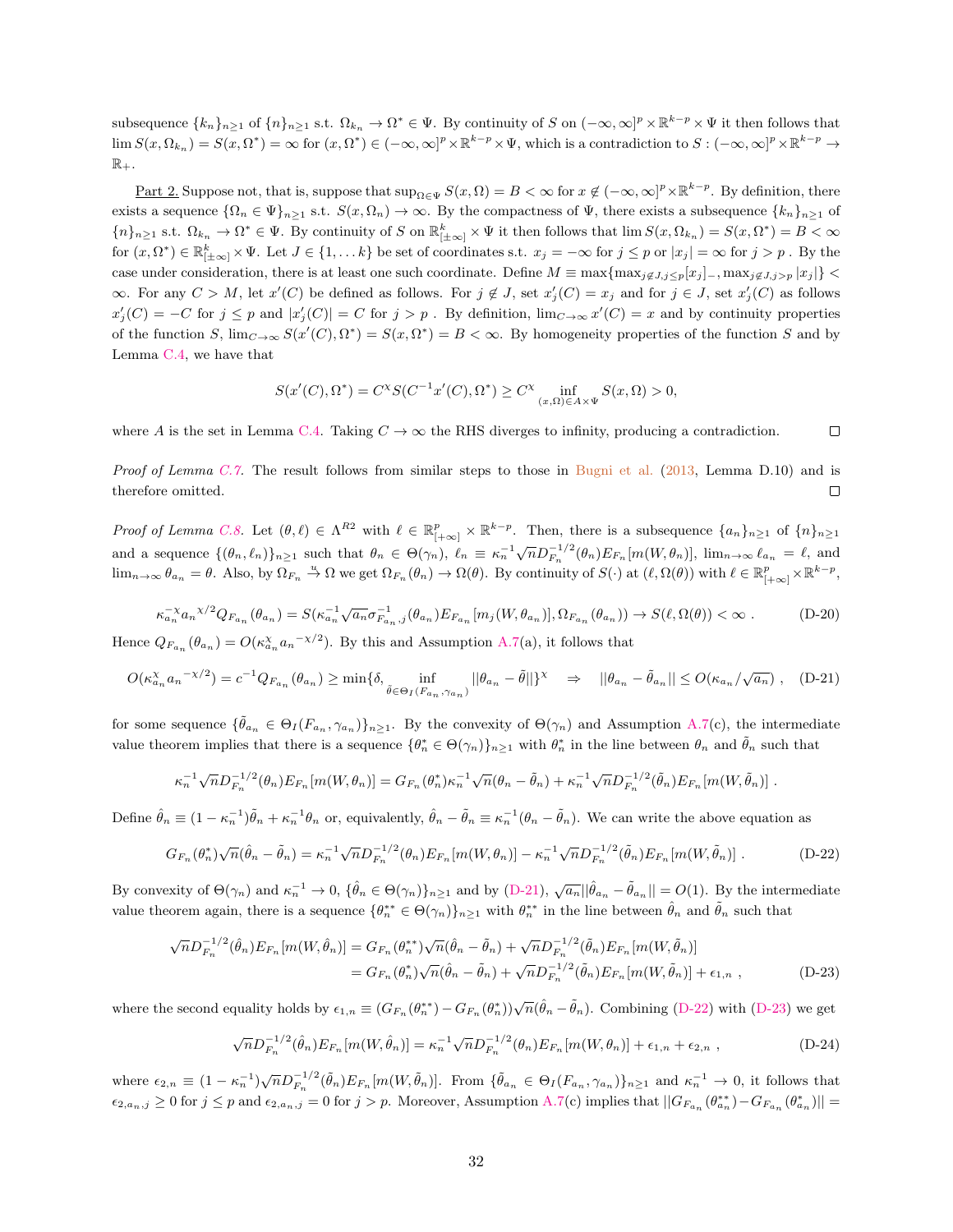$o(1)$  for any sequence  ${F_{a_n} \in \mathcal{P}_0}_{n \ge 1}$  whenever  $||\theta^*_{a_n} - \theta^{**}_{a_n}|| = o(1)$ . Using  $\sqrt{a_n} || \hat{\theta}_{a_n} - \tilde{\theta}_{a_n}|| = O(1)$ , we have

$$
||\epsilon_{1,a_n}|| \le ||G_{F_{a_n}}(\theta_{a_n}^{*}) - G_{F_{a_n}}(\theta_{a_n}^{*})||\sqrt{a_n}||\hat{\theta}_{a_n} - \tilde{\theta}_{a_n}|| = o(1).
$$
 (D-25)

Finally, since  $(\mathbb{R}_{|\pm \infty]}^k, d)$  is compact, there is a further subsequence  $\{u_n\}_{n\geq 1}$  of  $\{a_n\}_{n\geq 1}$  s.t.  $\sqrt{u_n}D_{F_{u_n}}^{-1/2}(\hat{\theta}_{u_n})E_{F_{u_n}}[m(W,\hat{\theta}_{u_n})]$  and  $\kappa_{u_n}^{-1}\sqrt{u_n}D_{F_{u_n}}^{-1/2}(\theta_{u_n})E_{F_{u_n}}[m(W,\theta_{u_n})]$  converge. Then, from [\(D-24\)](#page-32-3), [\(D-25\)](#page-33-0), and the properties of  $\epsilon_{2,a_n}$  we conclude that

$$
\lim_{n \to \infty} \tilde{\ell}_{u_n,j} \equiv \lim_{n \to \infty} \sqrt{u_n} \sigma_{F_{u_n},j}^{-1} (\hat{\theta}_{u_n}) E_{F_{u_n}}[m_j(W, \hat{\theta}_{u_n})] \ge \lim_{n \to \infty} \kappa_{u_n}^{-1} \sqrt{u_n} \sigma_{F_{u_n},j}^{-1} (\theta_{u_n}) E_{F_{u_n}}[m_j(W, \theta_{u_n})], \quad \text{for } j \le p ,
$$
  

$$
\lim_{n \to \infty} \tilde{\ell}_{u_n,j} \equiv \lim_{n \to \infty} \sqrt{u_n} \sigma_{F_{u_n},j}^{-1} (\hat{\theta}_{u_n}) E_{F_{u_n}}[m_j(W, \hat{\theta}_{u_n})] = \lim_{n \to \infty} \kappa_{u_n}^{-1} \sqrt{u_n} \sigma_{F_{u_n},j}^{-1} (\theta_{u_n}) E_{F_{u_n}}[m_j(W, \theta_{u_n})], \quad \text{for } j > p ,
$$

which completes the proof, as  $\{(\hat{\theta}_{u_n}, \tilde{\ell}_{u_n}) \in \Lambda_{u_n}, F_{u_n}(\gamma_{u_n})\}_{n \geq 1}$  and  $\hat{\theta}_{u_n} \to \theta$ .

Proof of Lemma [C.9.](#page-24-9) We divide the proof into four steps.

Step 1. We show that  $\inf_{(\theta,\ell)\in\Lambda^{SS}} S(v_{\Omega}(\theta) + \ell, \Omega(\theta)) < \infty$  a.s. By Assumption [A.9,](#page-21-1) there exists a sequence  $\{\tilde{\theta}_n \in \Theta_I(F_n, \gamma_n)\}_{n \geq 1}$ , where  $d_H(\Theta(\gamma_n), \Theta(\gamma_0)) = O(n^{-1/2})$ . Then, there exists another sequence  $\{\theta_n \in \Theta(\gamma_0)\}_{n \geq 1}$ s.t.  $\sqrt{n} ||\theta_n - \tilde{\theta}_n|| = O(1)$  for all  $n \in \mathbb{N}$ . Since  $\Theta$  is compact, there is a subsequence  $\{k_n\}_{n\geq 1}$  s.t.  $\sqrt{k_n}(\theta_{k_n} - \tilde{\theta}_{k_n}) \rightarrow$  $\lambda \in \mathbb{R}^{d_{\theta}}, \text{ and } \theta_{k_n} \to \theta^* \text{ and } \tilde{\theta}_{k_n} \to \theta^* \text{ for some } \theta^* \in \Theta.$  For any  $n \in \mathbb{N}$ , let  $\ell_{k_n,j} \equiv \sqrt{b_{k_n}} \sigma_{F_{k_n,j}}^{-1}(\theta_{k_n}) E_{F_{k_n}}[m_j(W, \theta_{k_n})]$ for  $j = 1, \ldots, k$ , and note that

<span id="page-33-1"></span>
$$
\ell_{k_n,j} = \sqrt{b_{k_n}} \sigma_{F_{k_n},j}^{-1}(\tilde{\theta}_{k_n}) E_{F_{k_n}}[m_j(W, \tilde{\theta}_{k_n})] + \Delta_{k_n,j}
$$
 (D-26)

<span id="page-33-0"></span> $\Box$ 

by the intermediate value theorem, where  $\hat{\theta}_{k_n}$  lies between  $\theta_{k_n}$  and  $\tilde{\theta}_{k_n}$  for all  $n \in \mathbb{N}$ , and

$$
\Delta_{k_n,j} \equiv \frac{\sqrt{b_{k_n}}}{\sqrt{k_n}} \left( G_{F_{k_n,j}}(\hat{\theta}_{k_n}) - G_{F_{k_n,j}}(\theta^*) \right) \sqrt{k_n} \left( \theta_{k_n} - \tilde{\theta}_{k_n} \right) + \frac{\sqrt{b_{k_n}}}{\sqrt{k_n}} G_{F_{k_n,j}}(\theta^*) \sqrt{k_n} \left( \theta_{k_n} - \tilde{\theta}_{k_n} \right).
$$

Letting  $\Delta_{k_n} = {\Delta_{k_n,j}}_{j=1}^k$ , it follows that

$$
||\Delta_{k_n}|| \leq \frac{\sqrt{b_{k_n}}}{\sqrt{k_n}} ||G_{F_{k_n}}(\hat{\theta}_{k_n}) - G_{F_{k_n}}(\theta^*)|| \times ||\sqrt{k_n}(\theta_{k_n} - \tilde{\theta}_{k_n})|| + ||\frac{\sqrt{b_{k_n}}}{\sqrt{k_n}} G_{F_{k_n}}(\theta^*)|| \times ||\sqrt{k_n}(\theta_{k_n} - \tilde{\theta}_{k_n})|| = o(1), (D-27)
$$

where  $b_n/n \to 0$ ,  $\sqrt{k_n}(\theta_{k_n} - \tilde{\theta}_{k_n}) \to \lambda$ ,  $\sqrt{b_{k_n}}G_{F_{k_n}}(\theta^*)/\sqrt{k_n} = o(1)$ ,  $\hat{\theta}_{k_n} \to \theta^*$ , and  $||G_{F_{k_n}}(\hat{\theta}_{k_n}) - G_{F_{k_n}}(\theta^*)|| = o(1)$ for any sequence  ${F_{k_n} \in \mathcal{P}_0}_{n \geq 1}$  by Assumption [A.7\(](#page-20-0)c). Thus, for all  $j \leq k$ ,

$$
\lim_{n\to\infty} \ell_{k_n,j} \equiv \lim_{n\to\infty} \sqrt{b_{k_n}} \sigma_{F_{k_n},j}^{-1}(\theta_{k_n}) E_{F_{k_n}}[m_j(W,\theta_{k_n})] = \ell_j^* \equiv \lim_{n\to\infty} \sqrt{b_{k_n}} \sigma_{F_{k_n},j}^{-1}(\tilde{\theta}_{k_n}) E_{F_{k_n}}[m_j(W,\tilde{\theta}_{k_n})].
$$

Since  $\{\tilde{\theta}_n \in \Theta_I(F_n, \gamma_n)\}_{n \geq 1}$ ,  $\ell_j^* \geq 0$  for  $j \leq p$  and  $\ell_j^* = 0$  for  $j > p$ . Let  $\ell^* \equiv {\{\ell_j^*\}_{j=1}^k}$ . By definition,  $\{(\theta_{k_n}, \ell_{k_n}) \in$  $\Lambda_{b_{k_n},F_{k_n}}^{SS}(\gamma_0)\}_{n\geq 1}$  and  $d((\theta_{k_n},\ell_{k_n}),(\theta^*,\ell^*))\to 0$ , which implies that  $(\theta^*,\ell^*)\in \Lambda^{SS}$ . From here, we conclude that

$$
\inf_{(\theta,\ell)\in\Lambda^{SS}} S(v_{\Omega}(\theta)+\ell,\Omega(\theta))\leq S(v_{\Omega}(\theta^*)+\ell^*,\Omega(\theta^*))\leq S(v_{\Omega}(\theta^*),\Omega(\theta^*))\;,
$$

where the first inequality follows from  $(\theta^*, \ell^*) \in \Lambda^{SS}$ , the second inequality follows from the fact that  $\ell_j^* \geq 0$  for  $j \leq p$ and  $\ell_j^* = 0$  for  $j > p$  and the properties of  $S(\cdot)$ . Finally, the RHS is bounded as  $v_{\Omega}(\theta^*)$  is bounded a.s.

Step 2. We show that if  $(\bar{\theta}, \bar{\ell}) \in \Lambda^{SS}$  with  $\bar{\ell} \in \mathbb{R}_{[+\infty]}^p \times \mathbb{R}^{k-p}$ ,  $\exists (\bar{\theta}, \ell^*) \in \Lambda^{R2}$  where  $\ell_j^* \geq \bar{\ell}_j$  for  $j \leq p$  and  $\ell_j^* = \bar{\ell}_j$ for  $j > p$ . As an intermediate step, we use the limit sets under the sequence  $\{(\gamma_n, F_n)\}_{n \geq 1}$ , denoted by  $\Lambda_A^{SS}$  and  $\Lambda_A^{R2}$ in the statement of the lemma.

We first show that  $(\bar{\theta}, \bar{\ell}) \in \Lambda_A^{SS}$ . Since  $\Lambda_{b_n, F_n}^{SS}(\gamma_0) \stackrel{H}{\to} \Lambda^{SS}$ , there exist a subsequence  $\{(\theta_{k_n}, \ell_{k_n}) \in$  $\Lambda_{b_{k_n},F_{k_n}}^{SS}(\gamma_0)\}_{n\geq 1}$ ,  $\theta_{k_n} \to \bar{\theta}$ , and  $\ell_{k_n} \equiv \sqrt{b_{k_n}} D_{F_{k_n}}^{-1/2}(\theta_{k_n}) E_{F_{k_n}}[m(W,\theta_{k_n})] \to \bar{\ell}$ . To show that  $(\bar{\theta},\bar{\ell}) \in \Lambda_A^{SS}$ , we now find a subsequence  $\{(\theta'_{k_n}, \ell'_{k_n}) \in \Lambda_{b_{k_n}, F_{k_n}}^{SS}(\gamma_n)\}_{n\geq 1}, \theta'_{k_n} \to \bar{\theta}$ , and  $\ell'_{k_n} \equiv \sqrt{b_{k_n}} D_{F_{k_n}}^{-1/2}(\theta'_{k_n}) E_{F_{k_n}}[m(W, \theta'_{k_n})] \to \bar{\ell}$ .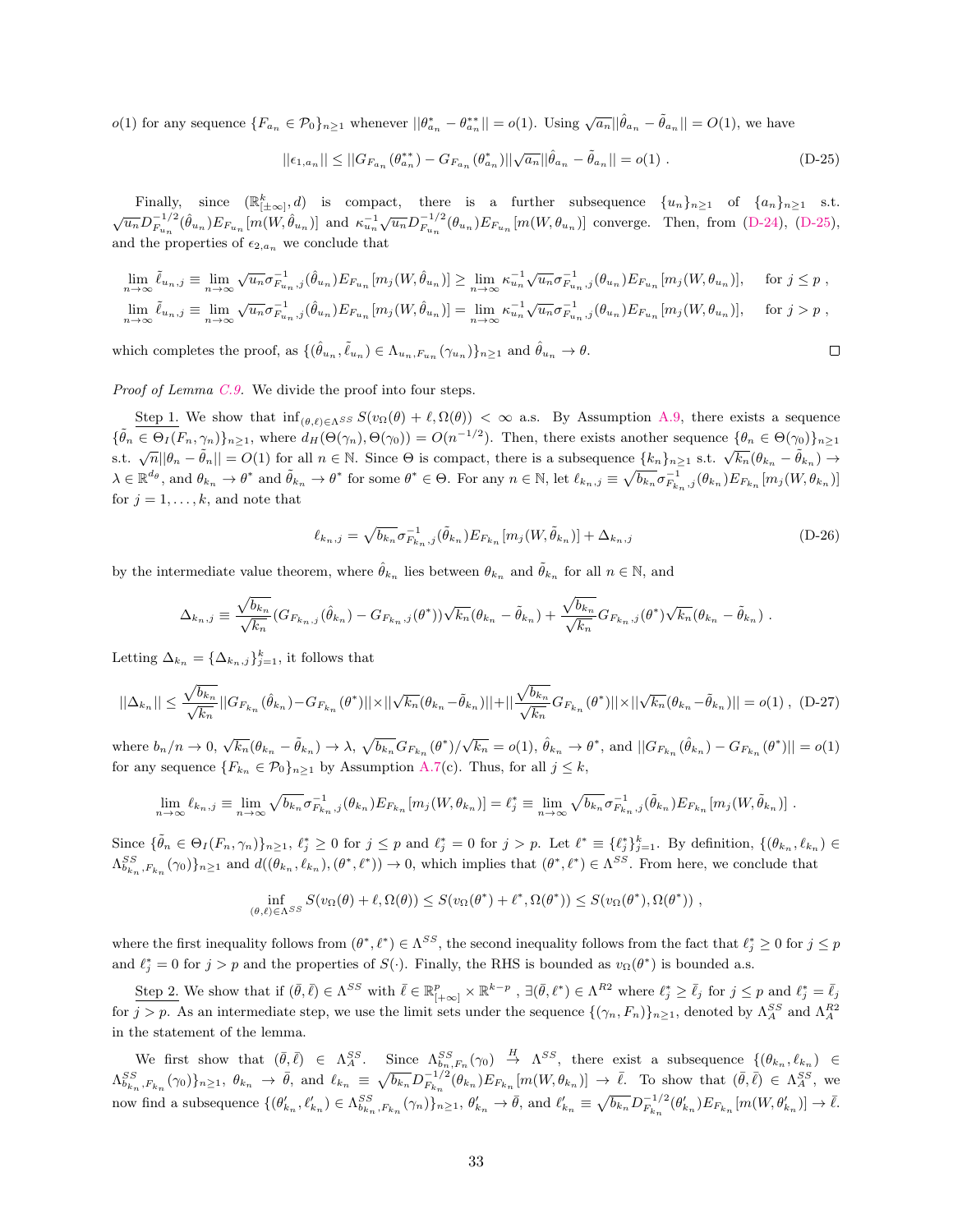Notice that  $\{(\theta_{k_n}, \ell_{k_n}) \in \Lambda_{b_{k_n},F_{k_n}}^{SS}(\gamma_0)\}_{n\geq 1}$  implies that  $\{\theta_{k_n} \in \Theta(\gamma_0)\}_{n\geq 1}$ . This and  $d_H(\Theta(\gamma_n), \Theta(\gamma_0)) = O(n^{-1/2})$ implies that there is  $\{\theta'_{k_n} \in \Theta(\gamma_{k_n})\}_{n\geq 1}$  s.t.  $\sqrt{k_n} ||\theta'_{k_n} - \theta_{k_n}|| = O(1)$  which implies that  $\theta'_{k_n} \to \bar{\theta}$ . By the intermediate value theorem there exists a sequence  $\{\theta_n^* \in \Theta\}_{n\geq 1}$  with  $\theta_n^*$  in the line between  $\theta_n$  and  $\theta_n'$  such that

$$
\ell'_{k_n} \equiv \sqrt{b_{k_n}} D_{F_{k_n}}^{-1/2} (\theta'_{k_n}) E_{F_{k_n}} [m(W, \theta'_{k_n})] = \sqrt{b_{k_n}} D_{F_{k_n}}^{-1/2} (\theta_{k_n}) E_{F_{k_n}} [m(W, \theta_{k_n})] + \sqrt{b_{k_n}} G_{F_{k_n}} (\theta^*_{k_n}) (\theta'_{k_n} - \theta_{k_n})
$$
  
=  $\ell_{k_n} + \Delta_{k_n} \to \bar{\ell}$ ,

where we have defined  $\Delta_{k_n} \equiv \sqrt{b_{k_n}} G_{F_{k_n}} (\theta_{k_n}^*) (\theta_{k_n}' - \theta_{k_n})$  and  $\Delta_{k_n} = o(1)$  holds by similar arguments to those in [\(D-27\)](#page-33-1). This proves  $(\bar{\theta}, \bar{\ell}) \in \Lambda_A^{SS}$ .

We now show that  $\exists (\bar{\theta}, \ell^*) \in \Lambda_A^{R2}$  where  $\ell_j^* \geq \bar{\ell}_j$  for  $j \leq p$  and  $\ell_j^* = \bar{\ell}_j$  for  $j > p$ . Using similar arguments to those in [\(D-20\)](#page-32-4) and [\(D-21\)](#page-32-0) in the proof of Lemma [C.8,](#page-24-2) we have that  $Q_{F_{k_n}}(\theta'_{k_n}) = O(b_{k_n}^{-\chi/2})$  and that there is a sequence  $\{\tilde{\theta}_n \in \Theta_I(F_n, \gamma_n)\}_{n \geq 1}$  s.t.  $\sqrt{b_{k_n}} ||\theta'_{k_n} - \tilde{\theta}_{k_n}|| = O(1)$ .

Following similar steps to those leading to [\(D-22\)](#page-32-1) in the proof of Lemma [C.8,](#page-24-2) it follows that

<span id="page-34-1"></span><span id="page-34-0"></span>
$$
\kappa_n^{-1} \sqrt{n} G_{F_n}(\theta_n^*) (\hat{\theta}_n - \tilde{\theta}_n) = \sqrt{b_n} D_{F_n}^{-1/2}(\theta_n') E_{F_n}[m(W, \theta_n')] - \sqrt{b_n} D_{F_n}^{-1/2}(\tilde{\theta}_n) E_{F_n}[m(W, \tilde{\theta}_n)] ,
$$
\n(D-28)

where  $\{\theta_n^* \in \Theta(\gamma_n)\}_{n\geq 1}$  lies in the line between  $\theta_n'$  and  $\tilde{\theta}_n$ , and  $\hat{\theta}_n \equiv (1 - \kappa_n \sqrt{b_n/n})\tilde{\theta}_n + \kappa_n \sqrt{b_n/n}\theta_n'$  satisfies  $\sqrt{b_{k_n}} || \hat{\theta}_{k_n} - \tilde{\theta}_{k_n} || = o(1)$ . By doing yet another intermediate value theorem expansion, there is a sequence  $\{\theta_n^{**} \in$  $\Theta(\gamma_n)$ <sub> $n \geq 1$ </sub> with  $\theta_n^{**}$  in the line between  $\hat{\theta}_n$  and  $\tilde{\theta}_n$  such that

$$
\kappa_n^{-1} \sqrt{n} D_{F_n}^{-1/2}(\hat{\theta}_n) E_{F_n}[m(W,\hat{\theta}_n)] = \kappa_n^{-1} \sqrt{n} G_{F_n}(\theta_n^{**}) (\hat{\theta}_n - \tilde{\theta}_n) + \kappa_n^{-1} \sqrt{n} D_{F_n}^{-1/2}(\tilde{\theta}_n) E_{F_n}[m(W,\tilde{\theta}_n)] .
$$
 (D-29)

Since  $\sqrt{b_{k_n}} ||\theta^*_{k_n} - \tilde{\theta}_{k_n}|| = O(1)$  and  $\sqrt{b_{k_n}} ||\tilde{\theta}_{k_n} - \theta^{**}_{k_n}|| = o(1)$ , it follows that  $\sqrt{b_{k_n}} ||\theta^*_{k_n} - \theta^{**}_{k_n}|| = O(1)$ . Next,

<span id="page-34-2"></span>
$$
\kappa_n^{-1} \sqrt{n} D_{F_n}^{-1/2}(\hat{\theta}_n) E_{F_n}[m(W,\hat{\theta}_n)] = \kappa_n^{-1} \sqrt{n} G_{F_n}(\theta_n^*)(\hat{\theta}_n - \tilde{\theta}_n) + \kappa_n^{-1} \sqrt{n} D_{F_n}^{-1/2}(\tilde{\theta}_n) E_{F_n}[m(W,\tilde{\theta}_n)] + \Delta_{n,1} = \sqrt{b_n} D_{F_n}^{-1/2}(\theta_n') E_{F_n}[m(W,\theta_n')] + \Delta_{n,1} + \Delta_{n,2} ,
$$
\n(D-30)

where the first equality follows from [\(D-29\)](#page-34-0) and  $\Delta_{n,1} \equiv \kappa_n^{-1} \sqrt{n} (G_{F_n}(\theta_n^*) - G_{F_n}(\theta_n^{**})) (\hat{\theta}_n - \tilde{\theta}_n)$ , and the second holds by [\(D-28\)](#page-34-1) and  $\Delta_{n,2} \equiv \kappa_n^{-1} \sqrt{n} (1 - \kappa_n \sqrt{b_n/n}) D_{F_n}^{-1/2}(\tilde{\theta}_n) E_{F_n}[m(W, \tilde{\theta}_n)]$ . By similar arguments to those in the proof of Lemma [C.8,](#page-24-2)  $||\Delta_{k_n,1}|| = o(1)$  and  $\Delta_{n,2,j} \geq 0$  for  $j \leq p$  and  $\Delta_{n,2,j} = 0$  for  $j > p$ .

Now define  $\ell_{k_n}'' \equiv \kappa_{k_n}^{-1}$  $\sqrt{k_n}D_{F_{k_n}}^{-1/2}(\hat{\theta}_{k_n})E_{F_n}[m(W,\hat{\theta}_{k_n})]$  so that by compactness of  $(\mathbb{R}_{\lfloor\pm\infty\rfloor}^k,d)$  there is a further subsequence  ${u_n}_{n \geq 1}$  of  ${k_n}_{n \geq 1}$  s.t.  $\ell_{u_n}'' = \kappa_{u_n}^{-1} \sqrt{u_n} D_{F_{u_n}}^{-1/2}(\hat{\theta}_{u_n}) E_{F_{u_n}}[m(W, \hat{\theta}_{u_n})]$  and  $\Delta_{u_n, 1}$  converges. We define  $\ell^* \equiv \lim_{n \to \infty} \ell_{u_n}''$ . By [\(D-30\)](#page-34-2) and properties of  $\Delta_{n,1}$  and  $\Delta_{n,2}$ , we conclude that

$$
\lim_{n \to \infty} \ell_{u_{n},j}'' = \lim_{n \to \infty} \kappa_{u_{n}}^{-1} \sqrt{u_{n}} \sigma_{F_{u_{n}},j}^{-1}(\hat{\theta}_{u_{n}}) E_{F_{u_{n}}}[m_{j}(W,\hat{\theta}_{u_{n}})] \geq \lim_{n \to \infty} \sqrt{b_{u_{n}}} \sigma_{F_{u_{n}},j}^{-1}(\theta_{u_{n}}') E_{F_{u_{n}}}[m_{j}(W,\theta_{u_{n}}')] = \bar{\ell}_{j}, \text{ for } j \leq p ,
$$
  

$$
\lim_{n \to \infty} \ell_{u_{n},j}'' = \lim_{n \to \infty} \kappa_{u_{n}}^{-1} \sqrt{u_{n}} \sigma_{F_{u_{n}},j}^{-1}(\hat{\theta}_{u_{n}}) E_{F_{u_{n}}}[m_{j}(W,\hat{\theta}_{u_{n}})] = \lim_{n \to \infty} \sqrt{b_{u_{n}}} \sigma_{F_{u_{n}},j}^{-1}(\theta_{u_{n}}') E_{F_{u_{n}}}[m_{j}(W,\theta_{u_{n}}')] = \bar{\ell}_{j}, \text{ for } j > p ,
$$

Thus,  $\{(\hat{\theta}_{u_n}, \ell_{u_n}^{\prime\prime}) \in \Lambda_{u_n, F_{u_n}}^{R^2}(\gamma_n)\}_{n\geq 1}$ ,  $\hat{\theta}_{u_n} \to \bar{\theta}$ , and  $\ell_{u_n}^{\prime\prime} \to \ell^*$  where  $\ell_j^* \geq \bar{\ell}_j$  for  $j \leq p$  and  $\ell_j^* = \bar{\ell}_j$  for  $j > p$ , and  $(\bar{\theta}, \ell^*) \in \Lambda_A^{R2}.$ 

We conclude the step by showing that  $(\bar{\theta}, \ell^*) \in \Lambda^{R2}$ . To this end, find a subsequence  $\{(\theta_{u_n}^{\dagger}, \ell_{u_n}^{\dagger}) \in$  $\Lambda_{b_{u_n},F_{u_n}}^{R2}(\gamma_0)\}_{n\geq 1}$ ,  $\theta_{u_n}^{\dagger} \rightarrow \bar{\theta}$ , and  $\ell_{u_n}^{\dagger} \equiv \kappa_{u_n}^{-1}\sqrt{u_n}D_{F_{u_n}}^{-1/2}(\theta_{u_n}^{\dagger})E_{F_{u_n}}[m(W,\theta_{u_n}^{\dagger})] \rightarrow \ell^*$ . Notice that  $\{(\hat{\theta}_{u_n},\ell_{u_n}^{\prime\prime})\in\ell^*$  $\Lambda_{u_n,F_{u_n}}^{R2}(\gamma_n)\}_{n\geq 1}$  implies that  $\{\hat{\theta}_{u_n} \in \Theta(\gamma_{u_n})\}_{n\geq 1}$ . This and  $d_H(\Theta(\gamma_n),\Theta(\gamma_0)) = O(n^{-1/2})$  implies that there is  ${\{\theta_{u_n}^{\dagger}, \mu_{u_n}, \mu_{u_n}, \mu_{u_n}\}_{n\geq 1}}$  s.t.  $\sqrt{u_n} ||\hat{\theta}_{u_n} - \theta_{u_n}^{\dagger}|| = O(1)$  which implies that  $\theta_{u_n}^{\dagger} \to \bar{\theta}$ . By the intermediate value theorem there exists a sequence  $\{\theta_n^{***} \in \Theta\}_{n\geq 1}$  with  $\theta_n^{***}$  in the line between  $\hat{\theta}_n$  and  $\theta_n^{\dagger}$  such that

$$
\ell_{u_n}^{\dagger} \equiv \kappa_{u_n}^{-1} \sqrt{u_n} D_{F_{u_n}}^{-1/2} (\theta_{u_n}^{\dagger}) E_{F_{u_n}} [m(W, \theta_{u_n}^{\dagger})] = \kappa_{u_n}^{-1} \sqrt{u_n} D_{F_{u_n}}^{-1/2} (\theta_{u_n}^{\dagger}) E_{F_{u_n}} [m(W, \theta_{u_n}^{\dagger})] + \kappa_{u_n}^{-1} \sqrt{u_n} G_{F_{u_n}} (\theta_{u_n}^{***}) (\theta_{u_n}^{+} - \theta_{u_n}^{+})
$$
  
=  $\ell_{u_n}'' + \Delta_{u_n} \to \ell^*$ ,

where we have define  $\Delta_{u_n} \equiv \kappa_{u_n}^{-1} \sqrt{u_n} G_{F_{u_n}} (\theta_{u_n}^{***}) (\theta_{u_n}^{\dagger} - \hat{\theta}_{u_n})$  and  $\Delta_{u_n} = o(1)$  holds by similar arguments to those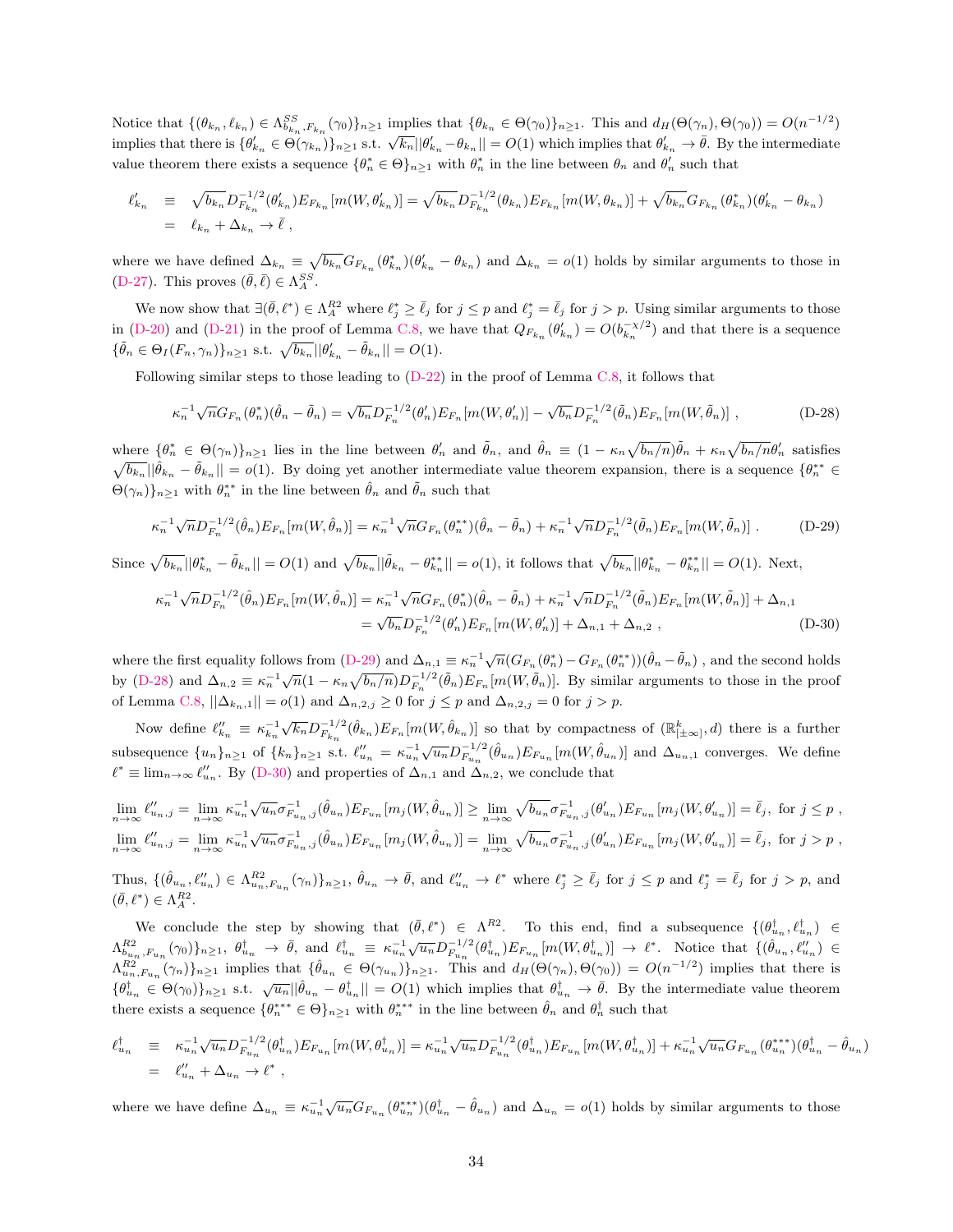used before. By definition, this proves that  $(\bar{\theta}, \ell^*) \in \Lambda^{R2}$ .

Step 3. We show that  $\inf_{(\theta,\ell)\in\Delta S} S(v_{\Omega}(\theta)+\ell, \Omega(\theta)) \geq \inf_{(\theta,\ell)\in\Delta R^2} S(v_{\Omega}(\theta)+\ell, \Omega(\theta))$  a.s. Since  $v_{\Omega}$  is a tight stochastic process, there is a subset of the sample space W, denoted  $\mathcal{A}_1$ , s.t.  $P(\mathcal{A}_1) = 1$  and  $\forall \omega \in \mathcal{A}_1$ ,  $\sup_{\theta \in \Theta} ||v_{\Omega}(\omega, \theta)|| < \infty$ . By step 1, there is a subset of W, denoted  $A_2$ , s.t.  $P(A_2) = 1$  and  $\forall \omega \in A_2$ ,

<span id="page-35-1"></span><span id="page-35-0"></span>
$$
\inf_{(\theta,\ell)\in\Lambda^{SS}} S(v_{\Omega}(\omega,\theta)+\ell,\Omega(\theta))<\infty.
$$

Define  $A \equiv A_1 \cap A_2$  and note that  $P(A) = 1$ . In order to complete the proof, it then suffices to show that  $\forall \omega \in A$ ,

$$
\inf_{(\theta,\ell)\in\Lambda^{SS}} S(v_{\Omega}(\omega,\theta)+\ell,\Omega(\theta)) \ge \inf_{(\theta,\ell)\in\Lambda^{RS}} S(v_{\Omega}(\omega,\theta)+\ell,\Omega(\theta)).
$$
 (D-31)

Fix  $\omega \in A$  arbitrarily and suppose that [\(D-31\)](#page-35-0) does not occur, i.e.,

$$
\Delta \equiv \inf_{(\theta,\ell)\in\Lambda^{R2}} S(v_{\Omega}(\omega,\theta) + \ell, \Omega(\theta)) - \inf_{(\theta,\ell)\in\Lambda^{SS}} S(v_{\Omega}(\omega,\theta) + \ell, \Omega(\theta)) > 0.
$$
 (D-32)

By definition of infimum,  $\exists (\bar{\theta}, \bar{\ell}) \in \Lambda^{SS} \text{ s.t. } \inf_{(\theta,\ell) \in \Lambda^{SS}} S(v_{\Omega}(\omega,\theta) + \ell, \Omega(\theta)) + \Delta/2 \geq S(v_{\Omega}(\omega,\bar{\theta}) + \bar{\ell}, \Omega(\bar{\theta})), \text{ and so,}$ from this and [\(D-32\)](#page-35-1) it follows that

<span id="page-35-2"></span>
$$
S(v_{\Omega}(\omega,\bar{\theta})+\bar{\ell},\Omega(\bar{\theta})) \le \inf_{(\theta,\ell)\in\Lambda^{R2}} S(v_{\Omega}(\omega,\theta)+\ell,\Omega(\theta)) - \Delta/2.
$$
 (D-33)

We now show that  $\bar{\ell} \in \mathbb{R}_{[+\infty]}^p \times \mathbb{R}^{k-p}$ . Suppose not, i.e., suppose that  $\bar{\ell}_j = -\infty$  for some  $j < p$  and  $|\bar{\ell}_j| = \infty$  for some j > p. Since  $\omega \in A \subseteq A_1$ ,  $||v_{\Omega}(\omega, \bar{\theta})|| < \infty$ . By part 2 of Lemma [C.6](#page-24-4) it then follows that  $S(v_{\Omega}(\omega, \bar{\theta}) + \bar{\ell}, \Omega(\bar{\theta})) = \infty$ . By [\(D-33\)](#page-35-2),  $\inf_{(\theta,\ell)\in\Lambda^{SS}} S(v_{\Omega}(\omega,\theta) + \ell, \Omega(\theta)) = \infty$ , which is a contradiction to  $\omega \in \mathcal{A}_2$ .

Since  $\bar{\ell} \in \mathbb{R}_{[+\infty]}^p \times \mathbb{R}^{k-p}$ , step 2 implies that  $\exists (\bar{\theta}, \ell^*) \in \Lambda^{R2}$  where  $\ell_j^* \geq \bar{\ell}_j$  for  $j \leq p$  and  $\ell_j^* = \bar{\ell}_j$  for  $j > p$ . By properties of  $S(\cdot)$ ,

$$
S(v_{\Omega}(\omega,\bar{\theta}) + \ell^*, \Omega(\bar{\theta})) \le S(v_{\Omega}(\omega,\bar{\theta}) + \bar{\ell}, \Omega(\bar{\theta})).
$$
 (D-34)

Combining [\(D-32\)](#page-35-1), [\(D-33\)](#page-35-2), [\(D-34\)](#page-35-3), and  $(\bar{\theta}, \ell^*) \in \Lambda^{R2}$ , we reach the following contradiction,

<span id="page-35-3"></span>
$$
0 < \Delta/2 \leq \inf_{(\theta,\ell) \in \Lambda^{R2}} S(v_{\Omega}(\omega,\theta) + \ell, \Omega(\theta)) - S(v_{\Omega}(\omega,\bar{\theta}) + \bar{\ell}, \Omega(\bar{\theta}))
$$
  

$$
\leq \inf_{(\theta,\ell) \in \Lambda^{R2}} S(v_{\Omega}(\omega,\theta) + \ell, \Omega(\theta)) - S(v_{\Omega}(\omega,\bar{\theta}) + \ell^*, \Omega(\bar{\theta})) \leq 0.
$$

Step 4. Suppose the conclusion of the lemma is not true. This is, suppose that  $c_{(1-\alpha)}(\Lambda^{R2}, \Omega) > c_{(1-\alpha)}(\Lambda^{SS}, \Omega)$ . Consider the following derivation

$$
\alpha < P(J(\Lambda^{R^2}, \Omega) > c_{(1-\alpha)}(\Lambda^{SS}, \Omega)) \\
\leq P(J(\Lambda^{SS}, \Omega) > c_{(1-\alpha)}(\Lambda^{SS}, \Omega)) + P(J(\Lambda^{R^2}, \Omega) > J(\Lambda^{SS}, \Omega)) = 1 - P(J(\Lambda^{SS}, \Omega) \leq c_{(1-\alpha)}(\Lambda^{SS}, \Omega)) \leq \alpha,
$$

where the first strict inequality holds by definition of quantile and  $c_{(1-\alpha)}(\Lambda^{R2}, \Omega) > c_{(1-\alpha)}(\Lambda^{SS}, \Omega)$ , the last equality holds by step 3, and all other relationships are elementary. Since the result is contradictory, the proof is complete.  $\Box$ 

*Proof of Lemma [C.10.](#page-24-0)* By Theorem [3.2,](#page-10-0)  $\liminf (E_{F_n} [\phi_n^{R2}(\gamma_0)] - E_{F_n} [\phi_n^{SS}(\gamma_0)]) \geq 0$ . Suppose that the desired result is not true. Then, there is a further subsequence  $\{u_n\}_{n\geq 1}$  of  $\{n\}_{n\geq 1}$  s.t.

<span id="page-35-4"></span>
$$
\lim E_{F_{u_n}}[\phi_{u_n}^{R2}(\gamma_0)] = \lim E_{F_{u_n}}[\phi_{u_n}^{SS}(\gamma_0)] . \tag{D-35}
$$

This sequence  ${u_n}_{n\geq 1}$  will be referenced from here on. We divide the remainder of the proof into steps.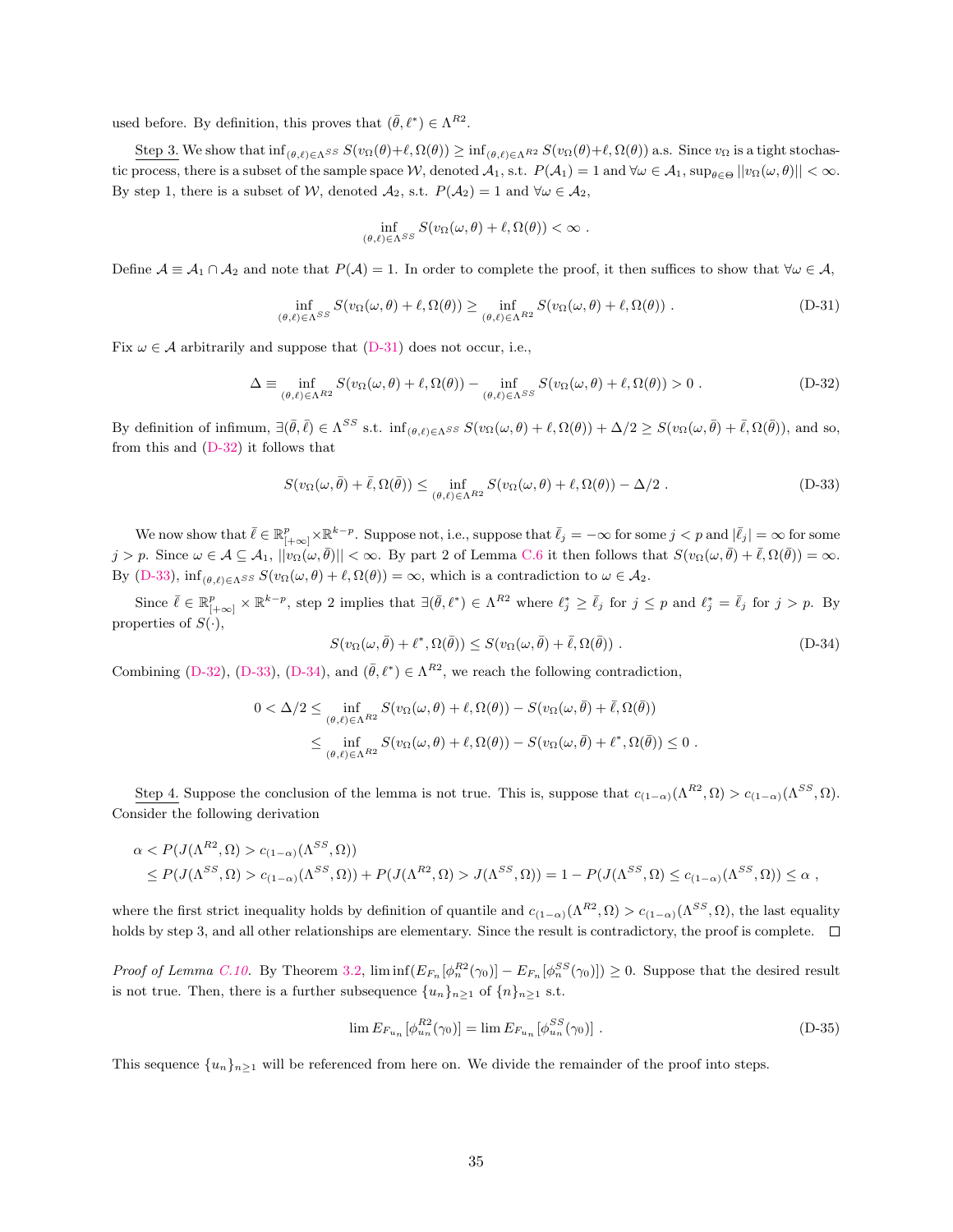Step 1. Asymptotic distribution of  $T_n^{SS}(\gamma_0)$ . We show that there is subsequence  $\{a_n\}_{n\geq 1}$  of  $\{u_n\}_{n\geq 1}$  s.t.

<span id="page-36-1"></span><span id="page-36-0"></span>
$$
\{T_{a_n}^{SS}(\gamma_0)|\{W_i\}_{i=1}^{a_n}\}\stackrel{d}{\to} S(v_{\Omega}(\theta^*)+(g,\mathbf{0}_{k-p}),\Omega(\theta^*)), \text{ a.s.}\tag{D-36}
$$

Conditionally on  $\{W_i\}_{i=1}^n$ , Assumption [A.11\(](#page-21-3)c) implies that

$$
T_n^{SS}(\gamma_0) = S(\sqrt{b_n}D_{F_n}^{-1}(\hat{\theta}_n^{SS})\bar{m}_{b_n}^{SS}(\hat{\theta}_n^{SS}), \tilde{\Omega}_{b_n}^{SS}(\hat{\theta}_n^{SS})) + o_p(1), \text{ a.s.}
$$
 (D-37)

Then, [\(D-36\)](#page-36-0) would follow from [\(D-37\)](#page-36-1) provided that there is a subsequence  $\{a_n\}_{n\geq 1}$  of  $\{u_n\}_{n\geq 1}$  s.t.

$$
\{S(\sqrt{b_{a_n}}D_{F_{a_n}}^{-1/2}(\hat{\theta}_{a_n}^{SS})\bar{m}_{b_{a_n}}^{SS}(\hat{\theta}_{a_n}^{SS}),\tilde{\Omega}_{b_{a_n}}^{SS}(\hat{\theta}_{a_n}^{SS}))|\{W_i\}_{i=1}^{a_n}\} \stackrel{d}{\to} S(v_{\Omega}(\theta^*) + (g, \mathbf{0}_{k-p}), \Omega(\theta^*)), \text{ a.s.}
$$

This follows, by the maintained assumptions, from finding a subsequence  $\{a_n\}_{n\geq 1}$  of  $\{u_n\}_{n\geq 1}$  s.t.

<span id="page-36-2"></span>
$$
\{\tilde{\Omega}_{a_n}^{SS}(\hat{\theta}_{a_n}^{SS})|\{W_i\}_{i=1}^{a_n}\} \stackrel{p}{\rightarrow} \Omega(\theta^*), \text{ a.s.}\tag{D-38}
$$

$$
\{\sqrt{b_{a_n}}D_{F_{a_n}}^{-1/2}(\hat{\theta}_{a_n}^{SS})\bar{m}_{a_n}^{SS}(\hat{\theta}_{a_n}^{SS})|\{W_i\}_{i=1}^{a_n}\} \stackrel{d}{\to} v_\Omega(\theta^*) + (g, \mathbf{0}_{k-p}), \text{ a.s.} \tag{D-39}
$$

To show [\(D-38\)](#page-36-2), note that

$$
||\tilde{\Omega}_n^{SS}(\hat{\theta}_n^{SS}) - \Omega(\theta^*)|| \leq \sup_{\theta \in \Theta} ||\tilde{\Omega}_n^{SS}(\theta, \theta) - \Omega(\theta, \theta)|| + ||\Omega(\hat{\theta}_n^{SS}) - \Omega(\theta^*)||.
$$

The RHS is a sum of two terms. Lemma [C.1](#page-23-2) (part 5) implies that the first term is conditionally  $o_p(1)$  a.s. By  $\Omega \in \mathcal{C}(\Theta^2)$ , and that, conditionally,  $\hat{\theta}_n^{SS} \stackrel{p}{\rightarrow} \theta^*$  a.s., the second term is conditionally  $o_p(1)$  a.s. This implies that [\(D-38\)](#page-36-2) holds for the original sequence  $\{n\}_{n\geq 1}$  and thus it also holds for its subsequence  $\{a_n\}_{n\geq 1}$ .

To show [\(D-39\)](#page-36-2), note that

$$
\sqrt{b_n}D_{F_n}^{-1/2}(\hat{\theta}_n^{SS})\bar{m}_n^{SS}(\hat{\theta}_n^{SS}) = \tilde{v}_n^{SS}(\theta^*) + (g, \mathbf{0}_{k-p}) + \mu_{n,1} + \mu_{n,2} ,
$$

where

$$
\mu_{n,1} \equiv (\tilde{v}_{b_n}^{SS}(\hat{\theta}_n^{SS}) - \tilde{v}_{b_n}^{SS}(\theta^*)) + (\sqrt{b_n}D_{F_n}^{-1/2}(\hat{\theta}_n^{SS})E_{F_n}[m(W,\hat{\theta}_n^{SS})] - \sqrt{b_n}D_{F_n}^{-1/2}(\tilde{\theta}_n^{SS})E_{F_n}[m(W,\tilde{\theta}_n^{SS})]) \n+ (\sqrt{b_n}D_{F_n}^{-1/2}(\tilde{\theta}_n^{SS})E_{F_n}[m(W,\tilde{\theta}_n^{SS})] - (g, \mathbf{0}_{k-p})) \n\mu_{n,2} \equiv \tilde{v}_n(\hat{\theta}_n^{SS})\sqrt{b_n/n} .
$$

Lemma [C.1](#page-23-2) (part 9) implies that  $\{\tilde{v}_{b_n}^{SS}(\theta^*)|\{W_i\}_{i=1}^n\}\stackrel{d}{\to}v_{\Omega}(\theta^*)$  a.s. The proof is then completed by showing that

<span id="page-36-3"></span>
$$
\{\mu_{a_n,1}|\{W_i\}_{i=1}^{a_n}\} = o_p(1), \text{ a.s.}
$$
\n(D-40)

<span id="page-36-5"></span>
$$
\{\mu_{a_n,2}|\{W_i\}_{i=1}^{a_n}\} = o_p(1), \text{ a.s.}
$$
\n(D-41)

By Assumption [A.11\(](#page-21-3)c), [\(D-40\)](#page-36-3) follows from showing that  $\{\tilde{v}_n^{SS}(\theta^*) - \tilde{v}_n^{SS}(\hat{\theta}_n^{SS}) | \{W_i\}_{i=1}^n\} = o_p(1)$  a.s., which we now show. Fix  $\mu > 0$  arbitrarily, we need to show that

$$
\limsup P_{F_n} (||\tilde{v}_n^{SS}(\theta^*) - \tilde{v}_n^{SS}(\hat{\theta}_n^{SS})|| > \varepsilon |\{W_i\}_{i=1}^n) < \mu \text{ a.s.}
$$
\n(D-42)

Fix  $\delta > 0$  arbitrarily. As a preliminary step, we first show that

<span id="page-36-4"></span>
$$
\lim P_{F_n}(\rho_{F_n}(\theta^*, \hat{\theta}_n^{SS}) \ge \delta | \{W_i\}_{i=1}^n) = 0 \text{ a.s. },
$$
\n(D-43)

where  $\rho_{F_n}$  is the intrinsic variance semimetric in [\(A-1\)](#page-18-3). Then, for any  $j = 1, ..., k$ ,

$$
V_{F_n}(\sigma_{F_n,j}^{-1}(\hat{\theta}_n^{SS})m_j(W,\hat{\theta}_n^{SS}) - \sigma_{F_n,j}^{-1}(\theta^*)m_j(W,\theta^*)) = 2(1 - \Omega_{F_n}(\theta^*,\hat{\theta}_n^{SS})_{[j,j]}) .
$$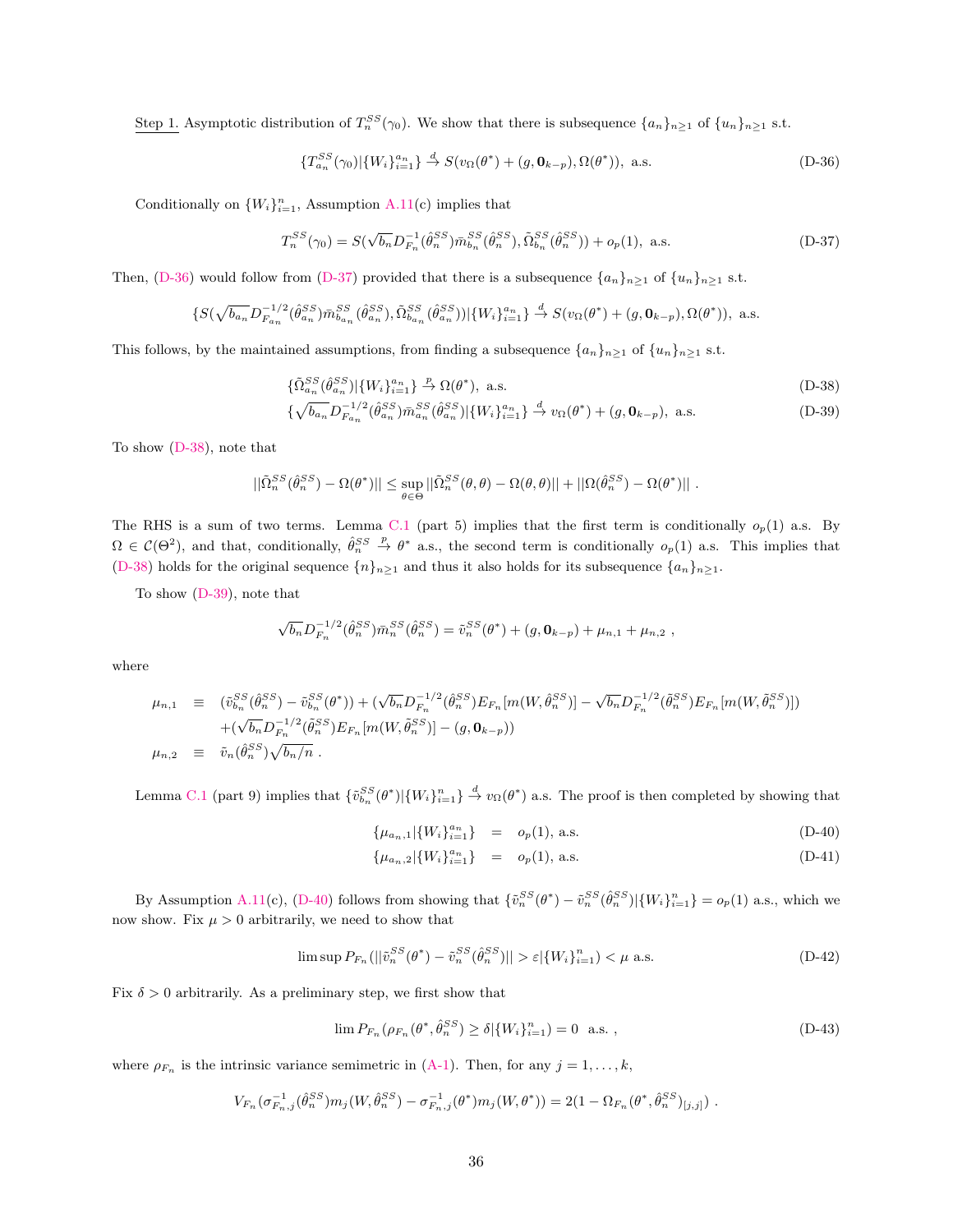By [\(A-1\)](#page-18-3), this implies that

<span id="page-37-0"></span>
$$
P_{F_n}(\rho_{F_n}(\theta^*, \hat{\theta}_n^{SS}) \ge \delta |\{W_i\}_{i=1}^n) \le \sum_{j=1}^k P_{F_n}(1 - \Omega_{F_n}(\theta^*, \hat{\theta}_n^{SS})_{[j,j]} \ge \delta^2 2^{-1} k^{-1} |\{W_i\}_{i=1}^n). \tag{D-44}
$$

Fix  $j = 1, \ldots, k$  arbitrarily and note that

$$
P_{F_n}(1 - \Omega_{F_n}(\theta^*, \hat{\theta}_n^{SS})_{[j,j]} \ge \delta^2 2^{-1} k^{-1} |\{W_i\}_{i=1}^n) \le P_{F_n}(1 - \Omega(\theta^*, \hat{\theta}_n^{SS})_{[j,j]} \ge \delta^2 2^{-2} k^{-1} |\{W_i\}_{i=1}^n) + o(1)
$$
  

$$
\le P_{F_n}(||\theta^* - \hat{\theta}_n^{SS}|| > \tilde{\delta} |\{W_i\}_{i=1}^n) + o(1) = o_{a.s.}(1),
$$

where we have used that  $\Omega_{F_n} \stackrel{u}{\to} \Omega$  and so  $\sup_{\theta, \theta' \in \Theta} ||\Omega(\theta, \theta')_{[j,j]} - \Omega_{F_n}(\theta, \theta')_{[j,j]}|| < \delta^2 2^{-2} k^{-1}$  for all sufficiently large n, that  $\Omega \in \mathcal{C}(\Theta^2)$  and so  $\exists \tilde{\delta} > 0$  s.t.  $||\theta^* - \hat{\theta}_n^{SS}|| \leq \tilde{\delta}$  implies that  $1 - \Omega(\theta^*, \hat{\theta}_n^{SS})_{[j,j]} \leq \delta^2 2^{-2} k^{-1}$ , and that  $\{\hat{\theta}_n^{SS}|\{W_i\}_{i=1}^n\}\stackrel{p}{\rightarrow}\theta^*$  a.s. Combining this with [\(D-44\)](#page-37-0), [\(D-43\)](#page-36-4) follows.

Lemma [C.1](#page-23-2) (part 1) implies that  $\{\tilde{v}_n^{SS}(\cdot)|\{W_i\}_{i=1}^n\}$  is asymptotically  $\rho_F$ -equicontinuous uniformly in  $F \in \mathcal{P}$  (a.s.) in the sense of [van der Vaart and Wellner](#page-40-15) [\(1996,](#page-40-15) page 169). Then,  $\exists \delta > 0$  s.t.

<span id="page-37-1"></span>
$$
\limsup_{n \to \infty} P_{F_n}^* \left( \sup_{\rho_{F_n}(\theta, \theta') < \delta} ||\tilde{v}_n^{SS}(\theta) - \tilde{v}_n^{SS}(\theta')|| > \varepsilon |\{W_i\}_{i=1}^n \right) < \mu \quad \text{a.s.} \tag{D-45}
$$

Based on this choice, consider the following argument:

$$
P_{F_n}^* (||\tilde{v}_n^{SS}(\theta^*) - \tilde{v}_n^{SS}(\hat{\theta}_n^{SS})|| > \varepsilon |\{W_i\}_{i=1}^n) \le P_{F_n}^* (\sup_{\rho_{F_n}(\theta, \theta') < \delta} ||\tilde{v}_n^{SS}(\theta^*) - \tilde{v}_n^{SS}(\hat{\theta}_n)|| > \varepsilon |\{W_i\}_{i=1}^n)
$$
  
+  $P_{F_n}^* (\rho_{F_n}(\theta^*, \hat{\theta}_n) \ge \delta |\{W_i\}_{i=1}^n).$ 

From this, [\(D-43\)](#page-36-4), and [\(D-45\)](#page-37-1), [\(D-42\)](#page-36-5) follows. To conclude this step, it suffices to show [\(D-41\)](#page-36-3). By Lemma [C.1](#page-23-2) (part  $(7), \sup_{\theta \in \Theta} ||\tilde{v}_n(\theta)|| \sqrt{b_n/n} \stackrel{p}{\to} 0$ , and by taking a further subsequence  $\{a_n\}_{n\geq 1}$  of  $\{n\}_{n\geq 1}$ ,  $\sup_{\theta \in \Theta} ||\tilde{v}_{a_n}(\theta)|| \sqrt{b_{a_n}/a_n} \stackrel{a.s.}{\to} 0$ 0. Since  $\tilde{v}_n(\cdot)$  is conditionally non-stochastic,  $\{\sup_{\theta \in \Theta} ||\tilde{v}_{a_n}(\theta)||\sqrt{b_{a_n}/a_n}|\{W_i\}_{i=1}^{a_n}\}\stackrel{p}{\to} 0$  a.s. From this, [\(D-41\)](#page-36-3) follows.

Step 2. Analyze the asymptotic distribution of  $c_n^{SS}(\gamma_0, 1 - \alpha)$ . For arbitrary  $\varepsilon > 0$  and for the subsequence  ${a_n}_{n>1}$  of  ${u_n}_{n>1}$  in step 1 we want show that

<span id="page-37-4"></span><span id="page-37-2"></span>
$$
\lim P_{F_{a_n}} (|c_{a_n}^{SS}(\gamma_0, 1 - \alpha) - c_{(1-\alpha)}(g, \Omega(\theta^*))| \le \varepsilon) = 1 , \qquad (D-46)
$$

where  $c_{(1-\alpha)}(g,\Omega(\theta^*))$  denotes the  $(1-\alpha)$ -quantile of  $S(v_{\Omega}(\theta^*) + (g,\mathbf{0}_{k-p}),\Omega(\theta^*))$ . We now show that  $c_{(1-\alpha)}(g,\Omega(\theta^*))$  > 0. If  $k > p$ , it follows from our maintained assumptions. If  $k = p$ , Assumption [A.11\(](#page-21-3)b.ii,e) implies  $\infty > -\lambda_j > h_j$  for some  $j \leq p$ , which implies  $g_j \leq 0$ . By our maintained assumptions, the result then follows.

Fix  $\bar{\varepsilon} \in (0, \min\{\varepsilon, c_{(1-\alpha)}(g, \Omega(\theta^*))\})$ . By our maintained assumptions,  $c_{(1-\alpha)}(g, \Omega(\theta^*)) - \bar{\varepsilon}$  and  $c_{(1-\alpha)}(g, \Omega(\theta^*)) + \bar{\varepsilon}$ are continuity points of the CDF of  $S(v_{\Omega}(\theta^*) + (g, \mathbf{0}_{k-p}), \Omega(\theta^*))$ . Then,

$$
\lim P_{F_{a_n}}(T_{a_n}^{SS}(\gamma_0) \le c_{(1-\alpha)}(g,\Omega(\theta^*)) + \bar{\varepsilon} \left\{ W_i \right\}_{i=1}^{a_n} = P(S(v_\Omega(\theta^*) + (g,\mathbf{0}_{k-p}),\Omega(\theta^*)) \le c_{(1-\alpha)}(g,\Omega(\theta^*)) + \bar{\varepsilon}) > 1-\alpha, \quad (D-47)
$$

where the equality holds a.s. by part 1, and the strict inequality holds by  $\bar{\varepsilon} > 0$ . By a similar argument,

$$
\lim_{n \to \infty} P_{F_{a_n}}(T_{a_n}^{SS}(\gamma_0) \le c_{(1-\alpha)}(g, \Omega(\theta^*)) - \bar{\varepsilon} \left[ \{ W_i \}_{i=1}^n \right] = P(S(v_\Omega(\theta^*) + (g, \mathbf{0}_{k-p}), \Omega(\theta^*)) \le c_{(1-\alpha)}(g, \Omega(\theta^*)) - \bar{\varepsilon}) < 1 - \alpha \text{ a.s.}
$$
\n(D-48)

Next, notice that

$$
\{\lim P_{F_{a_n}}(T_{a_n}^{SS}(\gamma_0) \le c_{(1-\alpha)}(g,\Omega(\theta^*)),\Omega(\theta^*))+\bar{\varepsilon}|\{W_i\}_{i=1}^{a_n}\} > 1-\alpha\} \subseteq \{\liminf \{c_{a_n}^{SS}(\gamma_0,1-\alpha) < c_{(1-\alpha)}(g,\Omega(\theta^*))+\bar{\varepsilon}\}\},
$$

with the same result holding with  $-\bar{\varepsilon}$  replacing  $+\bar{\varepsilon}$ . By combining this result with [\(D-47\)](#page-37-2) and [\(D-48\)](#page-37-3), we get

<span id="page-37-3"></span> $\overline{a}$ 

$$
\{\liminf\{|c_{a_n}^{SS}(\gamma_0, 1-\alpha) - c_{(1-\alpha)}(g, \Omega(\theta^*))| \le \bar{\varepsilon}\}\}\quad \text{a.s.}
$$

From this result,  $\bar{\varepsilon} < \varepsilon$ , and Fatou's Lemma, [\(D-46\)](#page-37-4) follows.

Step 3. Analyze the asymptotic distribution of  $c_n^{R2}(\gamma_0, 1 - \alpha)$ . For any  $\theta \in \Theta(\gamma_0)$ , define  $\tilde{T}_n^{R2}(\theta) \equiv S(v_n^*(\theta) +$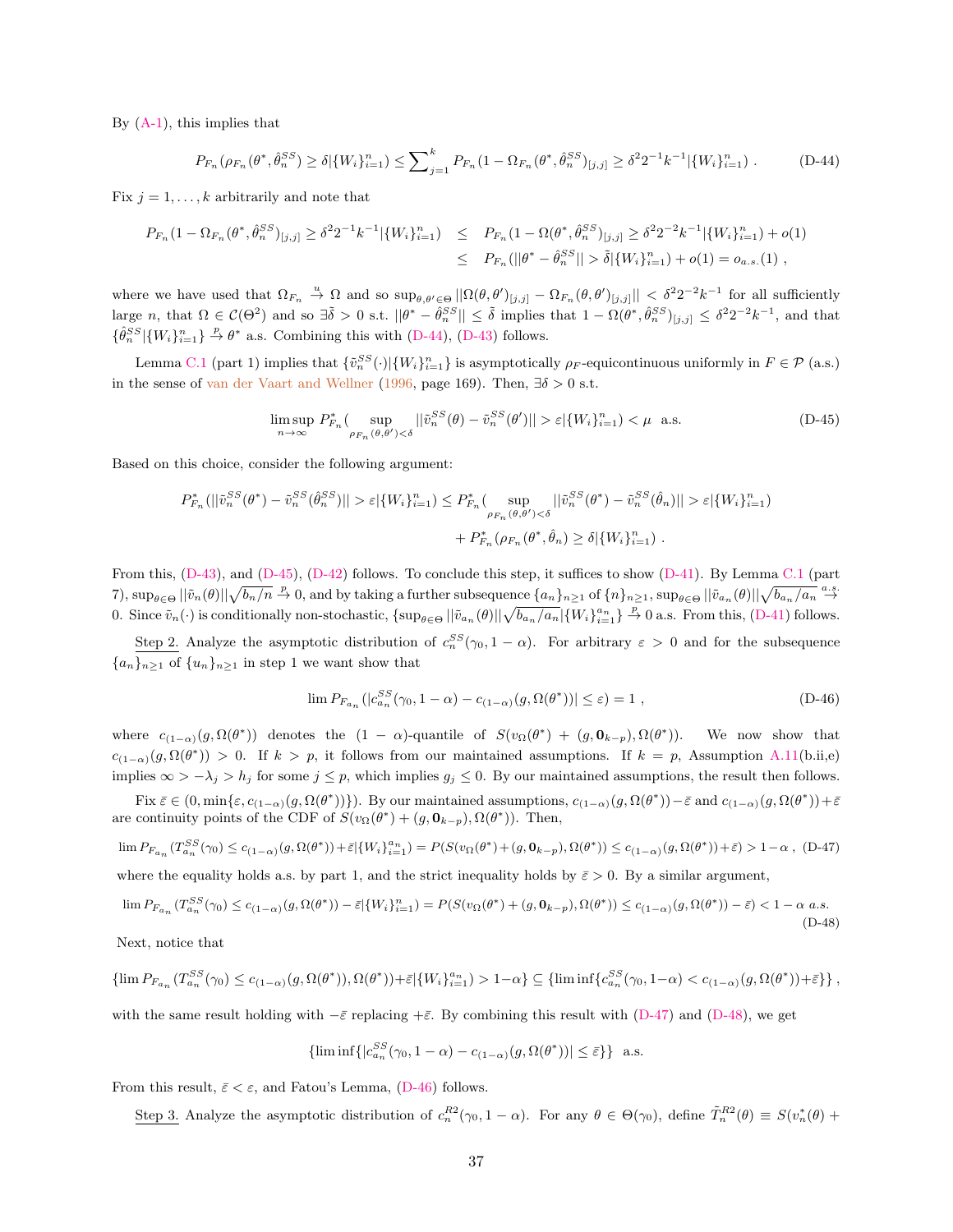$\kappa_n^{-1} \sqrt{n} \hat{D}_n^{-1}(\theta) \bar{m}_n(\theta), \hat{\Omega}_n(\theta)$  and let  $\tilde{c}_n^{R2}(\theta, 1-\alpha)$  denote the conditional  $(1-\alpha)$ -quantile of  $\tilde{T}_n^{R2}(\theta)$ . By definition,  $T_n^{R2}(\gamma_0) \equiv \inf_{\theta \in \Theta(\gamma_0)} \tilde{T}_n^{R2}(\theta)$  and so  $c_n^{R2}(\gamma_0, 1 - \alpha) \leq \tilde{c}_n^{R2}(\hat{\theta}_n^{SS}, 1 - \alpha)$ .

Fix  $\varepsilon > 0$  arbitrarily. By arguments similar to steps 1 and 2, we deduce that there is subsequence  $\{k_n\}_{n\geq 1}$  of  ${a_n}_{n\geq 1}$  s.t.  $\lim P_{F_{k_n}}(|\tilde{c}_{k_n}^{RS}(\hat{\theta}_{k_n}^{SS}, 1-\alpha) - c_{(1-\alpha)}(\pi, \Omega(\theta^*))| \leq \varepsilon) = 1$ . This implies that

$$
\lim P_{F_{k_n}}(c_{(1-\alpha)}(\pi, \Omega(\theta^*)) + \varepsilon \ge c_{k_n}^{R2}(\gamma_0, 1-\alpha)) = 1.
$$
 (D-49)

Furthermore, by Assumption [A.11\(](#page-21-3)d) and the first part of step 2, we can conclude that

<span id="page-38-1"></span><span id="page-38-0"></span>
$$
0 < c_{(1-\alpha)}(\pi, \Omega(\theta^*)) < c_{(1-\alpha)}(g, \Omega(\theta^*)) . \tag{D-50}
$$

Step 4. By using an argument analogous to that used in step 1 we deduce that

<span id="page-38-3"></span>
$$
T_{k_n}(\gamma_0) \stackrel{d}{\to} S(v_\Omega(\theta^*) + (h, \mathbf{0}_{k-p}), \Omega(\theta^*)) .
$$
 (D-51)

Fix  $\varepsilon \in (0, min\{c_{(1-\alpha)(g, \Omega(\theta^*)), (c_{(1-\alpha)(g, \Omega(\theta^*))}-c_{(1-\alpha)(\pi, \Omega(\theta^*))})/2\}$  (possible by [\(D-50\)](#page-38-0)). By using elementary arguments, we conclude that

$$
P_{F_{k_n}}(T_{k_n}(\gamma_0) \le c_{k_n}^{SS}(\gamma_0, 1 - \alpha)) \le P_{F_{k_n}}(T_{k_n}(\gamma_0) \le c_{(1-\alpha)}(g, \Omega(\theta^*)) + \varepsilon) + P_{F_{k_n}}(|c_{k_n}^{SS}(\gamma_0, 1 - \alpha) - c_{(1-\alpha)}(g, \Omega(\theta^*))| > \varepsilon),
$$

Taking limits and using [\(D-46\)](#page-37-4), [\(D-51\)](#page-38-1), and that the CDF of  $S(v_{\Omega}(\theta^*) + (h, \mathbf{0}_{k-p}), \Omega(\theta^*))$  is continuous on positive values, it follows that

<span id="page-38-2"></span>
$$
\limsup P_{F_{k_n}}(T_{k_n}(\gamma_0) \leq c_{k_n}^{SS}(\gamma_0, 1-\alpha)) \leq P(S(v_{\Omega}(\theta^*) + (h, \mathbf{0}_{k-p}), \Omega(\theta^*)) \leq c_{(1-\alpha)}(g, \Omega(\theta^*)) + \varepsilon).
$$
 (D-52)

By a completely analogous argument, we conclude that

$$
\liminf P_{F_{k_n}}(T_{k_n}(\gamma_0) \leq c_{k_n}^{SS}(\gamma_0, 1-\alpha)) \geq P(S(v_\Omega(\theta^*) + (h, \mathbf{0}_{k-p}), \Omega(\theta^*)) \leq c_{(1-\alpha)}(g, \Omega(\theta^*)) - \varepsilon).
$$
 (D-53)

Since [\(D-52\)](#page-38-2) and [\(D-53\)](#page-38-3) are valid for all sufficiently small  $\varepsilon > 0$  and the CDF of  $S(v_{\Omega}(\theta^*) + (h, \mathbf{0}_{k-p}), \Omega(\theta^*))$  is continuous on positive values,

<span id="page-38-4"></span>
$$
\lim E_{F_{k_n}}[\phi_{k_n}^{SS}(\gamma_0)] = P(S(v_{\Omega}(\theta^*) + (h, \mathbf{0}_{k-p}), \Omega(\theta^*)) > c_{(1-\alpha)}(g, \Omega(\theta^*))) .
$$
\n(D-54)

We can now repeat the same arguments used to deduce  $(D-54)$  for Test SS in order to deduce an analogous result for Test R2. The main difference is that for Test R2 we do not have a characterization of the minimizer, which is not problematic as we can simply bound the asymptotic rejection rate. This is,

$$
\lim E_{F_{k_n}}[\phi_{k_n}^{R2}(\gamma_0)] \ge P(S(v_{\Omega}(\theta^*) + (h, \mathbf{0}_{k-p}), \Omega(\theta^*)) > c_{(1-\alpha)}(\pi, \Omega(\theta^*))).
$$
 (D-55)

By our maintained assumptions and [\(D-50\)](#page-38-0), [\(D-54\)](#page-38-4), and [\(D-55\)](#page-38-5), we conclude that

$$
\begin{array}{rcl}\n\lim E_{F_{k_n}}[\phi_{k_n}^{R2}(\gamma_0)] & \geq & P(S(v_{\Omega}(\theta^*) + (h, \mathbf{0}_{k-p}), \Omega(\theta^*)) > c_{(1-\alpha)}(\pi, \Omega(\theta^*))) \\
& > & P(S(v_{\Omega}(\theta^*) + (h, \mathbf{0}_{k-p}), \Omega(\theta^*)) > c_{(1-\alpha)}(g, \Omega(\theta^*))) = \lim E_{F_{k_n}}[\phi_{k_n}^{SS}(\gamma_0)]\n\end{array}.
$$

Since  $\{k_n\}_{n\geq 1}$  is a subsequence of  $\{u_n\}_{n\geq 1}$ , this is a contradiction to [\(D-35\)](#page-35-4) and concludes the proof.

<span id="page-38-5"></span> $\Box$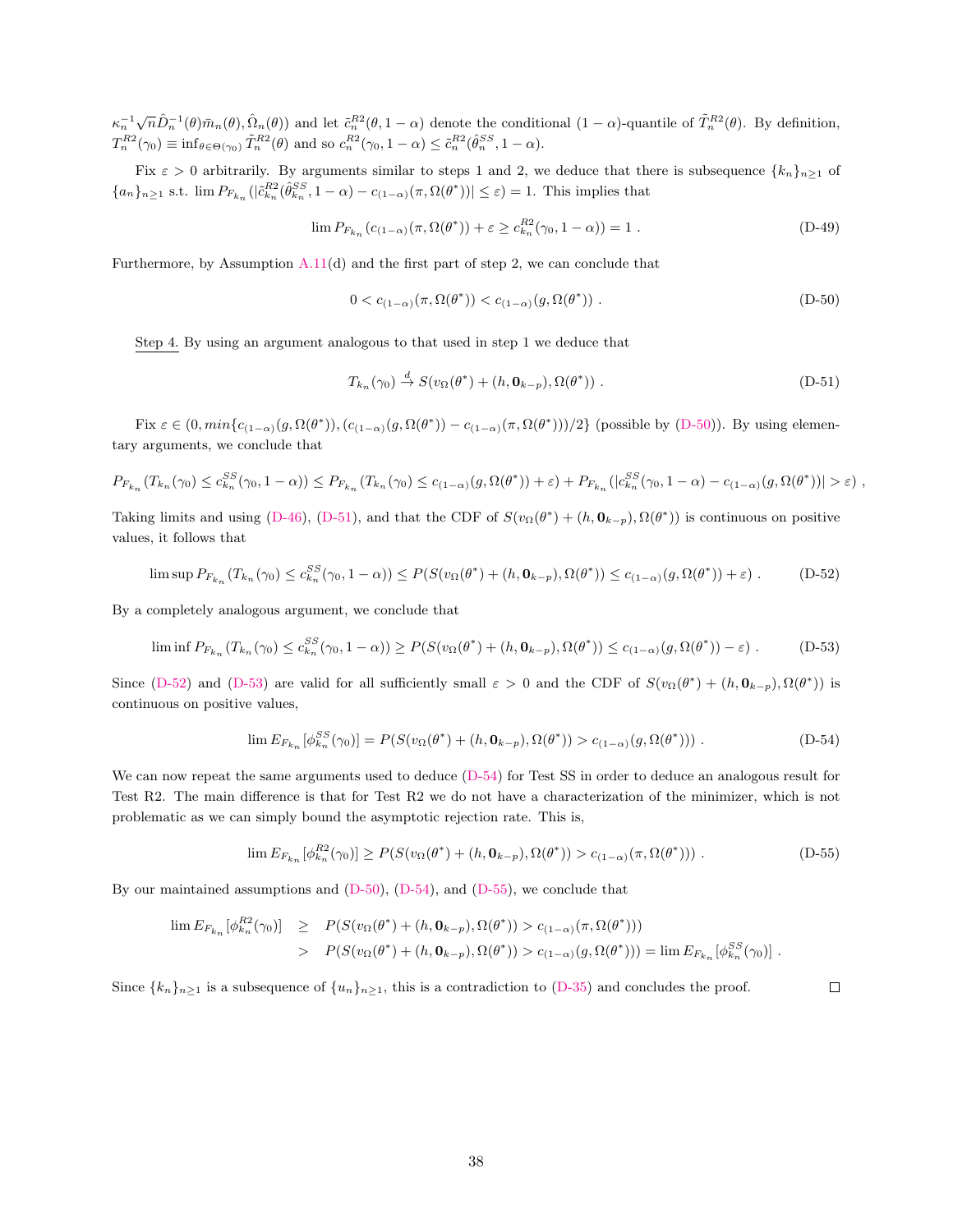# References

- <span id="page-39-15"></span>Andrews, D. W. K. and P. J. Barwick (2012): "Inference for Parameters Defined by Moment Inequalities: A Recommended Moment Selection Procedure," Econometrica, 80, 2805–2826.
- <span id="page-39-1"></span>Andrews, D. W. K. and P. Guggenberger (2009): "Validity of Subsampling and "Plug-in Asymptotic" Inference for Parameters Defined by Moment Inequalities," Econometric Theory, 25, 669–709.
- <span id="page-39-9"></span>ANDREWS, D. W. K. AND S. HAN (2009): "Invalidity of the bootstrap and the m out of n bootstrap for confidence interval endpoints defined by moment inequalities," The Econometrics Journal, 12, S172–S199.
- <span id="page-39-12"></span>ANDREWS, D. W. K. AND X. SHI (2013): "Inference based on conditional moment inequalities," Econometrica, 81, 609–666.
- <span id="page-39-2"></span>Andrews, D. W. K. and G. Soares (2010): "Inference for Parameters Defined by Moment Inequalities Using Generalized Moment Selection," Econometrica, 78, 119–158.
- <span id="page-39-14"></span>Armstrong, T. B. (2011): "Weighted KS statistics for inference on conditional moment inequalities," arXiv:1112.1023.
- <span id="page-39-3"></span>Beresteanu, A. and F. Molinari (2008): "Asymptotic Properties for a Class of Partially Identified Models," Econometrica, 76, 763–814.
- <span id="page-39-6"></span>BONTEMPS, C., T. MAGNAC, AND E. MAURIN (2012): "Set Identified Linear Models," Econometrica, 80, 1129–1155.
- <span id="page-39-11"></span>Bugni, F. A. (2009): "Bootstrap Inference in Partially Identified Models Defined by Moment Inequalities: Coverage of the Elements of the Identified Set," Manuscript, Duke University.
- <span id="page-39-4"></span>——— (2010): "Bootstrap Inference in Partially Identified Models Defined by Moment Inequalities: Coverage of the Identified Set," Econometrica, 78, 735–753.
- <span id="page-39-7"></span>BUGNI, F. A., I. A. CANAY, AND P. GUGGENBERGER (2012): "Distortions of asymptotic confidence size in locally misspecified moment inequality models," Econometrica, 80, 1741–1768.
- <span id="page-39-10"></span>Bugni, F. A., I. A. Canay, and X. Shi (2013): "Specification Tests for Partially Identified Models Defined by Moment Inequalities," CeMMAP working paper CWP01/13.
- <span id="page-39-5"></span>Canay, I. A. (2010): "EL Inference for Partially Identified Models: Large Deviations Optimality and Bootstrap Validity," Journal of Econometrics, 156, 408–425.
- <span id="page-39-8"></span>Chen, X., E. Tamer, and A. Torgovitsky (2011): "Sensitivity Analysis in Partially Identified Semiparametric Models," Manuscript, Northwestern University.
- <span id="page-39-0"></span>Chernozhukov, V., H. Hong, and E. Tamer (2007): "Estimation and Confidence Regions for Parameter Sets in Econometric Models," Econometrica, 75, 1243–1284.
- <span id="page-39-13"></span>CHERNOZHUKOV, V., S. LEE, AND A. M. ROSEN (2013): "Intersection bounds: estimation and inference," Econometrica, 81, 667–737.